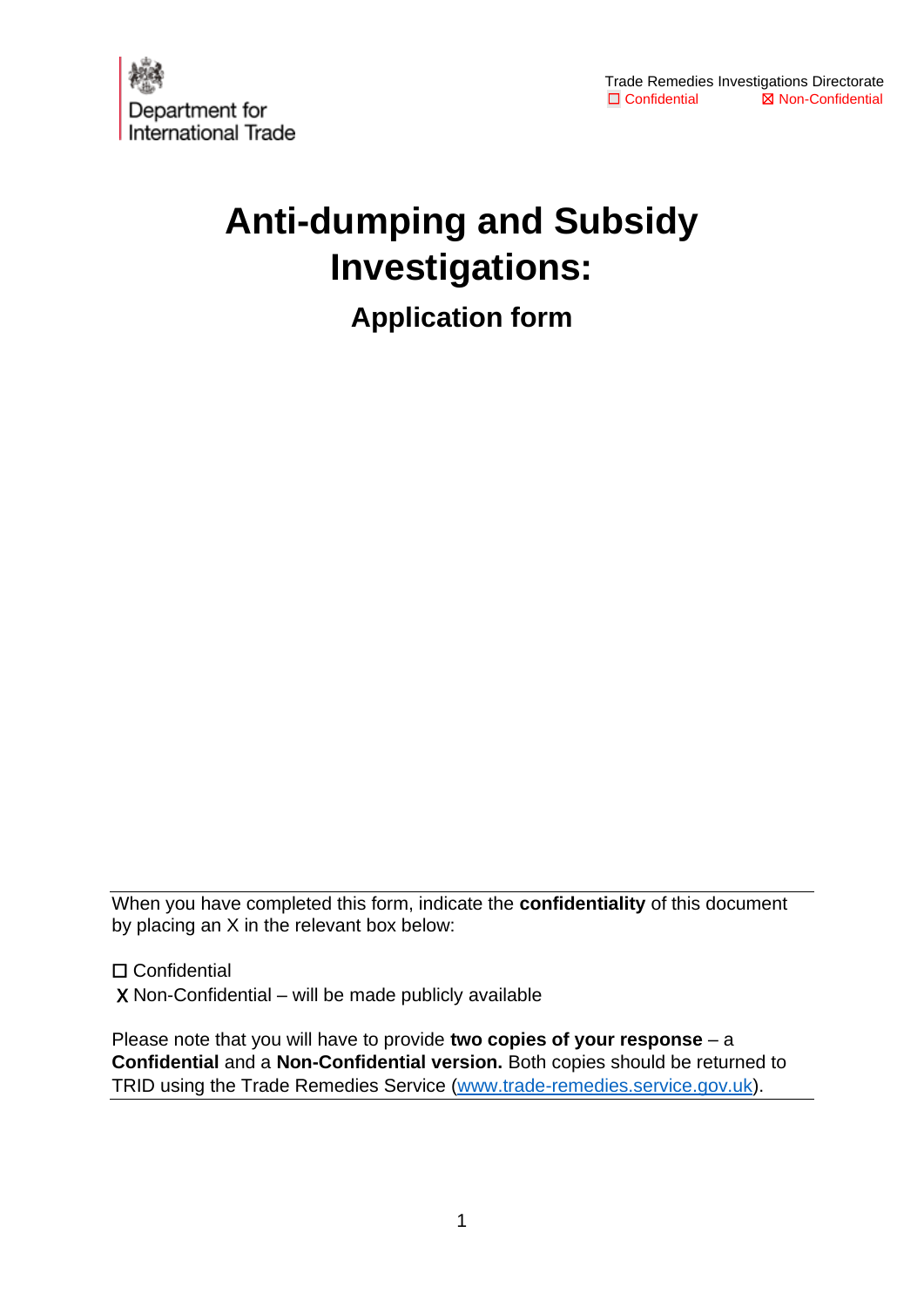

## **Contents**

| SECTION E: About the allegedly dumped imports you want us to investigate 23 |  |
|-----------------------------------------------------------------------------|--|
|                                                                             |  |
|                                                                             |  |
| SECTION H: Causal link between the imported goods and injury to your        |  |
|                                                                             |  |
|                                                                             |  |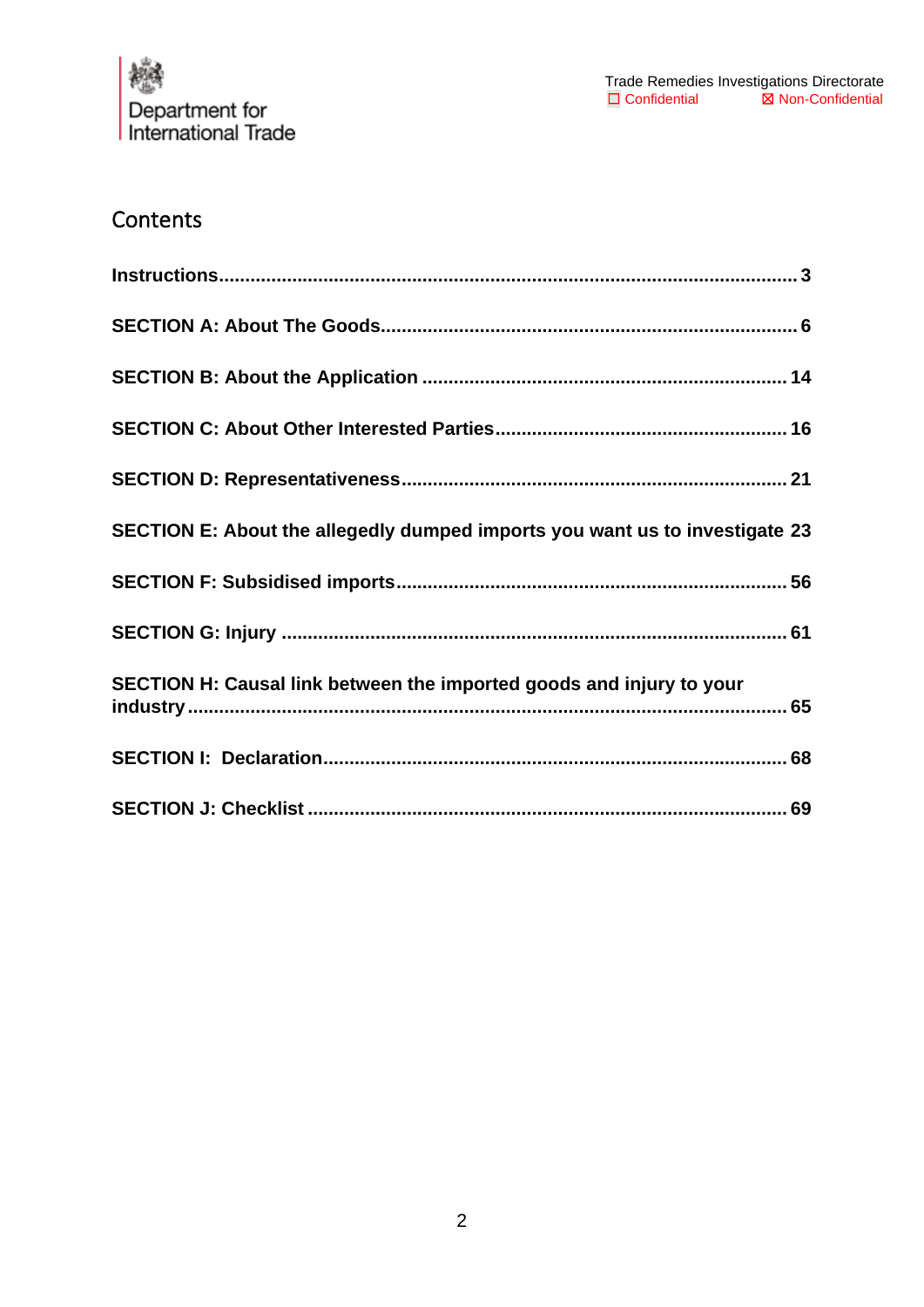

# **Instructions**

## <span id="page-2-0"></span>**About us**

The Trade Remedies Investigations Directorate (TRID) is part of the UK's Department for International Trade. It carries out trade remedies investigations to find out if a new trade measure may be needed to counter dumped or subsidised imports or a sudden surge in imports.

The legislative framework that TRID operates under is found in the [Taxation \(Cross](https://www.legislation.gov.uk/ukpga/2018/22/contents/enacted)[border Trade\) Act 2018\)](https://www.legislation.gov.uk/ukpga/2018/22/contents/enacted) ('the Act') and the [Trade Remedies \(Dumping and](https://www.legislation.gov.uk/uksi/2019/450/contents/made)  Subsidisation) [\(EU Exit\) Regulations 2019](https://www.legislation.gov.uk/uksi/2019/450/contents/made) ('the Regulations').

# **About you**

You can apply to us to open an investigation if you are a UK producer of goods or a representative of a UK producer and you have evidence of unfair trade practices relating to the dumping or subsidy of goods imported into the UK.

You must provide sufficient evidence of dumped or subsidised goods being imported in the UK and that the dumped or subsidised imports have caused or are causing injury to the UK industry (in compliance with the Act)

You can find out more about our remit and how we work by reading our guidance on [trade remedies investigations.](https://www.gov.uk/government/publications/the-uk-trade-remedies-investigations-process/an-introduction-to-our-investigations-process)

## **About this form**

Complete this form and the relevant annexes if you want to apply for a new antidumping or subsidy investigation. This form will give us the information we need to decide whether to initiate an investigation into your concerns. You can find more information on how we [assess applications](https://www.gov.uk/government/publications/the-uk-trade-remedies-investigations-process/how-to-make-an-application-for-a-trade-remedies-investigation#how-we-assess-your-application) in our guidance.

You must submit your application online through the Trade Remedies Service [\(https://www.trade-remedies.service.gov.uk\)](https://www.trade-remedies.service.gov.uk/). When you submit your application, you must also submit a non-confidential version (including the annexes) which doesn't contain any data you think is sensitive (for instance, commercial data about your company), as we are required to publish a copy of the application form. You can find out more about [what can be considered confidential and how to prepare a non](https://www.gov.uk/government/publications/the-uk-trade-remedies-investigations-process/an-introduction-to-our-investigations-process#how-we-handle-confidential-information)[confidential version](https://www.gov.uk/government/publications/the-uk-trade-remedies-investigations-process/an-introduction-to-our-investigations-process#how-we-handle-confidential-information) of your documents in our guidance.

If you are considering submitting an application and would like to discuss it with someone first, please email [contact@traderemedies.gov.uk.](mailto:contact@traderemedies.gov.uk) You can find more on completing this application in our [Pre-Application Office](https://www.gov.uk/government/publications/the-uk-trade-remedies-investigations-process/the-trid-pre-application-office) and [application assessment](https://www.gov.uk/government/publications/the-uk-trade-remedies-investigations-process/how-to-make-an-application-for-a-trade-remedies-investigation) guidance.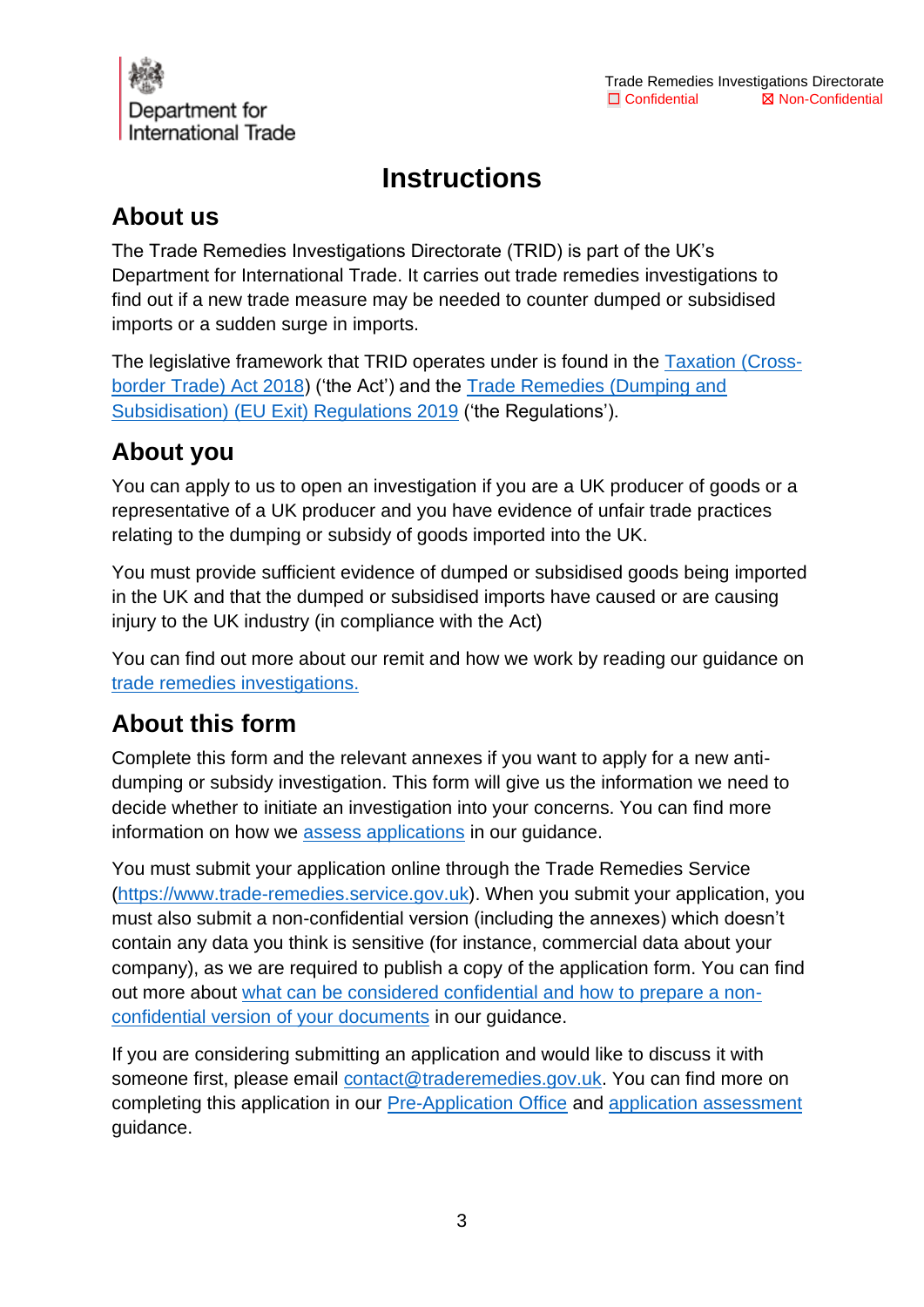

If you have any issues or queries about using the Trade Remedies Service, please email [help@traderemedies.gov.uk.](mailto:help@traderemedies.gov.uk)

## **What happens next**

Once you have completed this application form you can share a confidential version with the Pre-Application Office to get feedback before you formally submit your application. When you formally submit your application, you will need to submit a confidential and a non-confidential version of this form. Please upload these through our Trade Remedies Service at [www.trade-remedies.service.gov.uk.](http://www.trade-remedies.service.gov.uk/)

Once you have done this:

- you will receive an email confirming the documents have been uploaded successfully;
- the assessor(s) of your application will contact you if further information is required; and
- the assessor(s) of your application may contact you to arrange a visit to verify the information contained in your responses.

## **How to complete this application form**

Please read and follow all the instructions carefully. You will need to provide evidence to support your concerns. You may need to attach supporting documents in appendices to supplement the answers you give.

Please also note the following points:

- Try to avoid leaving any questions blank. If the question isn't relevant to you, please try to explain why.
- If the answer to a question is "zero", "no", "none" or "not applicable", please write this rather than leaving the answer blank.
- If you feel you can't present the information as requested, please contact the Pre-Application Office by emailing [contact@traderemedies.gov.uk.](mailto:contact@traderemedies.gov.uk)
- If there is not enough space in any part of the application form to provide a full answer, please attach appendices. Please ensure that any attachments are given a corresponding appendix reference in the title of the document and that these are referenced in the boxes provided.
- If you include any documents not in English, please provide an English translation.
- Provide all dates in the format DD/MM/YYYY (e.g. 23/05/2019).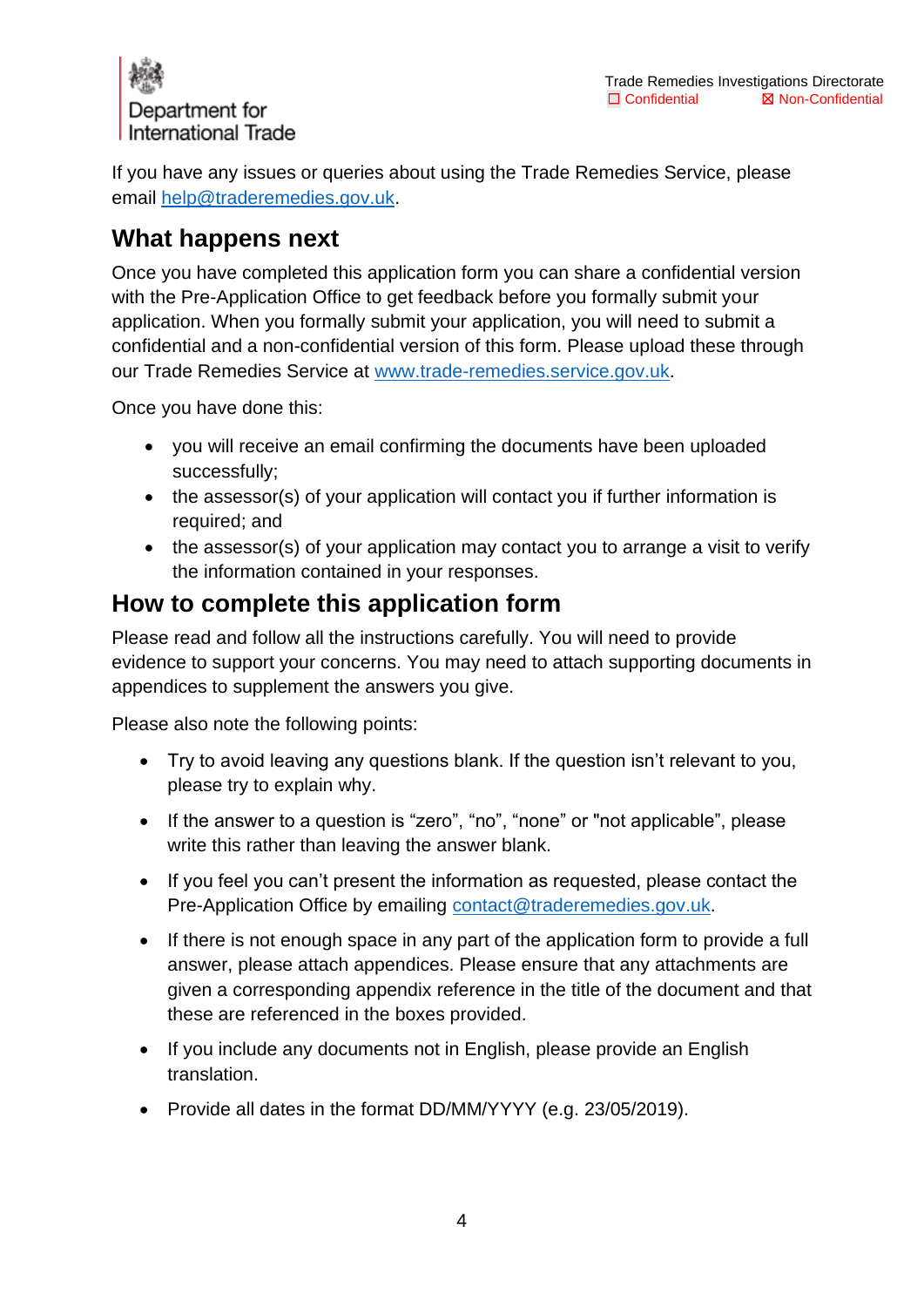

- For all numerical figures, where appropriate please express every third number with a comma (e.g. '1,300' for one-thousand three hundred, '1,300,000' for one million and three-hundred thousand).
- Limit all sales/currency/income figures to two decimal places and use the appropriate currency symbol (e.g. £1,300.00).
- All figures should be reported net of tax unless otherwise stated.
- For definitions of the incoterms used throughout this document, please visit the [International Chamber of Commerce.](https://iccwbo.org/resources-for-business/incoterms-rules/incoterms-rules-2010/)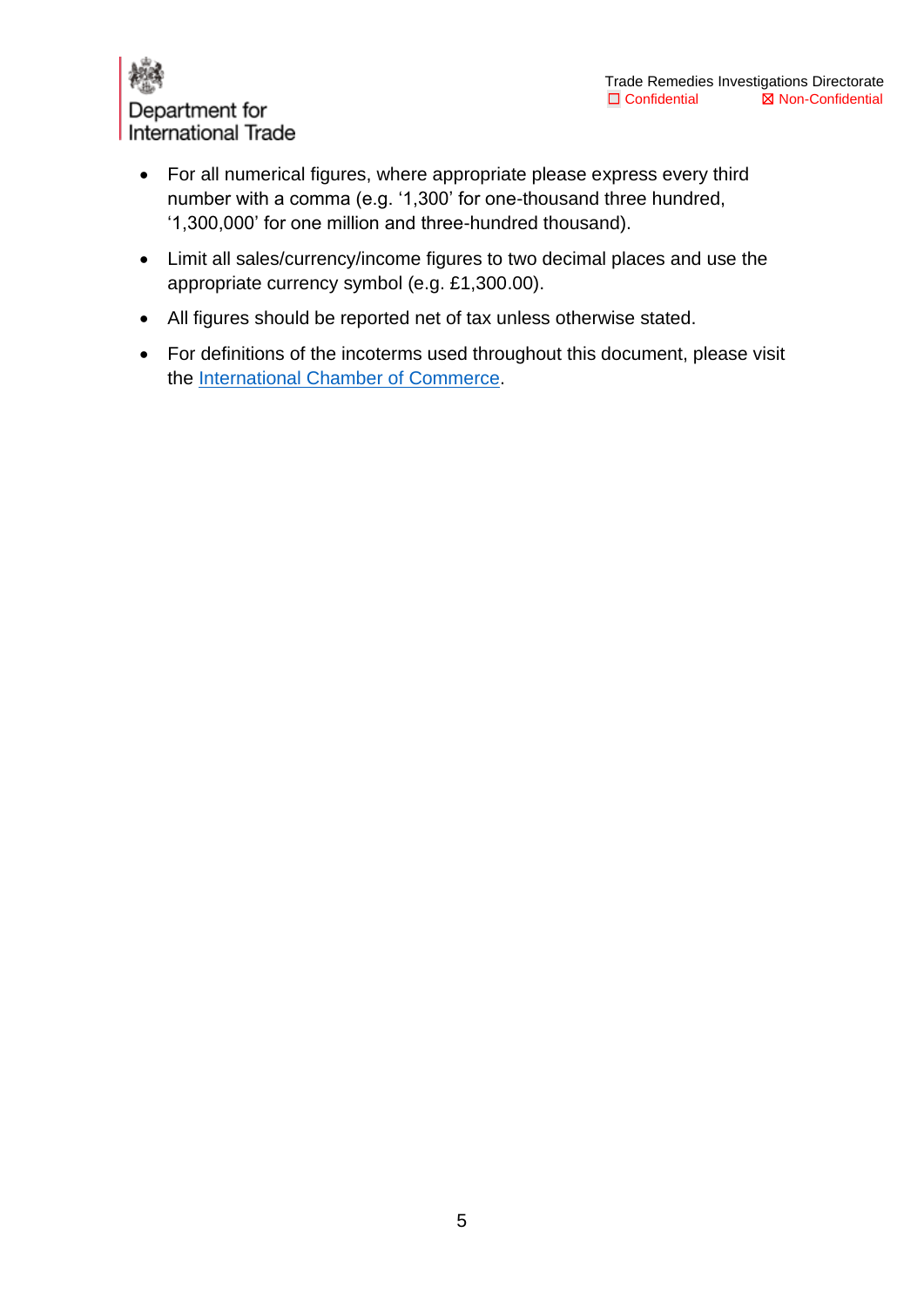

# **About The Goods**

<span id="page-5-0"></span>This section of the application form is about the imported goods you want us to investigate. These imported goods will be referred simply to as 'the goods'.

You can only ask us to investigate imported goods if you (or the industry you represent) produce 'like goods'. Like goods are defined as goods which are similar to the goods under investigation in all respects or have characteristics which closely resemble them. When we decide what are like goods, we will consider the following non-exhaustive list of criteria:

- physical likeness, such as physical characteristics
- commercial likeness, including competition and distribution channels
- functional likeness, such as end-use or if the goods can be substituted for each other
- similarities in production, such as method and inputs
- other relevant characteristics

## **The Imported Goods**

1. Describe the imported goods you are concerned about (if possible, please attach digital versions of images, brochures, catalogues, etc which show the goods in question).

*The goods under investigation are bars, rods, profiles (whether or not hollow), tubes, pipes; unassembled; whether or not prepared for use in structures (e.g. cut to length, drilled, bent, chamfered, threaded); made from aluminium whether or not alloyed, containing not more than 99.3% aluminium.* 

*The product concerned is commonly referred to as 'aluminium extrusions', referring*  to its most common manufacturing process even if it can also be produced by other *production processes such as rolling, forging or casting.. The goods are commonly referred to as 'Extrusions', referring to its most common manufacturing process even if the goods can also be produced by other production processes such as rolling, forging or casting.*

*The goods are produced from aluminium alloys having metallic elements corresponding to the alloy series 2-8 published by European Standard EN 573-1:2004 (or proprietary equivalents or other certifying body equivalents).*

*The goods can have a variety of finishes (both coatings and surface treatments), and types of fabrication, and combinations. Common finishes are mill finishing (i.e.,*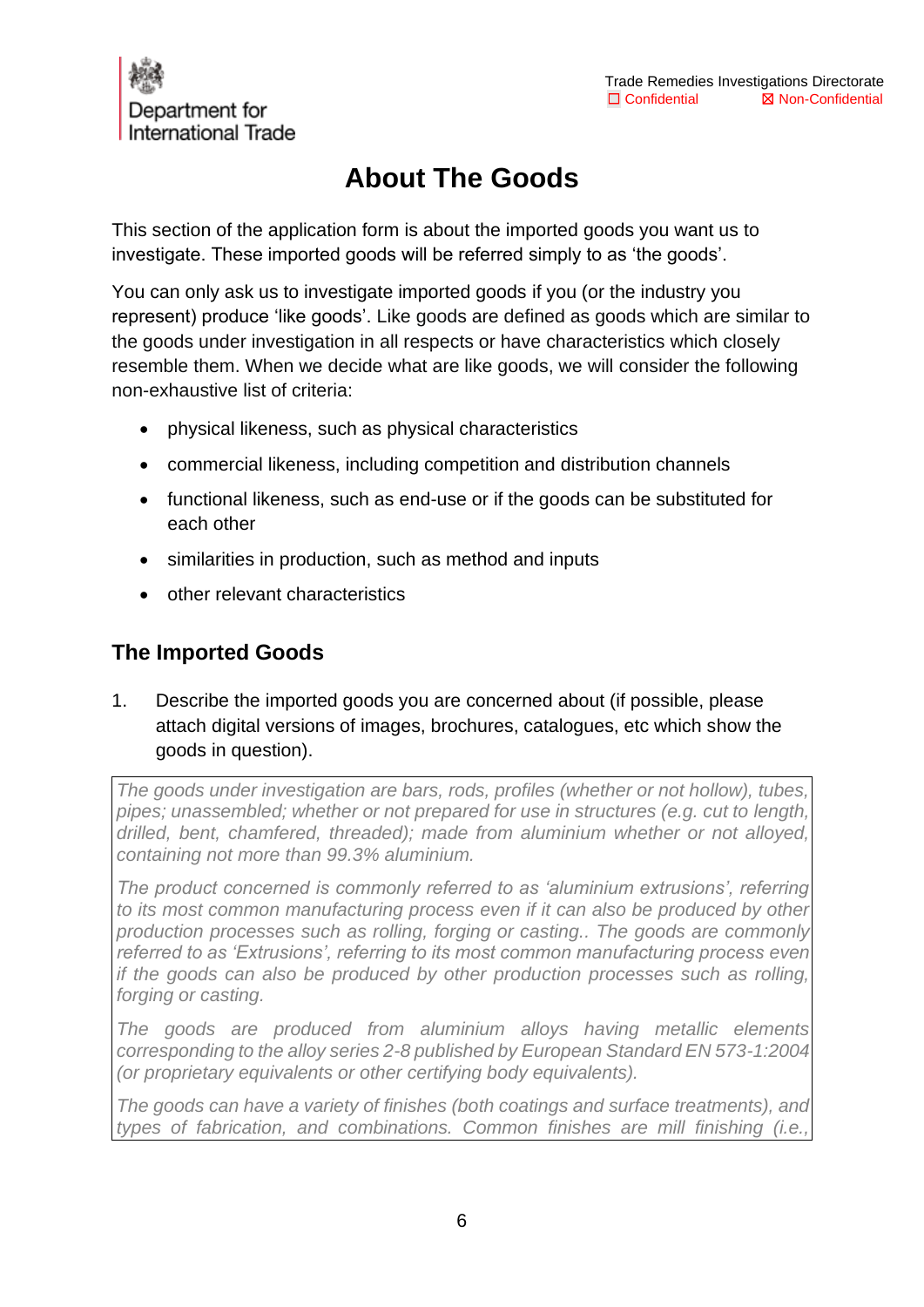without any coating or further finishing), brushing, buffing, polishing, anodizing *(including bright-dip anodizing), liquid painting and powder coating.*

*Fabrications are preparations for use in structures, including cutting-to-length, machining, drilling, punching, notching, bending, stretching, knurling, wedging, mitring, chamfering, threading and spinning are also covered by the product scope.*

*The goods may be identified with reference to their end use, such as industrial and automotive machined parts or sub-parts for structural parts, machine powertrains, industrial automation systems (hydraulic and pneumatic machines), and industrial heavy equipment, such as components for infrastructure projects (mining, oil and gas, chemical and refinery equipment), electrical and electro-technical applications. These goods are covered if they otherwise meet the goods definition, regardless of whether they are ready for use at the time of importation.*

Appendix reference:

#### 2. Explain where the imported goods you are concerned about are being exported from.

*The goods are being exported from the People's Republic of China.*

Appendix reference:

#### 3. Provide the tariff classification(s) for the imported goods.

*76109090; 76082089; 76082081; 76081000; 76042990; 76042100; 76042910; 76041090; 76041010*

Appendix reference:

#### 4. Give details regarding whether the imported goods are currently subject to any anti-dumping/countervailing/safeguard measures or ongoing investigations in other countries.

*Similar goods from China (as well as from other origins) are subject to anti-dumping measures in Australia, Canada, Colombia, Mexico the United States of America and Vietnam.* 

*The Applicant notes that the European Commission press release accompanying the publication of Regulation 2021/546 imposing anti-dumping duties in the EU states:* 

*'This sector suffers from many distortions caused by Chinese overcapacity and other State-induced practices, undermining fair competition and endangering EU companies and jobs. Given indications that certain operators are ready to circumvent*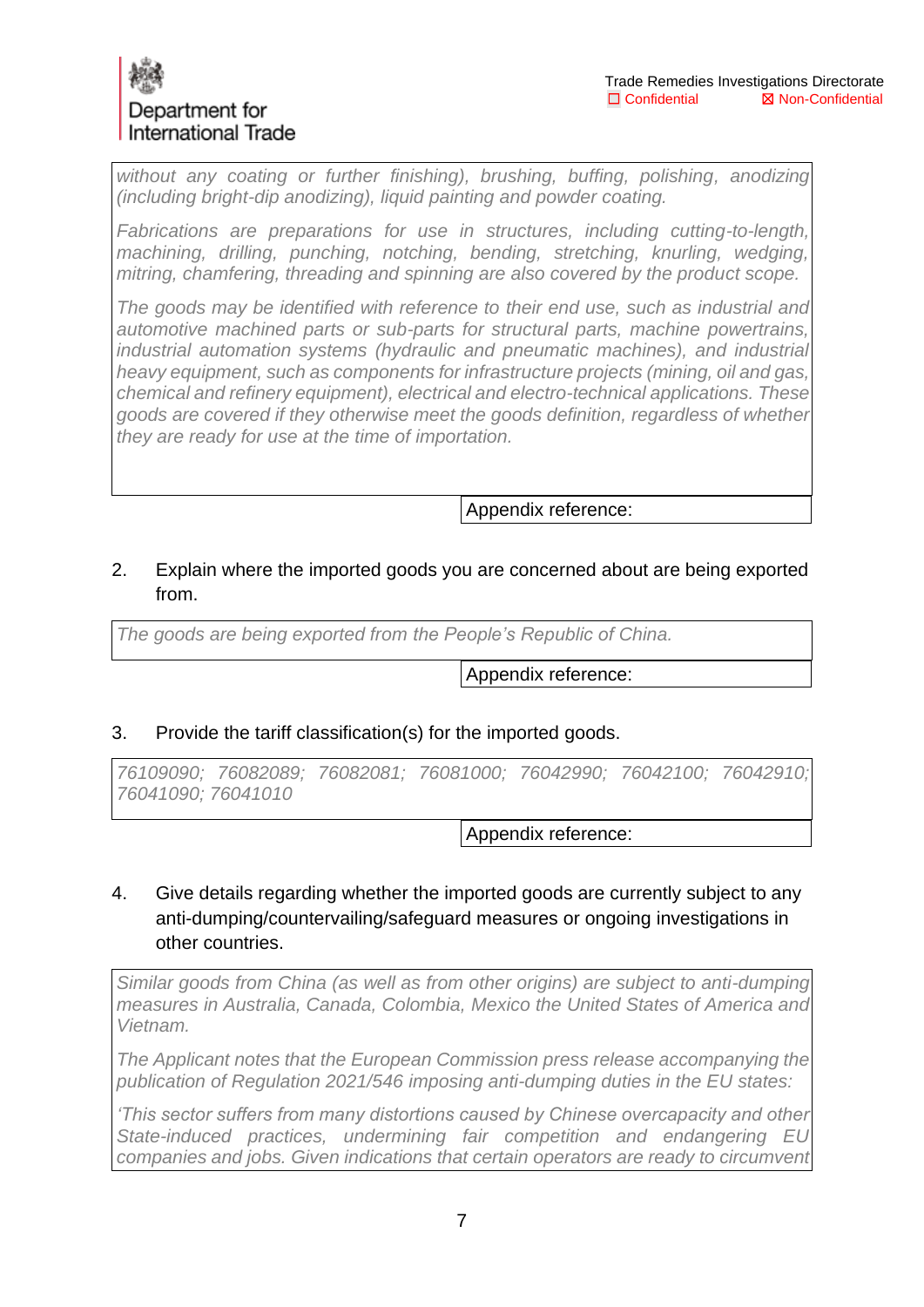*the measures, the Commission will monitor this market closely and react swiftly to any attempts to avoid duties.'*

*See:<https://trade.ec.europa.eu/doclib/press/index.cfm?id=2261>*

Appendix reference:

## **The Like Goods**

#### 1. Describe the like goods produced by the UK industry (if possible, attach digital versions of images, brochures, catalogues, etc).

*The goods in this Application are aluminium extrusions that are supplied to meet customer design needs (usually identified in the form of drawing specifications, tolerance level and aluminium alloy specification), including but not limited to bars,*  rods, profiles (whether or not hollow), tubes, pipes; unassembled; whether or not *prepared for use in structures (e.g. cut-to-length, drilled, bent, chamfered, threaded); made from aluminium alloy containing less than 99% of aluminium. The goods are commonly referred to as 'Extrusions', referring to its most common manufacturing process even if the goods can also be produced by other production processes such as rolling, forging or casting.* 

*The goods are produced from aluminium alloys having metallic elements corresponding to the alloy series 2-8 published by European Standard EN 573-1:2004 (or proprietary equivalents or other certifying body equivalents).*

*The goods can have a variety of finishes (both coatings and surface treatments), and types of fabrication, and combinations. Common finishes are mill finishing (i.e.,*  without any coating or further finishing), brushing, buffing, polishing, anodizing *(including bright-dip anodizing), liquid painting and powder coating.*

*Fabrications are preparations for use in structures, including cutting-to-length, machining, drilling, punching, notching, bending, stretching, knurling, wedging, mitring, chamfering, threading and spinning are also covered by the product scope.*

*The goods may be identified with reference to their end use, such as industrial and automotive machined parts or sub-parts for structural parts, machine powertrains, industrial automation systems (hydraulic and pneumatic machines), and industrial heavy equipment, such as components for infrastructure projects (mining, oil and gas, chemical and refinery equipment), electrical and electro-technical applications. These goods are covered if they otherwise meet the goods definition, regardless of whether they are ready for use at the time of importation.*

Appendix reference: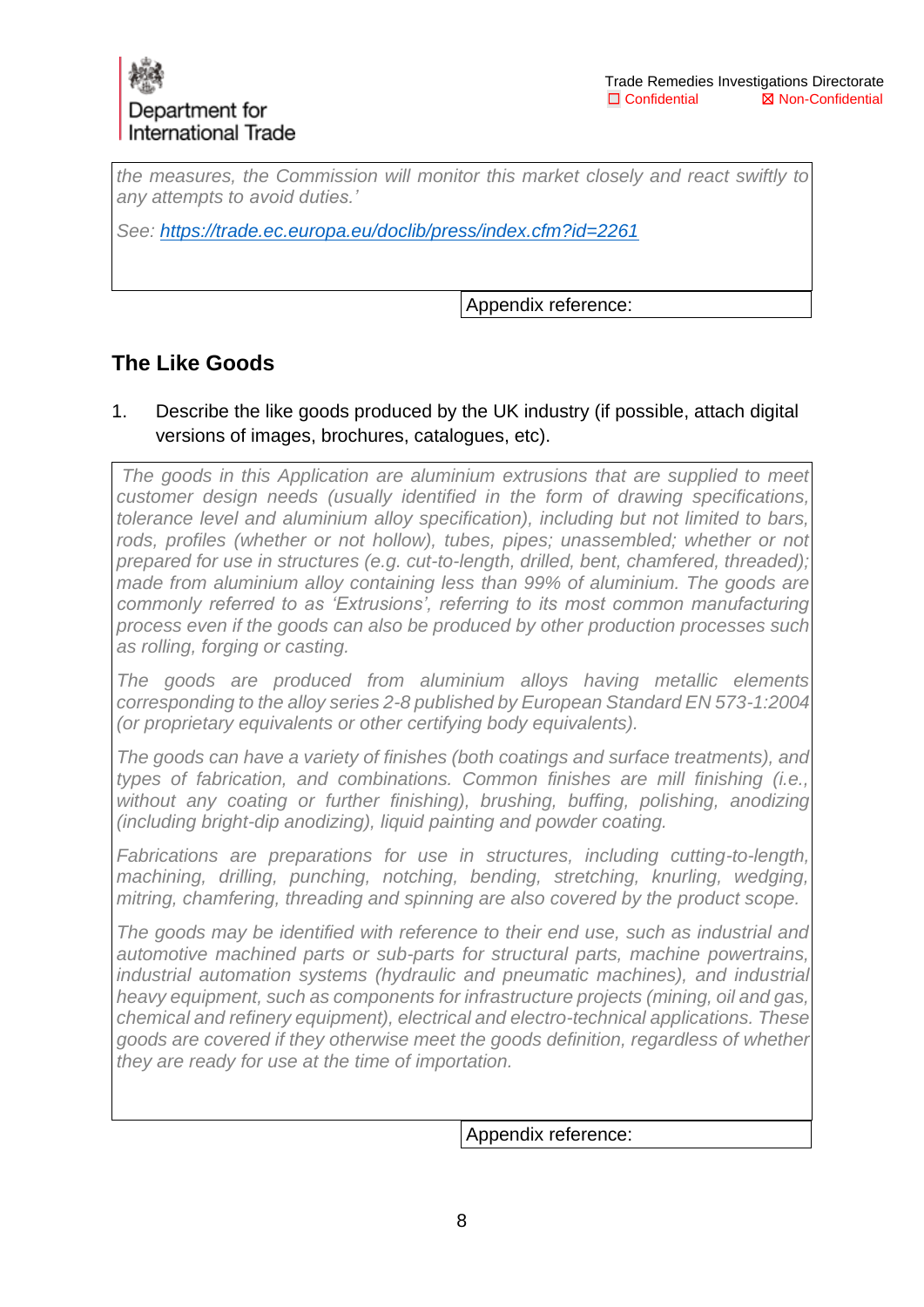

### **Comparability between the Goods**

1. Explain how the like goods produced by the UK industry are like the imported goods. Please cover the following aspects of the goods.

The physical, technical, chemical and any other characteristics that describe the goods – explain any differences:

*The production methods, to the best of our knowledge, between the UK producers and the Chinese Importers are identical. The equipment is certainly identical and we believe the production methods are fundamentally the same so there are no real differences between the goods imported and the like goods produced in the UK. The goods have the same basic physical, chemical and technical characteristics. They are commercially alike and have the same distribution channels, they have functional likeness, similar production methods and end uses.*

Appendix reference:

#### 2. If the goods can be subdivided into separate models – provide details about each of the models, such as their product literature and technical documentation:

*The goods subject to this Application have a wide variety of applications. Major enduse applications include:*

 *Building and Construction: windows, doors, railings, high-rise curtainwall, highway and bridge construction, framing members, other structures;*

 *Transportation: automotive (cars, buses, trucks, trailer/van/container vehicles), heavy rail, light rail and other mass transit vehicles, recreational vehicles, aircraft, aerospace, marine; and*

 *Engineered Goods: consumer and commercial products such as air conditioners, appliances, furniture, lighting, sports equipment, personal watercraft; electrical power units, heat sinks, coaxial cables, bus bars; machinery and equipment, food displays, refrigeration, medical equipment, display structures, laboratory equipment and apparatus.*

*While the goods can have differences in physical characteristics, end uses (based on sector) and specific end-user requirements (for example, a good used for automotive applications may be more "engineered" than goods used as building and construction materials), all the goods share the same general physical characteristics and range of tolerances, and all are used as inputs (i.e., intermediate products) in the production of downstream goods.*

*Examples of such physical characteristics include different metal strengths (based on the length of the baking process used), appearances (based on the customer's finish*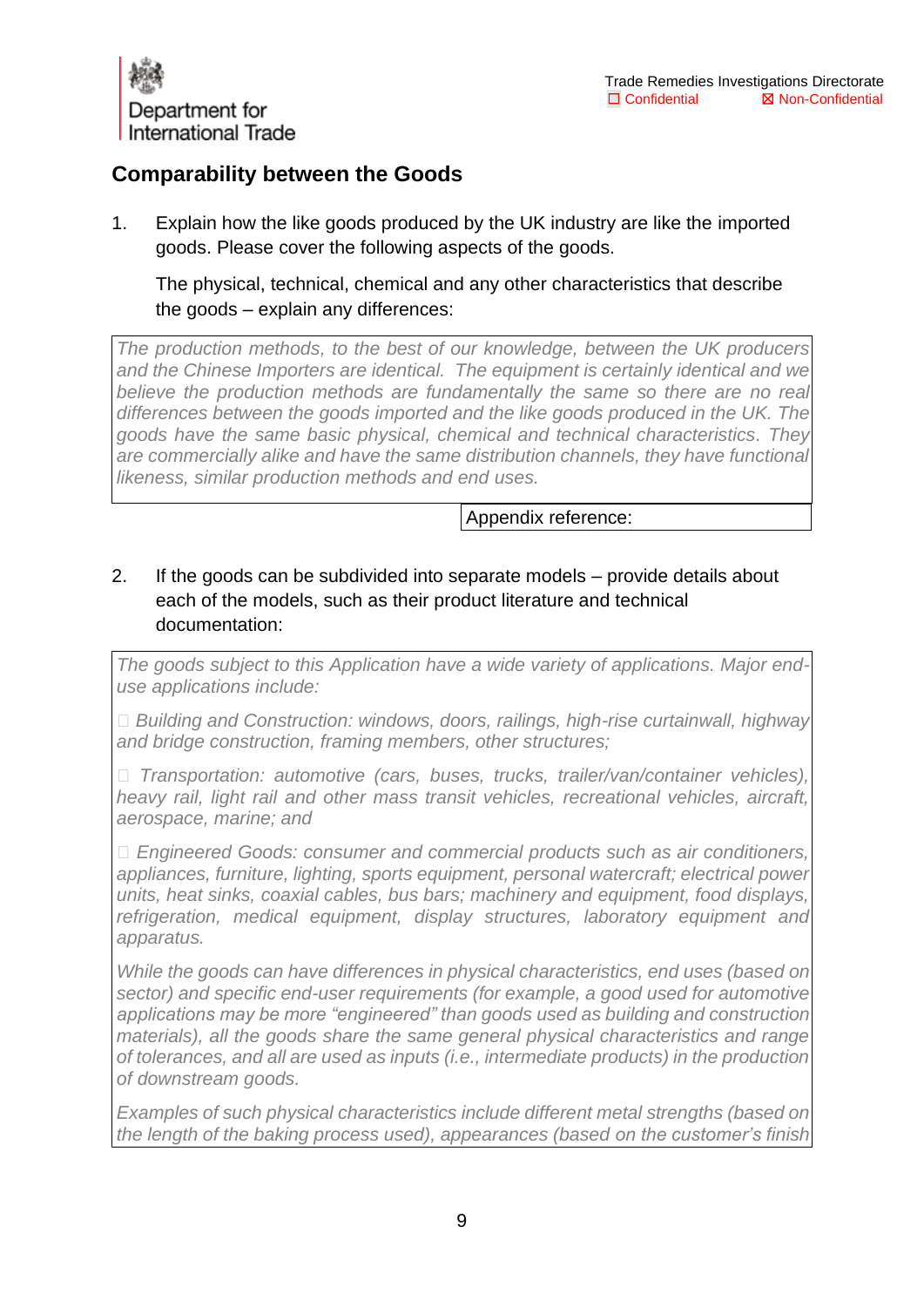*preference), shapes (as required by the specific purchaser), and specific fabrications (provided for end users).*

Appendix reference:

#### 3. Give the tariff classification of the goods (customs commodity code) – if there are multiple models, provide the customs commodity code for each model:

*76109090; 76082089; 76082081; 76081000; 76042990; 76042100; 76042910; 76041090; 76041010*

Appendix reference:

#### 4. Summarise the production process of the goods in the UK and in the exporting country/countries. Make sure you explain if there are different production processes within the UK and/or the exporting country/countries concerned:

*The goods are predominantly produced by an extrusion process (including drawing which is a subgroup of extruding) but can also be produced by other production processes such as rolling, forging or casting.*

*Extrusion*

*Extrusion is one the most widely used aluminium extrusion forming processes that delivers almost unlimited possibilities in product design. Aluminium extrusions are principally produced from an aluminium billet in a heating furnace that softens the billet to the necessary temperature (600-700 degrees Celsius) before extrusion. Aluminium is one of the easiest materials to extrude due to the relatively low temperatures (600-700 degrees Celsius) at which it becomes extrudable. The heated aluminium alloy billets are forced under pressure through a metal die by a hydraulic extrusion press. The pressure capacity of the extrusion press determines the size of the extrusion it can produce, and the die inserted in the press matches precisely the profile of the shape produced.*

*Under the direct extrusion process, the heated billet enters a hydraulic extrusion press where a ram pushes a dummy block to force the softened metal through a precision opening, or die, to produce the desired shape. As pressure is applied against the die, the billet becomes shorter and wider until its expansion is restricted by full contact with the container walls. As the pressure increases, the softened metal begins to squeeze out through the shaped orifice of the die and emerges as a fully formed profile.*

*Under indirect extrusion, the die is contained within the hollow ram, which moves into the stationary billet forcing the metal to flow into the ram, acquiring the shape of the die as it proceeds. In either process, the aluminium exiting the die acquires the same cross-sectional shape as the die.*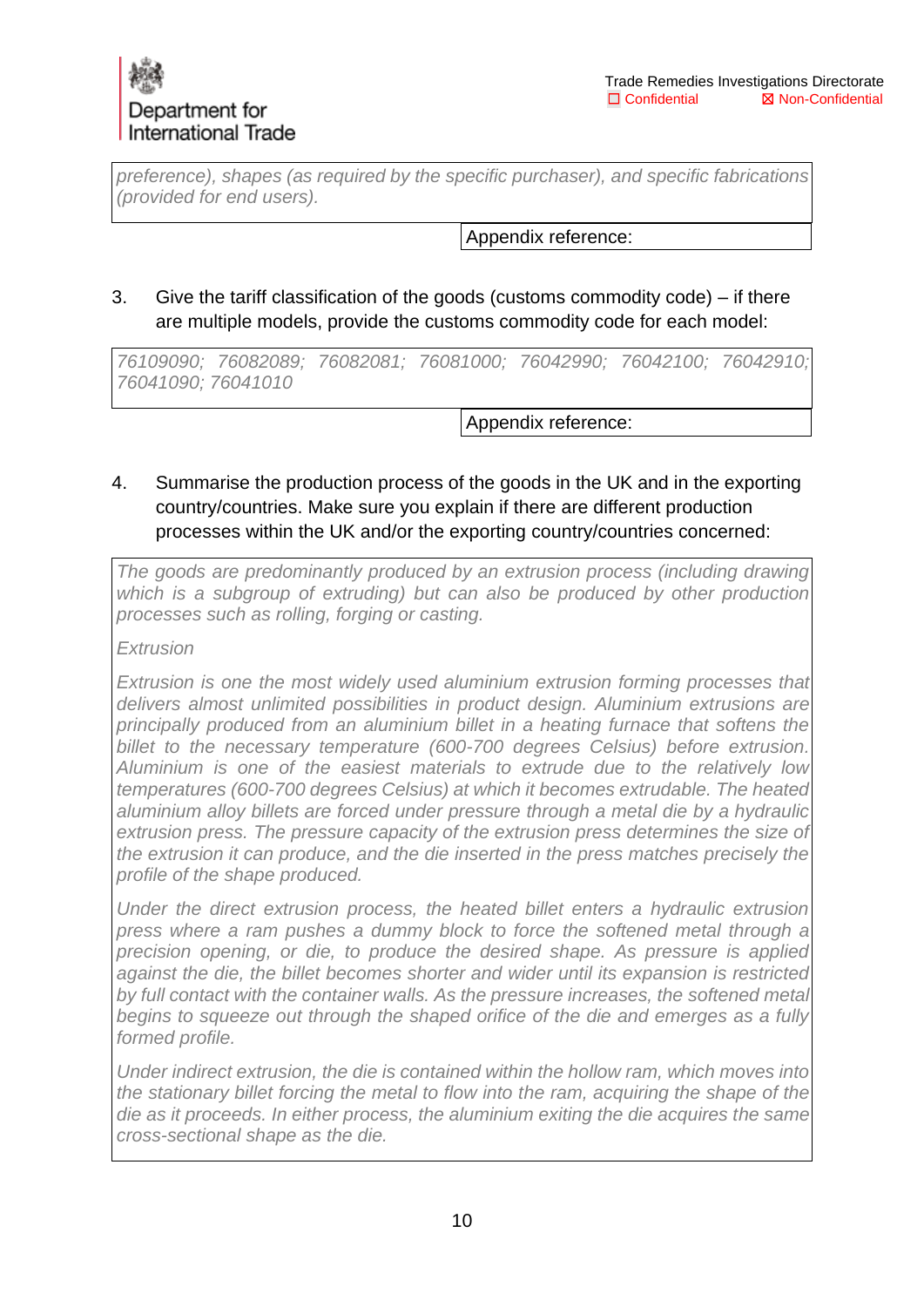*After emerging from the die, the extrusion cools either naturally or through air or water quenching. The following steps usually occur after cooling:*

□ Stretching: A stretcher and/or straightener may be used to straighten the extrusion *and correct any twisting that may have occurred during and after the extrusion process.*

*Cutting: The profile is cut in order to reduce it to the specified commercial length.*

□ Aging: Certain extrusion alloys reach optimal strength through the process of aging, *or, age hardening.*

*The aging process ensures the uniform precipitation of fine particles through the metal, producing an alloy with maximum strength, hardness, and elasticity. Natural aging occurs at room temperature and artificial aging occurs through controlled heating in an aging oven. Non-heat treatable aluminium alloys (aluminium series 2, 6 and 7) are subject to natural aging. Artificial aging, also known as precipitation heattreating, occurs through controlled heating in an aging oven (aluminium series 1, 3 and 5).*

*Common extrusion shapes include bars, rods, pipes, and tubes, hollow profiles and solid profiles such as angles, tees, I-beams, H-beams, channels, tracks, rails, mullions, stiles, gutters, and other shapes.*

*After an extrusion is aged, it is considered a mill-finished product. Aluminium extrusions can be sold as mill-finished (without any further surface treatment) or they can be further fabricated and/or finished.*

*Extrusion goods are properly identified by a four-digit alloy series number (without decimal point or leading letter), e.g. 6062 or 6080.*

*Other production processes*

*There are other, less common, production processes to manufacture the goods identified in this Application. They are less common because their manufacture is more expensive than the extrusion process. However, whatever the production process, they are none the less goods for the purposes of this Application.*

*Semi-finished rolled aluminium alloy goods are manufactured from slabs cast from molten aluminium. The slabs are first hot-rolled, then re-rolling on cold rolling sheets and foil rolling mills to the desired thickness, or by continuously casting and cold rolling to maintain a constant thickness of aluminium alloy.*

*Forged aluminium alloy goods are made from either extrusions or castings by the hot forming process, wherein hot metal is punched by stems and tooled into a high precision mould. The forging process is followed by heat treatment and surface machining or sand blasting.*

*Cast aluminium alloy goods are solid shaped products manufactured from liquid metal poured into specific moulds. The metal takes the shape of the cast/mould and is subsequently cooled. In a last step, the aluminium alloy receives the desired mechanical properties by heat treatment.*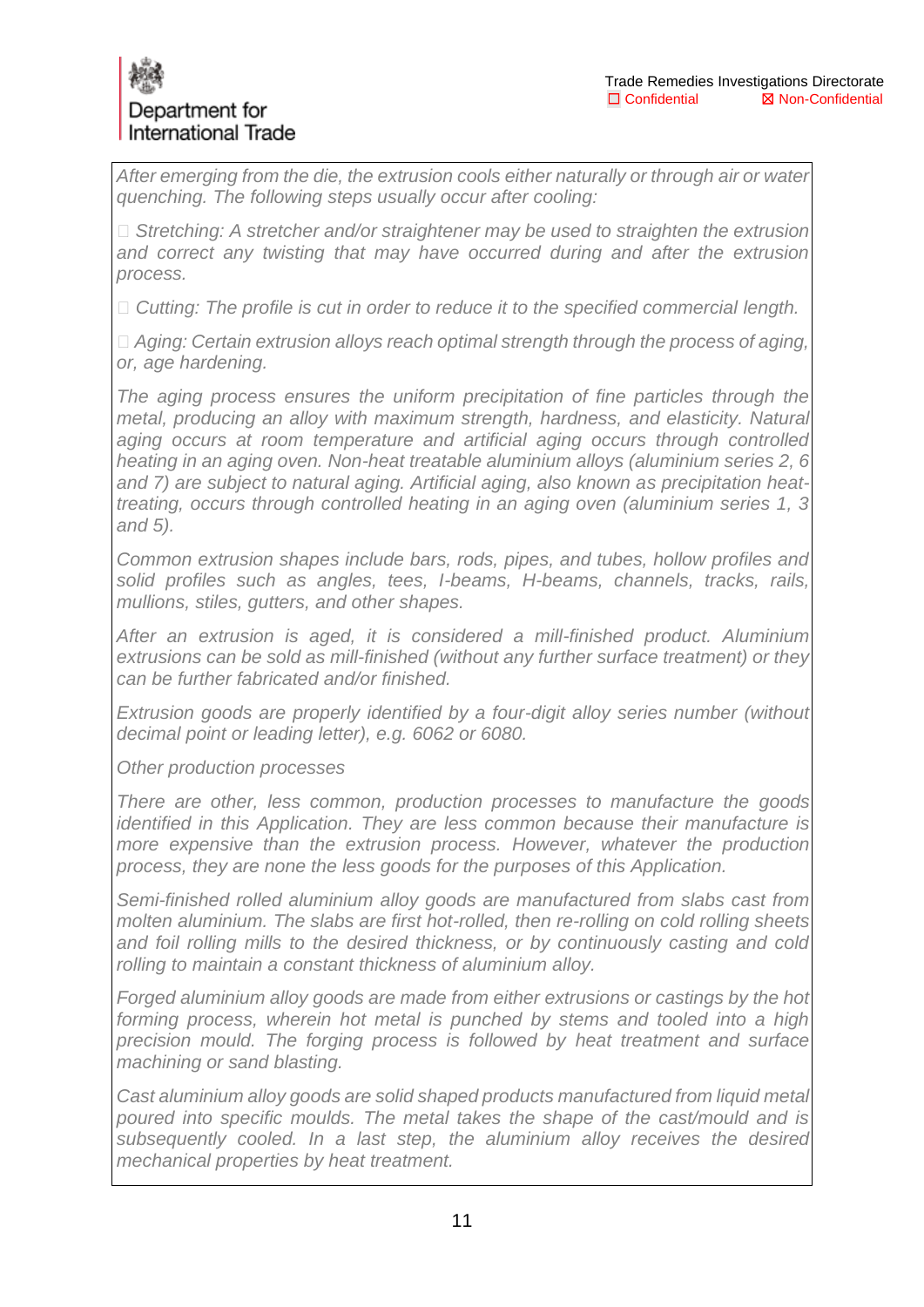*The Applicant is not aware of any differences between the production process in the UK and China.*

Appendix reference:

- 5. Provide a general description of the UK market for the goods including the nature and conditions of competition within the overall market. In your answer please refer to:
	- general users/consumers/customers;
	- market segmentation;
	- government regulation or tax;
	- distribution and marketing (for example, how is the product sold and is quality or price the deciding factor);
	- the nature of competition within the overall market;
	- the degree of price sensitivity;
	- the trends and drivers of demand, including causes of demand fluctuations and any factors contributing to overall market growth or decline;
	- developments in technology affecting the characteristics, demand or the production process of the goods;
	- other commercially significant goods which could be substituted for your goods and the goods being imported into the UK; and
	- any other factors that influence the market.

*The market for Aluminium and, in particular the market for the goods, is growing, with increasing numbers of end users preferring to use the sustainable values that Aluminium brings when compared to other material options.*

*The UK market for Aluminium Extrusion profiles is estimated to be around 170k-180k tonnes per annum in a normal year (non-pandemic).* 

*The market is split between Building and Construction (B&C), Transport and Automotive, Engineering and, increasingly, consumer durables.*

*End users of the goods are either serviced directly by UK manufacturers or through Stockists and Distributors importing the more standard profiles.*

*The UK aluminium extrusions industry is capable of supplying all sectors of the market.*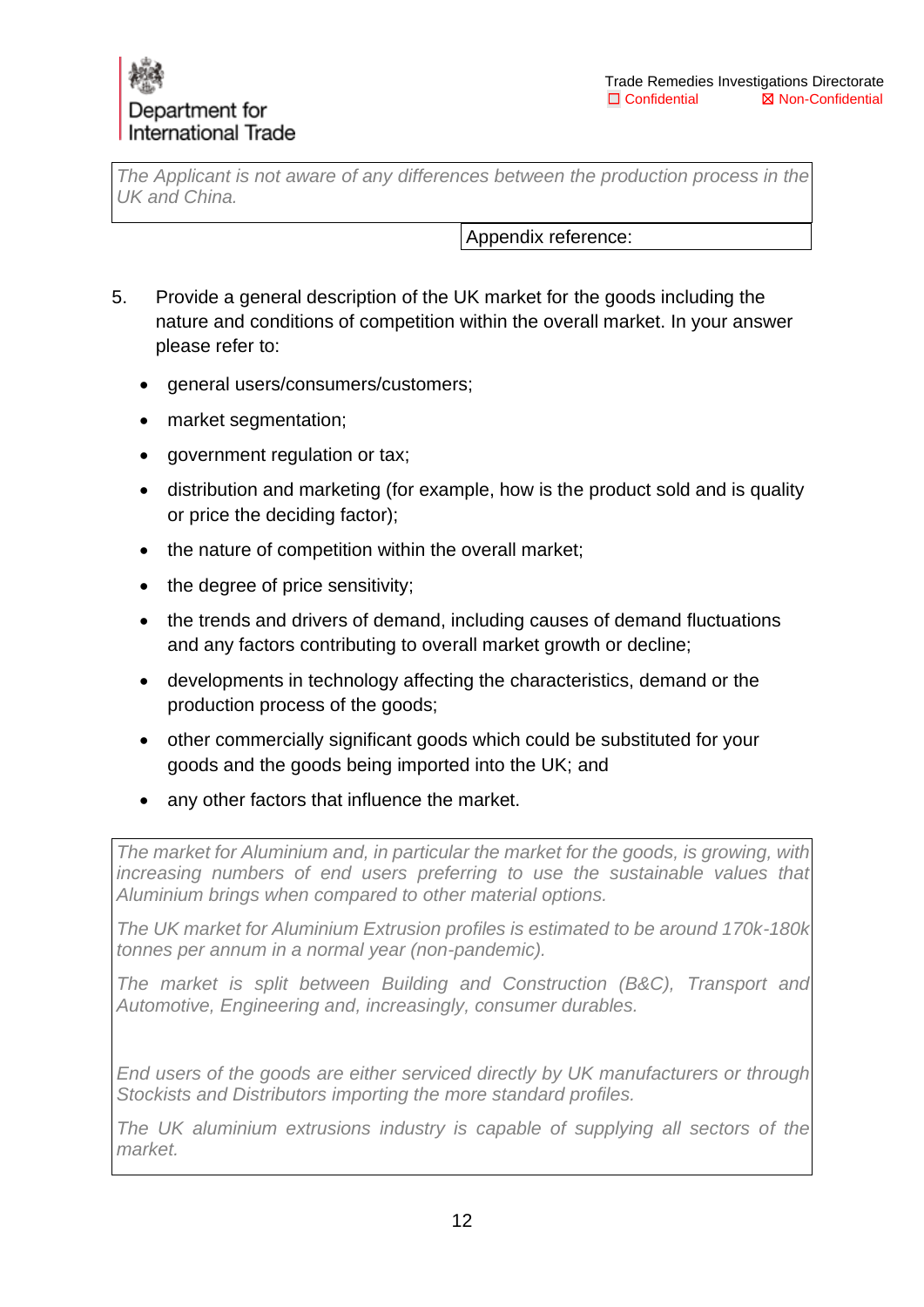Appendix reference:

- 6. We give goods in our investigations Product Control Numbers (PCNs) which are identifiers unique to our work and are created on the basis of the main characteristics differentiating the goods from other goods. We use PCNs to allow comparison between products made by domestic and foreign producers. The accuracy of TRID's PCN structure is directly proportionate to information supplied by the applicant. If the goods concerned covers a range of goods with different characteristics that would affect comparability:
	- Please describe the key physical characteristics that have a consequential and material effect on prices, with the list of characteristics going from most to least consequential
	- Please provide evidence to substantiate that these physical characteristics have a consequential and material effect on prices. This evidence could be in reference to specific unit costs, if those costs effect price comparability
	- Use this information to delineate between models of not only the goods produced by the UK industry, but by the exporting producers, giving the information requested in the subsequent sections in refence to each model rather the goods category as a whole. The annex will indicate where information is being asked for on an individual model basis.
	- If you already have a view on a PCN structure, please propose that here.

<span id="page-12-0"></span>*The Applicant proposes using the PCN structure that was used in the European Commission anti-dumping investigation, into the same goods originating in China, and considers that this PCN structure is appropriate for an investigation in the UK.*

Appendix reference: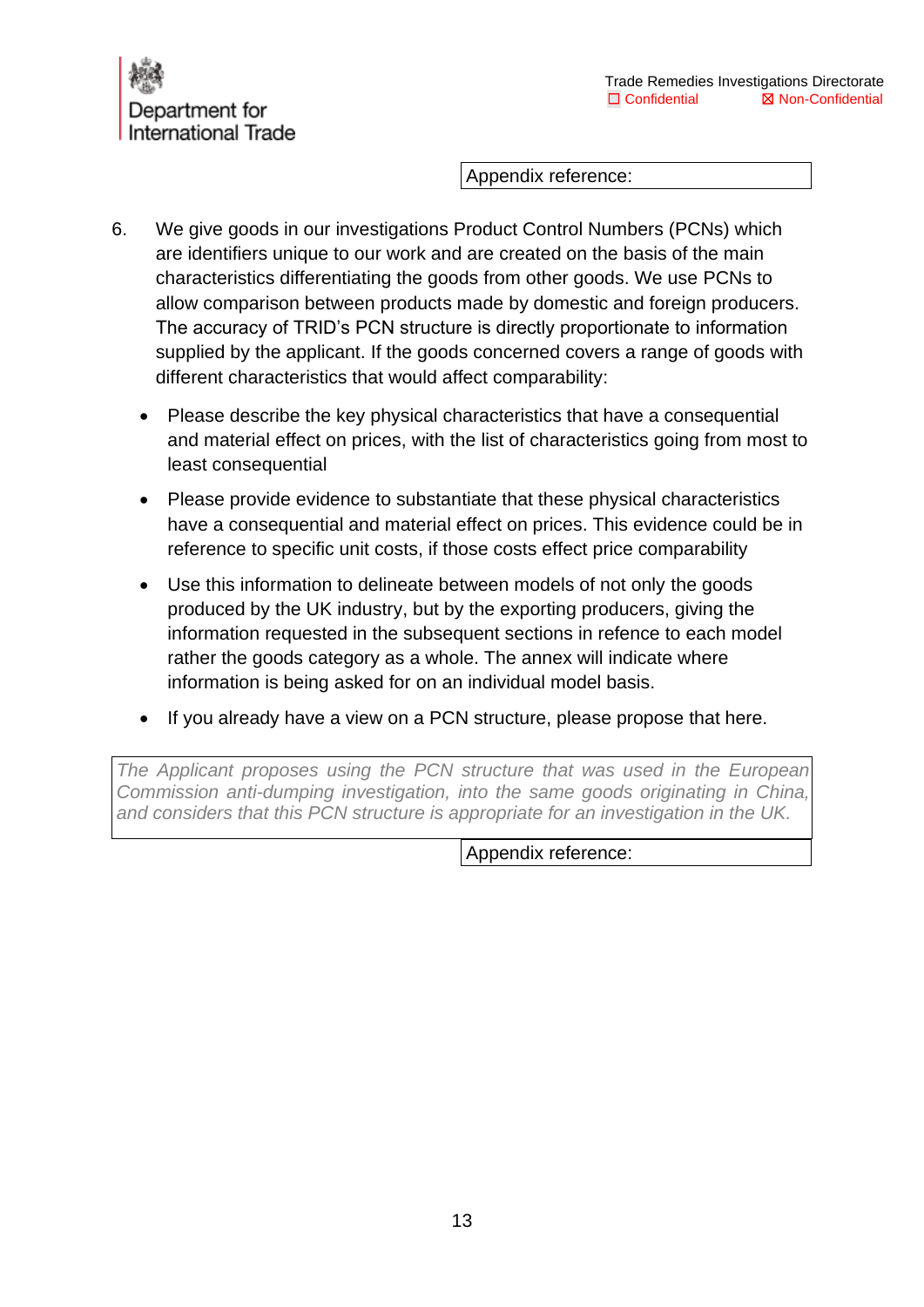

# **About the Application**

Individuals or groupings of companies, individuals and trade bodies can all be applicants. Generally, an industry that is concerned about a set of imported goods should make only one application to us for an investigation. When we assess your application, we will consider information about all the companies which make up the group that is applying. When you are answering questions about the goods you produce, please include information about the goods produced by all the companies and individuals who are submitting this application.

## **Applicant Information**

#### Name of Applicant

*Hydro Aluminium UK Ltd*

Address

Email

**Telephone** 

Contact Name

Company Ownership (provide broad details of shareholding)

Name of Lawyer/Representative

## **Period of Investigation**

For the subsequent sections, please use the same 12-month period for every question and indicate below which 12-month period you are using. This period should not end more than six months before the date this application is submitted.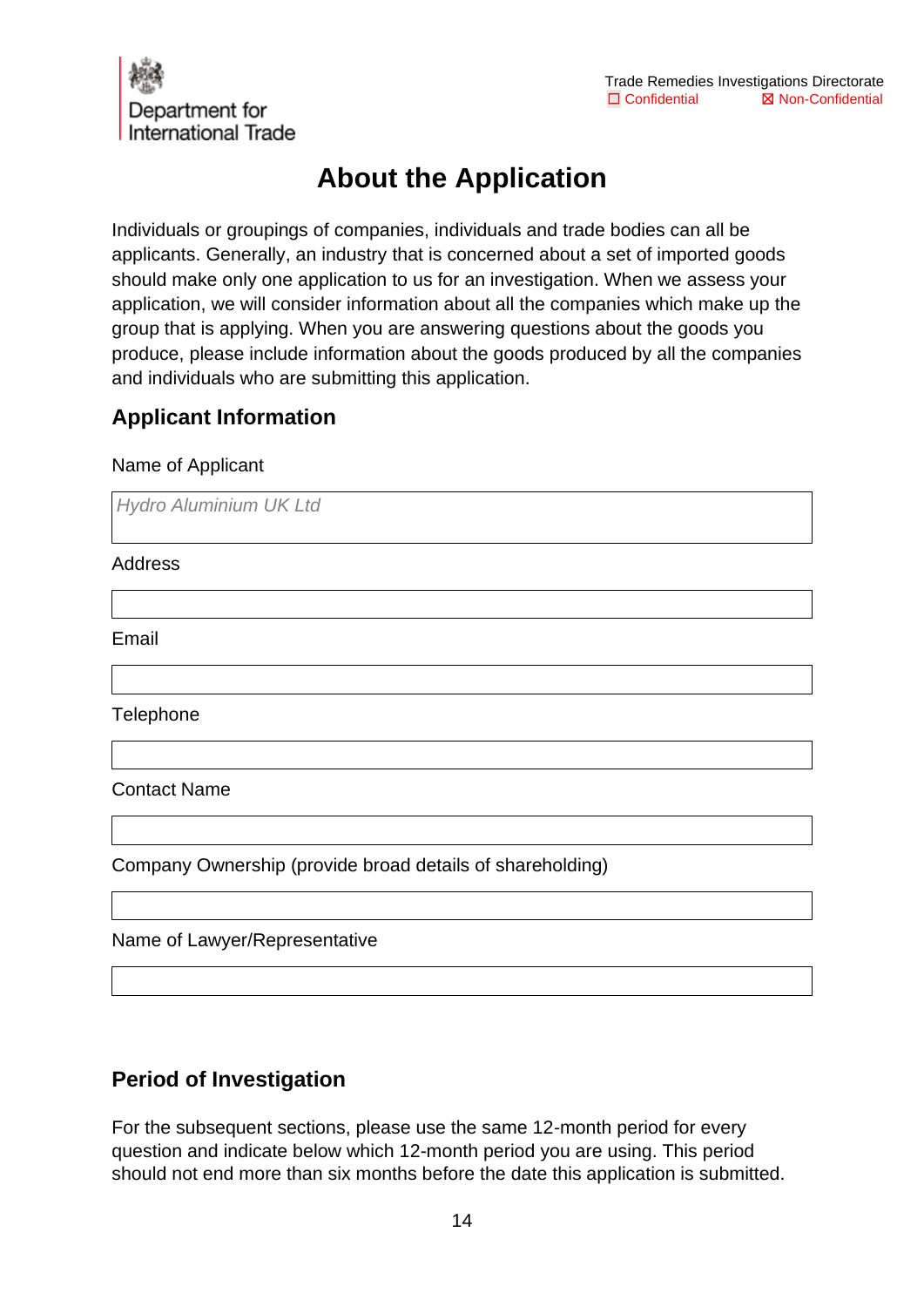

This period will be referred to as 'the period of investigation (POI)' for the rest of the application. The 36-month period preceding the POI, will be referred to as the injury period. Please indicate the 12-month POI in the box below.

#### *Q4 2019 to Q3 2020.*

*.*

*The period of investigation (POI) avoids the distorting effect of the provisional EU anti-dumping duties which were imposed as from 12 October 2020 on the basis of Commission Regulation 2020/1428 and subject to registration as from 21 August 2020 by virtue of Regulation 2020/1215. This had a major impact on supplies into the UK from Chinese Importers.*

*In the exceptional circumstances that imports of the goods concerned into the UK were subject to EU provisional measures prior to 31 December 2020 and that fact that the European Commission has now imposed definitive measures by means of Commission Implementing 2021/546 (from 29 March 2021) the Applicants suggests that consideration is given to taking as the POI the investigation period used the European Commission i.e. Q1/2019 to Q4/2019.* 

*The Applicant refers back to (see answer to Goods Question 4) the European Commission press release accompanying the publication of Regulation 2021/546 states:* 

*'This sector suffers from many distortions caused by Chinese overcapacity and other State-induced practices, undermining fair competition and endangering EU companies and jobs. Given indications that certain operators are ready to circumvent the measures, the Commission will monitor this market closely and react swiftly to any attempts to avoid duties.'*

Please give the volume and value of like goods you produced in the UK for the POI.

*The latest published accounts listed are £128.7m*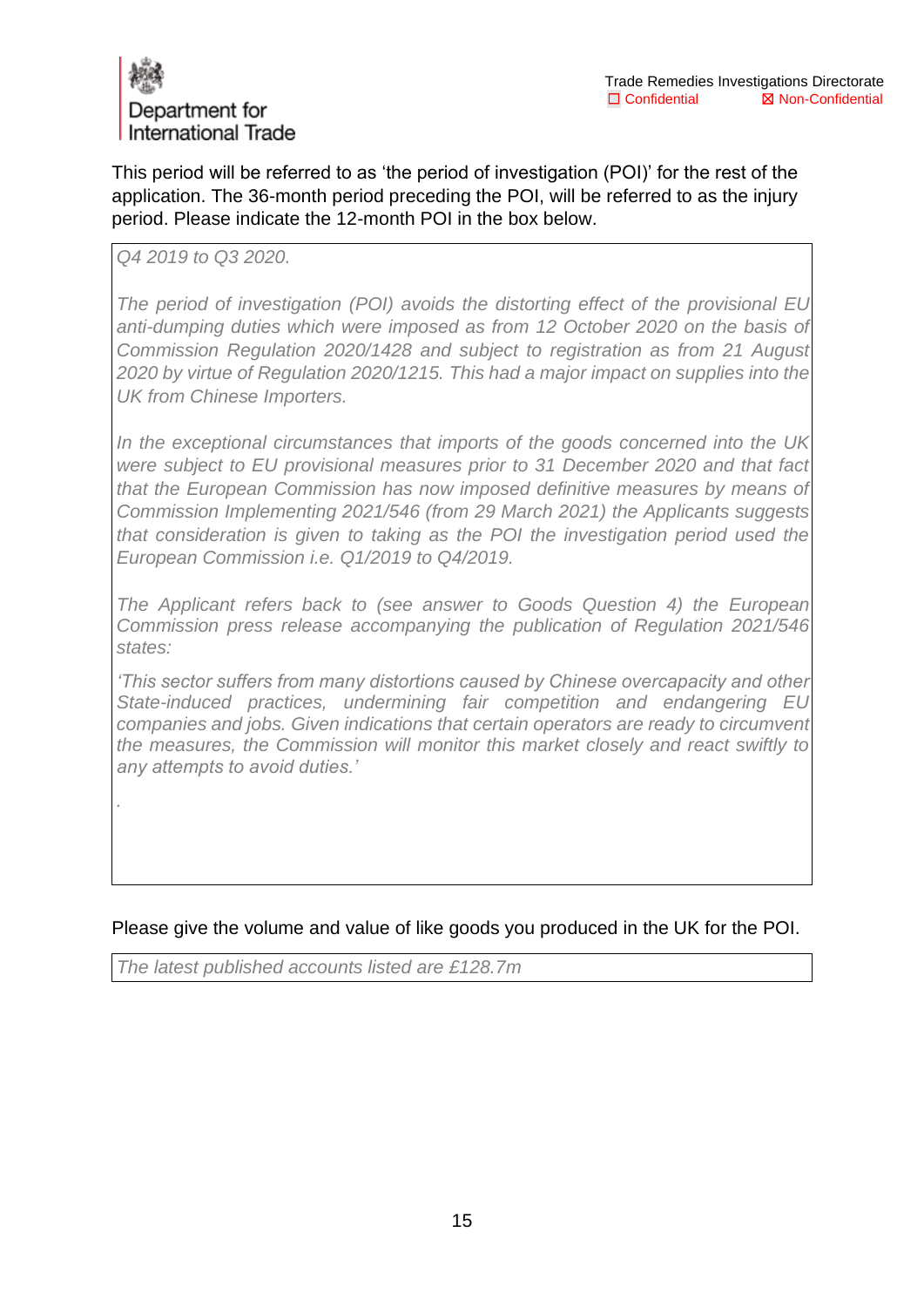

# <span id="page-15-0"></span>**About Other Interested Parties**

#### **UK Producers**

Your application must be supported by other UK producers who represent at least 25% of total UK production. This is based on production physically located in the UK. The level of support for the application must be greater than the level of opposition among UK producers.

If there are other UK producers, you will need to contact them and ask them whether they support or oppose this application. Please attach their written responses to your application OR their details should be provided below. Use a separate table for each producer.

We understand that other producers may be concerned about providing confidential information for this form. If necessary, you can ask an independent third party to confidentially combine information from the individual companies. Alternatively, the other producers can send the information separately to TRID for us to combine.

| <b>UK producer</b>                                                                 |                                                                                                                                                                        |
|------------------------------------------------------------------------------------|------------------------------------------------------------------------------------------------------------------------------------------------------------------------|
| Legal name of company:                                                             | Hydro Aluminium UK Ltd                                                                                                                                                 |
| Company website:                                                                   | www.hydro.com                                                                                                                                                          |
| <b>Goods produced</b><br>market and are like the imports this application is about | Please list all the UK-made goods this producer makes which are sold on the UK                                                                                         |
| specification)                                                                     | Aluminium Extrusions that are supplied to meet customer design needs (usually<br>identified in the form of drawing specifications, tolerance level and aluminium alloy |
| Position regarding application Support/oppose/undeclared<br>(delete as applicable) |                                                                                                                                                                        |
|                                                                                    |                                                                                                                                                                        |
|                                                                                    |                                                                                                                                                                        |
| Legal name of company:                                                             | Exlabesa                                                                                                                                                               |
| Company website:                                                                   | www.exlabesa.com                                                                                                                                                       |
| <b>Goods produced</b><br>market and are like the imports this application is about | Please list all the UK-made goods this producer makes which are sold on the UK                                                                                         |
| specification)                                                                     | Aluminium Extrusions that are supplied to meet customer design needs (usually<br>identified in the form of drawing specifications, tolerance level and aluminium alloy |
| Position regarding application Support/oppose/undeclared<br>(delete as applicable) |                                                                                                                                                                        |
|                                                                                    |                                                                                                                                                                        |
|                                                                                    |                                                                                                                                                                        |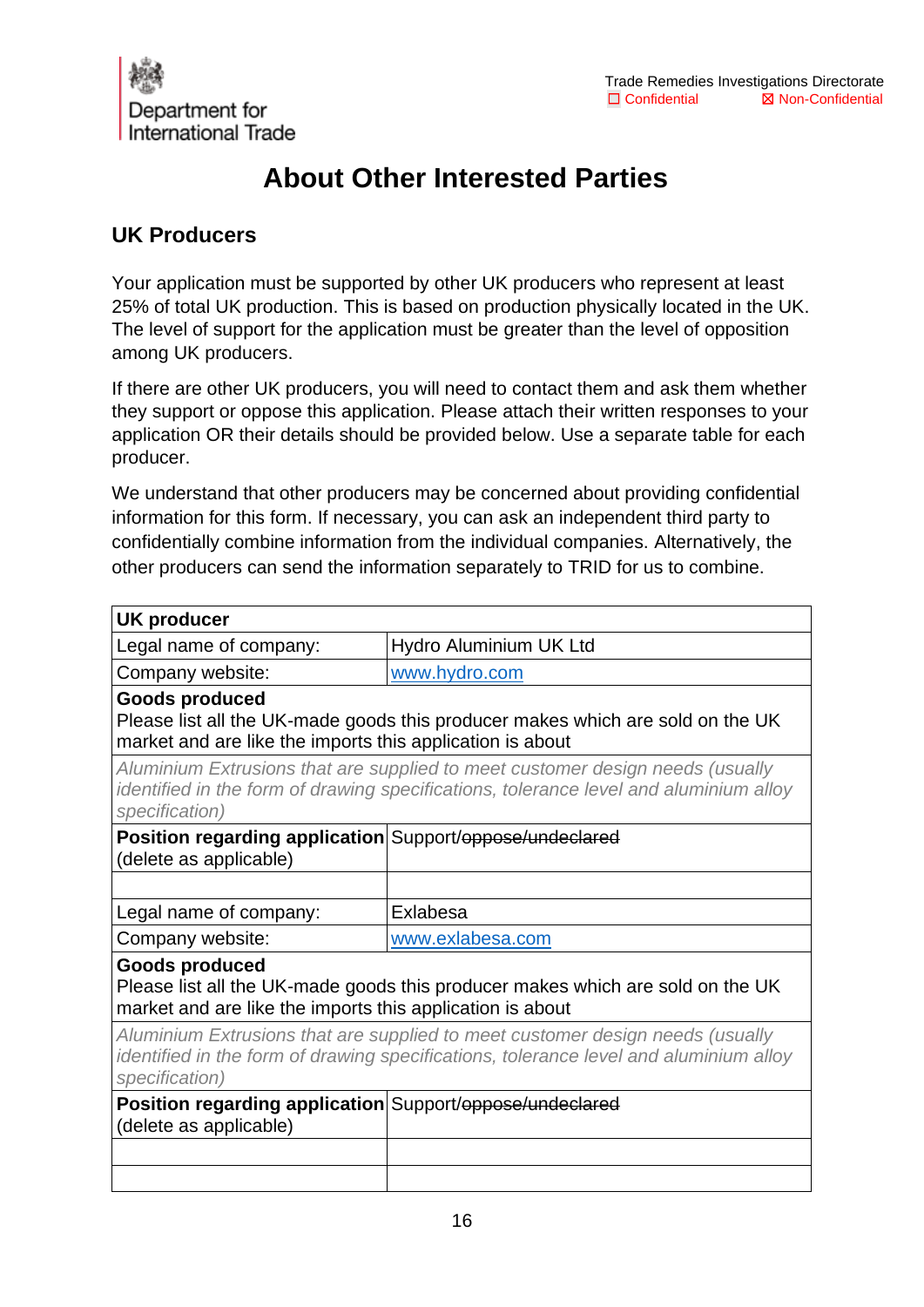| Legal name of company:                                                                                                                                                                                                                                                                                                                                           | Garnalex                                                                       |  |  |  |
|------------------------------------------------------------------------------------------------------------------------------------------------------------------------------------------------------------------------------------------------------------------------------------------------------------------------------------------------------------------|--------------------------------------------------------------------------------|--|--|--|
| Company website:                                                                                                                                                                                                                                                                                                                                                 | www.garnalex.com                                                               |  |  |  |
| <b>Goods produced</b><br>Please list all the UK-made goods this producer makes which are sold on the UK<br>market and are like the imports this application is about                                                                                                                                                                                             |                                                                                |  |  |  |
| Aluminium Extrusions that are supplied to meet customer design needs (usually<br>identified in the form of drawing specifications, tolerance level and aluminium alloy<br>specification)                                                                                                                                                                         |                                                                                |  |  |  |
| Position regarding application Support/oppose/undeclared<br>(delete as applicable)                                                                                                                                                                                                                                                                               |                                                                                |  |  |  |
|                                                                                                                                                                                                                                                                                                                                                                  |                                                                                |  |  |  |
| Legal name of company:                                                                                                                                                                                                                                                                                                                                           | <b>Aluminium Shapes</b>                                                        |  |  |  |
| Company website:                                                                                                                                                                                                                                                                                                                                                 | www.alishapes.co.uk                                                            |  |  |  |
| <b>Goods produced</b><br>market and are like the imports this application is about                                                                                                                                                                                                                                                                               | Please list all the UK-made goods this producer makes which are sold on the UK |  |  |  |
| Aluminium Extrusions that are supplied to meet customer design needs (usually<br>identified in the form of drawing specifications, tolerance level and aluminium alloy<br>specification).                                                                                                                                                                        |                                                                                |  |  |  |
| Position regarding application Support/oppose/undeclared<br>(delete as applicable)                                                                                                                                                                                                                                                                               |                                                                                |  |  |  |
| Legal name of company:                                                                                                                                                                                                                                                                                                                                           | <b>BOAL UK Ltd</b>                                                             |  |  |  |
| Company website:                                                                                                                                                                                                                                                                                                                                                 | www.boalextrusion.com                                                          |  |  |  |
| <b>Goods produced</b><br>Please list all the UK-made goods this producer makes which are sold on the UK<br>market and are like the imports this application is about<br>Aluminium Extrusions that are supplied to meet customer design needs (usually<br>identified in the form of drawing specifications, tolerance level and aluminium alloy<br>specification) |                                                                                |  |  |  |
| Position regarding application Support/oppose/undeclared<br>(delete as applicable)                                                                                                                                                                                                                                                                               |                                                                                |  |  |  |
| Legal name of company:                                                                                                                                                                                                                                                                                                                                           | <b>SMARTS</b>                                                                  |  |  |  |
| Company website:                                                                                                                                                                                                                                                                                                                                                 | www.smartsystems.co.uk                                                         |  |  |  |
| <b>Goods produced</b><br>market and are like the imports this application is about                                                                                                                                                                                                                                                                               | Please list all the UK-made goods this producer makes which are sold on the UK |  |  |  |
| Aluminium Extrusions that are supplied to meet customer design needs (usually<br>identified in the form of drawing specifications, tolerance level and aluminium alloy<br>specification)                                                                                                                                                                         |                                                                                |  |  |  |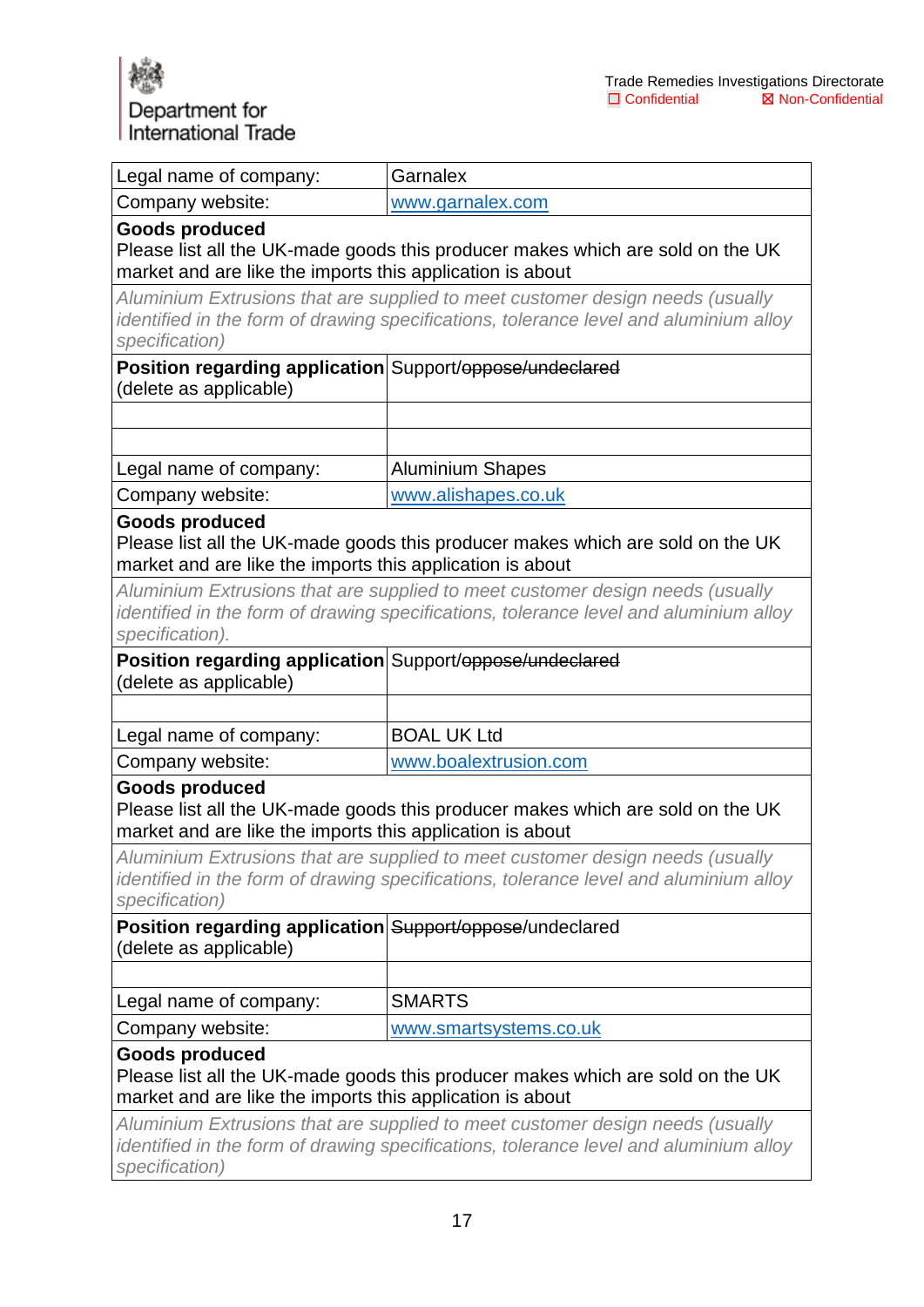| Position regarding application Support/oppose/undeclared<br>(delete as applicable)                                                                                                       |                                                                                |  |  |
|------------------------------------------------------------------------------------------------------------------------------------------------------------------------------------------|--------------------------------------------------------------------------------|--|--|
|                                                                                                                                                                                          |                                                                                |  |  |
| Legal name of company:                                                                                                                                                                   | Capalex                                                                        |  |  |
| Company website:                                                                                                                                                                         | www.capalex.co.uk                                                              |  |  |
| <b>Goods produced</b><br>market and are like the imports this application is about                                                                                                       | Please list all the UK-made goods this producer makes which are sold on the UK |  |  |
| Aluminium Extrusions that are supplied to meet customer design needs (usually<br>identified in the form of drawing specifications, tolerance level and aluminium alloy<br>specification) |                                                                                |  |  |
| <b>Position regarding application Support/oppose/undeclared</b><br>(delete as applicable)                                                                                                |                                                                                |  |  |
|                                                                                                                                                                                          |                                                                                |  |  |
| Legal name of company:                                                                                                                                                                   | Kawneer                                                                        |  |  |
| Company website:                                                                                                                                                                         | www.kawneer.com                                                                |  |  |
| <b>Goods produced</b><br>Please list all the UK-made goods this producer makes which are sold on the UK<br>market and are like the imports this application is about                     |                                                                                |  |  |
| Aluminium Extrusions are supplied to meet customer design needs (usually<br>identified in the form of drawing specifications, tolerance level and aluminium alloy<br>specification).     |                                                                                |  |  |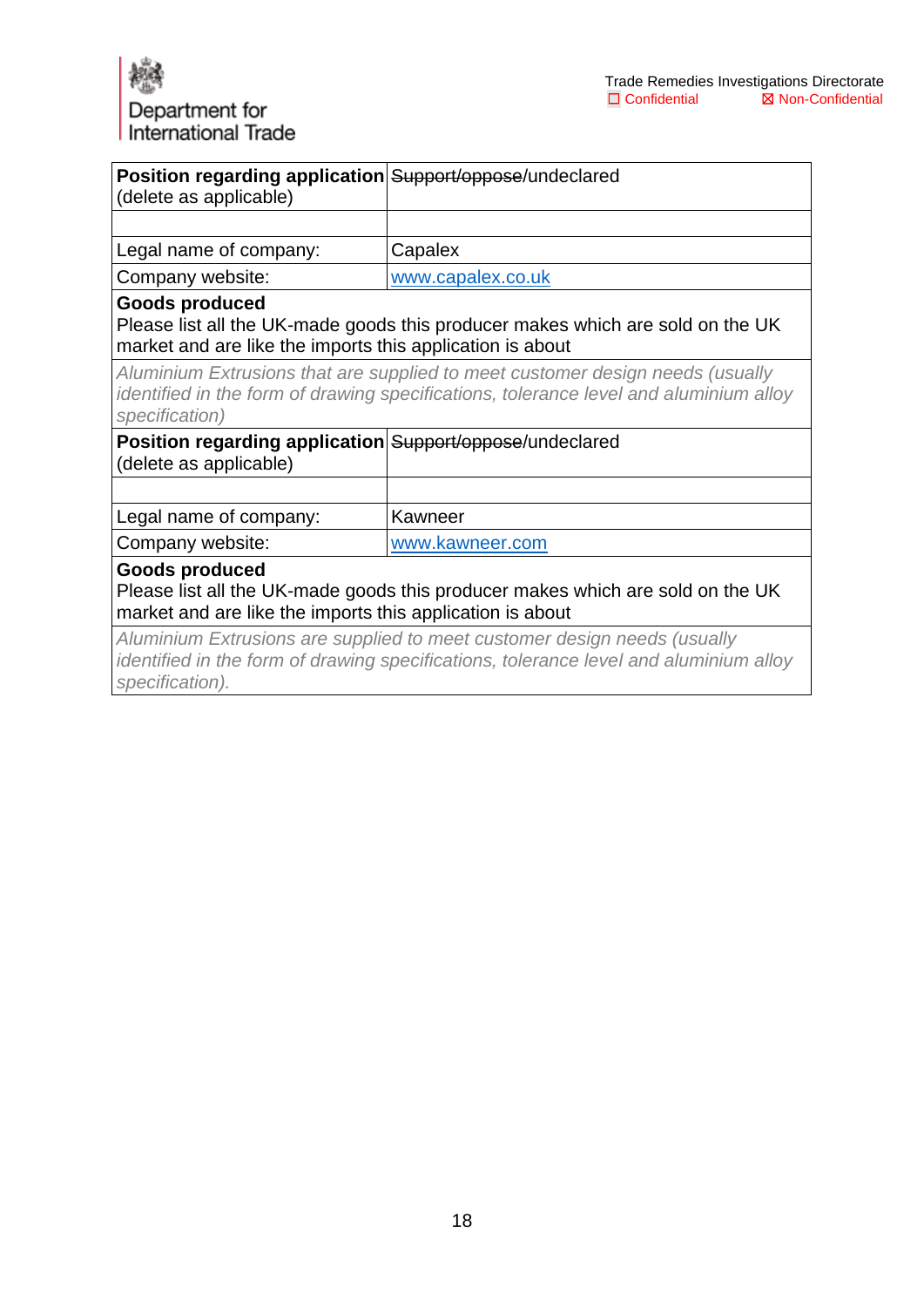

## **Other Parties**

1. Provide details of all known producers/exporters in the exporting country or producer/exporter associations in the exporting country, including:

| Name: | <b>Press Metal International</b> |
|-------|----------------------------------|
|       |                                  |
| Name: | Pan Asia Aluminium               |
|       |                                  |
| Name: | Zhongwan Aluminium               |
|       |                                  |
| Name: | Shandon Nanshan Aluminium        |
|       |                                  |
| Name: | Haomei Aluminium                 |
|       |                                  |
| Name: | Hanwood                          |
|       |                                  |
| Name: | Kamkiu Aluminium Extrusion       |
|       |                                  |
| Name: | Yingkou Liache Aluminium         |

2. Provide the details of all known importers of the goods in the UK or any associations of importers in the UK, including:

| Name: | <b>Press Metal</b> |
|-------|--------------------|
|       |                    |
| Name: | Hanwood            |
|       |                    |
| Name: | Pan Asia           |

3. Provide the details of all known suppliers, users and consumers of the goods in the UK, or associations of suppliers, users or consumers including: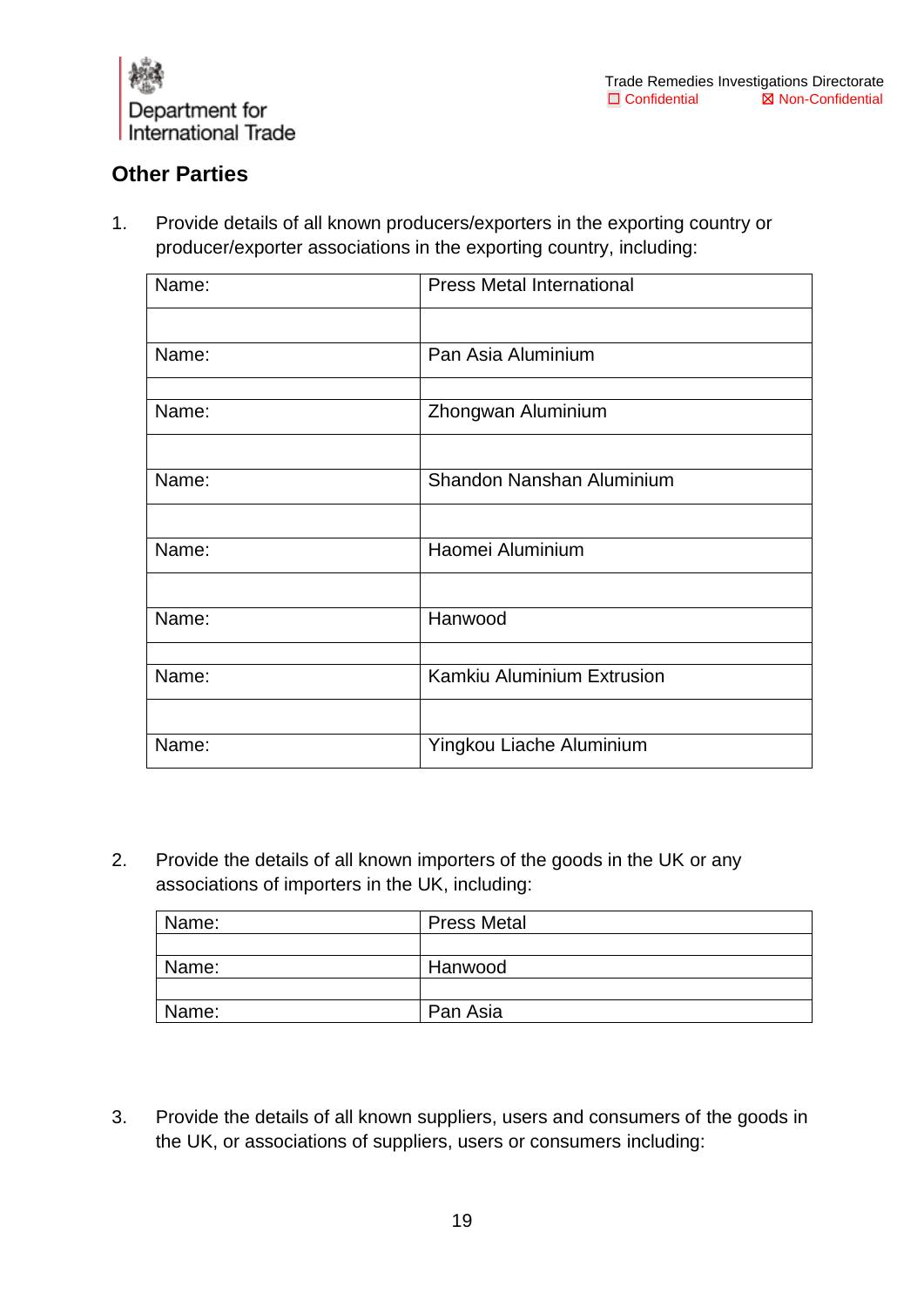

<span id="page-19-0"></span>

| Name:               | Hydro Deeside (member of Applicant group<br>of companies) |
|---------------------|-----------------------------------------------------------|
| Nature of business: | Supplier                                                  |
|                     |                                                           |
| Company:            | <b>ALFED (Aluminium Trade Association)</b>                |
| Affiliation         | <b>Trade Association</b>                                  |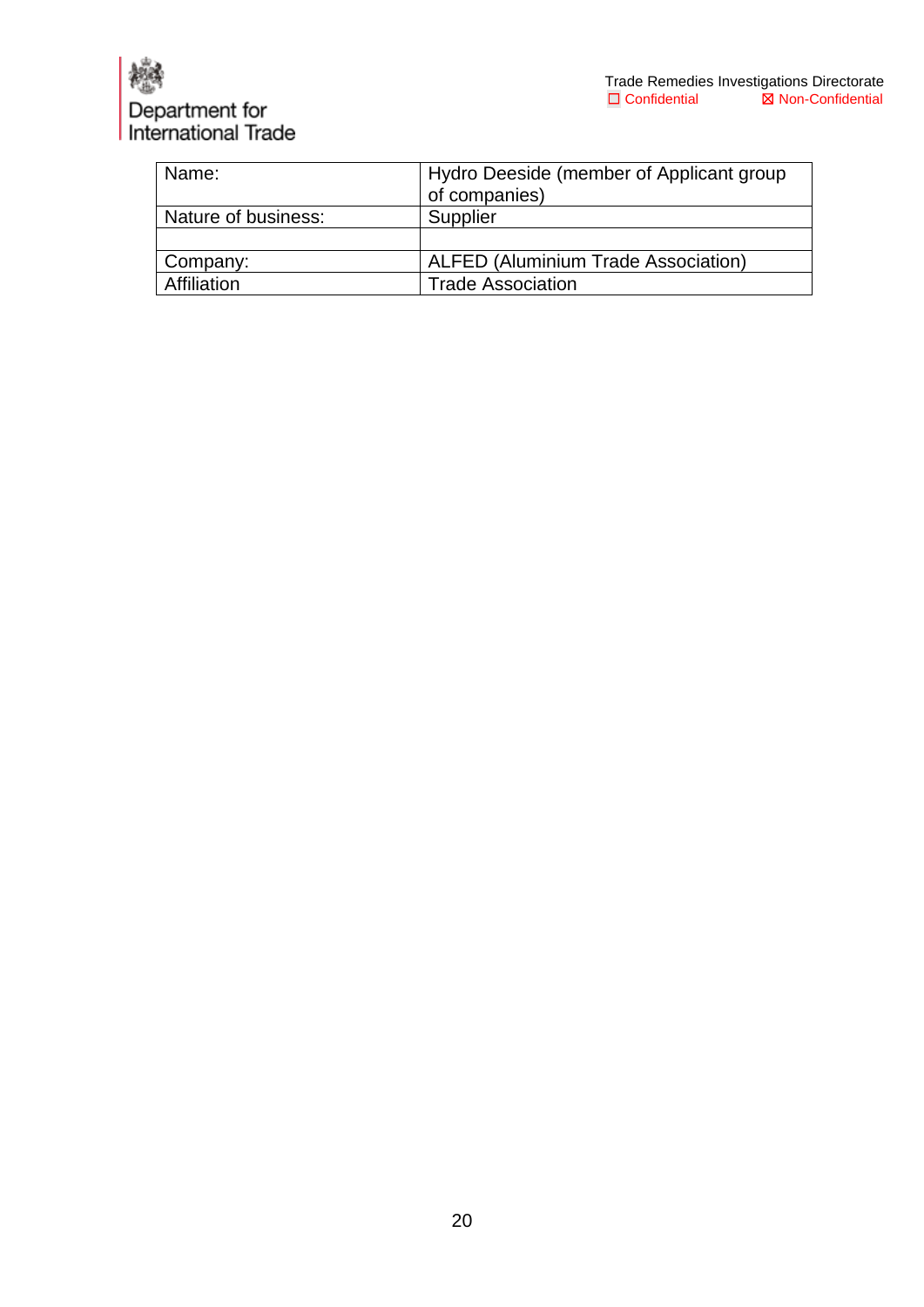

# **Representativeness**

#### **Summary of UK Producer support or opposition for this application**

We need to know about the total volume of UK production for UK markets by the producers who support your application. **Please complete Annex 1**, which will guide you through the calculation of whether representativeness requirement is met in terms of volume and value. If any figures are estimates, please explain how you worked out this information.

*We took the information from UK Trade Statistics, along with market analysis, to show volume levels for UK production.*

*The import data for all origins for the following CN codes 76109090, 76082089, 76082081, 76081000, 76042990, 76042910, 76042100, 76041090, 76041010 were extracted from UK trade data at the following link:*

<https://www.uktradeinfo.com/trade-data/ots-custom-table/>

#### **Market Share**

1. The applicant UK industry/industries should have at least a 1% share of the UK market for the goods, irrespective of where the goods were produced. Please demonstrate this by **completing Annex 2**. If you have other specific market share information, please also provide that.

*This market share information was produced by a combination of sources of market intelligence ranging from our own market intelligence, use of trade statistics and Prodcom Data and cross referenced for accuracy against market size reports to show that the applicant's market is more than the minimum required to complete the application.*

*The Prodcom data for aluminium is found in chapters 24422230 and 24422250 relating to HS 7604 and 24422630 and 24422650 relating to HS 7608 HS 7610 code 24531010 (Division 24). They were extracted from the following link:*

[https://www.ons.gov.uk/businessindustryandtrade/manufacturingandproductionindu](https://www.ons.gov.uk/businessindustryandtrade/manufacturingandproductionindustry/datasets/ukmanufacturerssalesbyproductprodcom) [stry/datasets/ukmanufacturerssalesbyproductprodcom](https://www.ons.gov.uk/businessindustryandtrade/manufacturingandproductionindustry/datasets/ukmanufacturerssalesbyproductprodcom)

*The trade statistics are available at [https://www.uktradeinfo.com/trade-data/ots](https://www.uktradeinfo.com/trade-data/ots-custom-table)[custom-table.](https://www.uktradeinfo.com/trade-data/ots-custom-table)*

*The market size reports can be obtained from https://www.crugroup.com*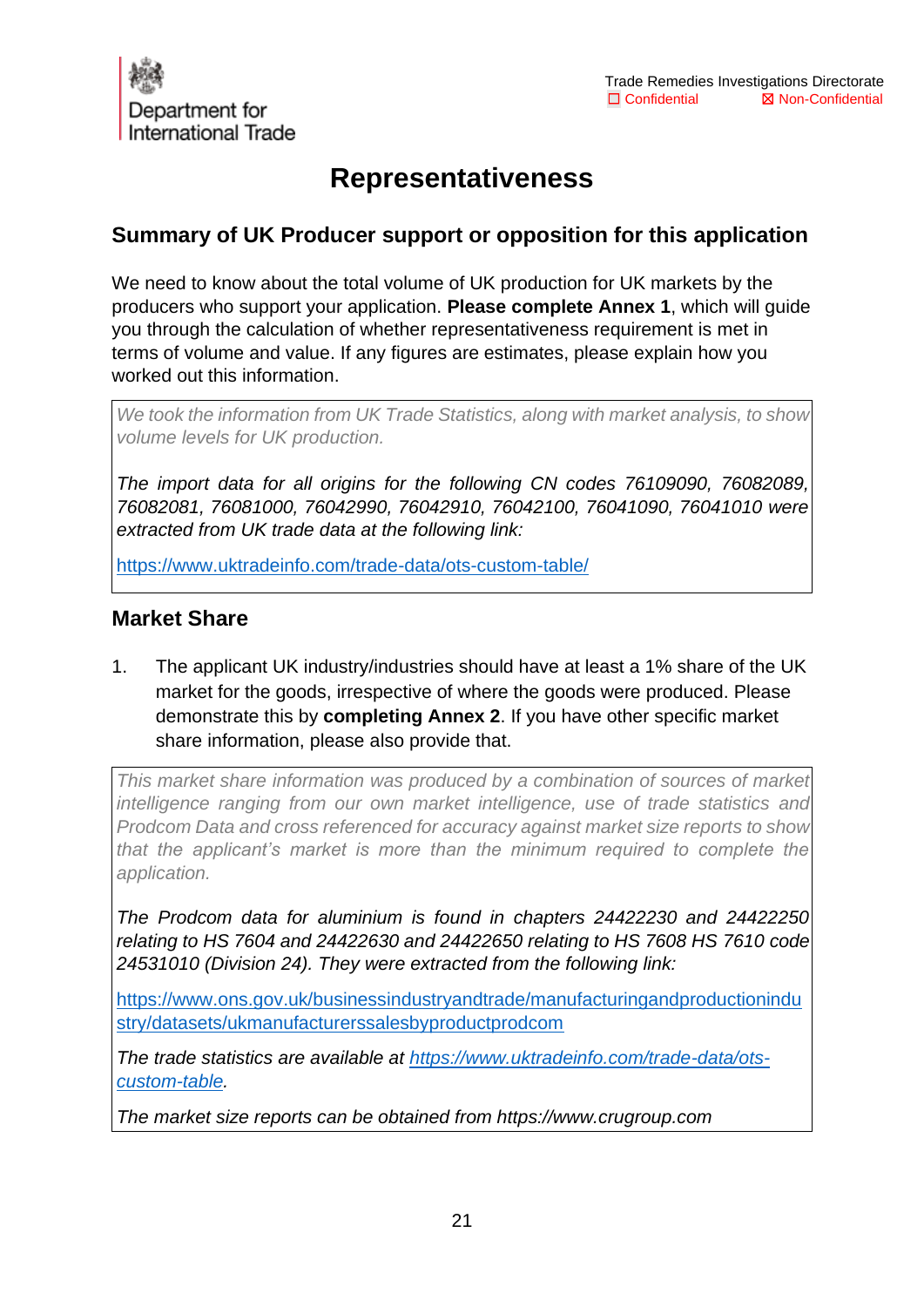

2. Please note that the requirement can be waived in certain circumstances, for example if your application is about imports preventing a UK industry from being established for a 1% market share. If you think the requirement should be waived, explain why.

*Not applicable*

#### **Related Persons**

If you know that the Applicant or any other known UK producer of the goods is related (as defined under [Regulation 128](http://www.legislation.gov.uk/uksi/2018/1248/regulation/128/made) of the Customs (Import Duty) (EU Exit) Regulations 2018 (a)) to an exporter or an importer of the goods, describe the company and the relationship.

*The Applicant is a single enterprise. The Group to which it belongs is involved both in the production of the main raw material for aluminium extrusions and in the production of the goods themselves.*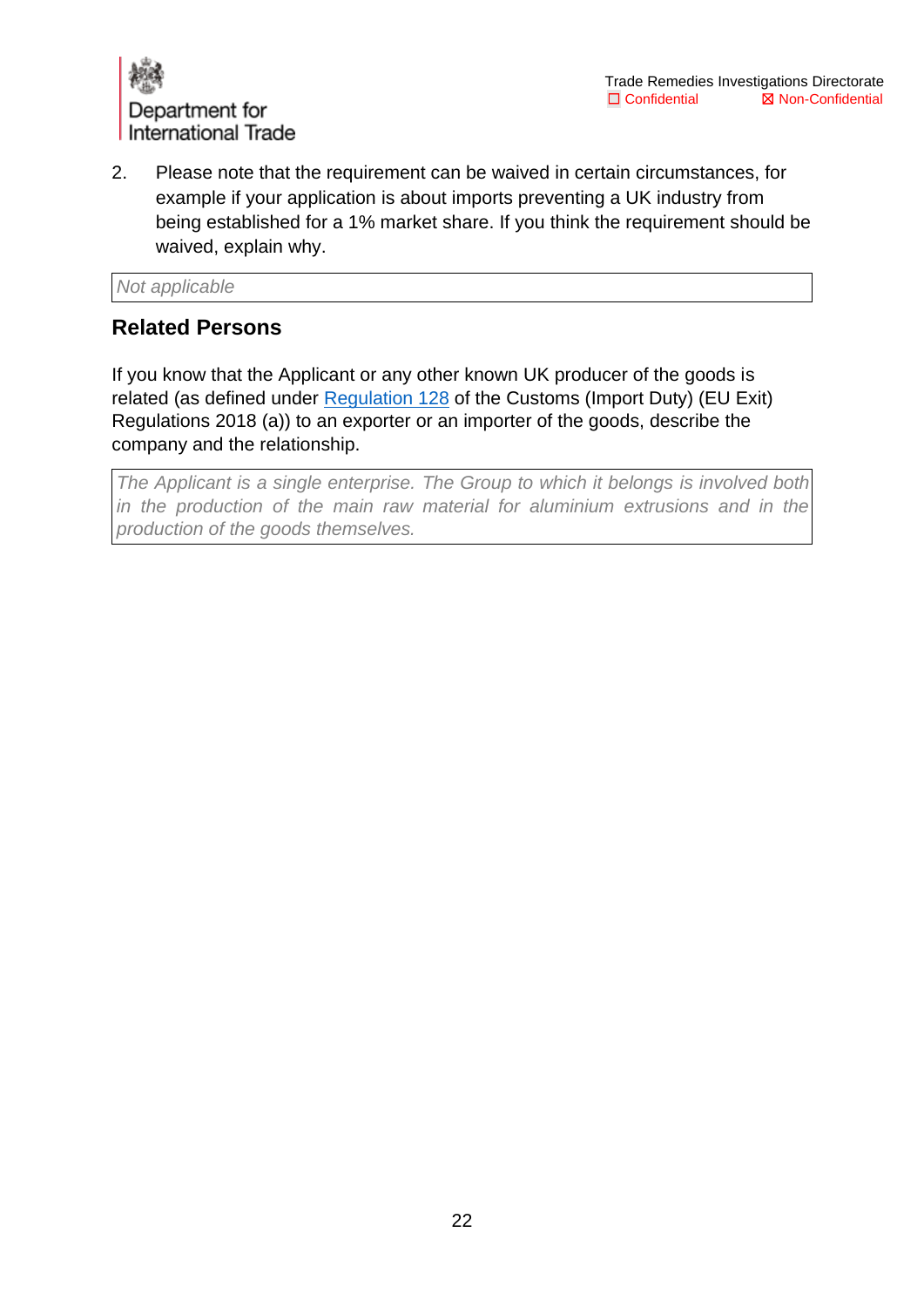

# <span id="page-22-0"></span>**About the allegedly dumped imports you want us to investigate**

Complete this section if you are making an application for a dumping investigation.

Please give us all the information you can about the imported goods you believe are being dumped and the injury being caused to UK industry.

## **Sufficiency Test**

Please note that we may reject your application if there is not sufficient evidence of dumping or injury. Evidence of dumping is insufficient if the margin of dumping is less than 2% of the export price (minimal).

1. List all countries (or territories) where the imported goods are produced (country of origin) and the countries (or territories) from which they are exported to the UK, if this is different.

*Please see below for the list of the top ten countries from which the imported goods are exported: China Portugal Spain Poland Belgium Turkey Netherlands Germany Italy France*

*The import data for all origins for the following CN codes 76109090, 76082089, 76082081, 76081000, 76042990, 76042910, 76042100, 76041090, 76041010 were extracted from UK trade data at the following link:*

<https://www.uktradeinfo.com/trade-data/ots-custom-table/>

2. **Complete Annex 2**, giving the volume and value of the imported goods for the POI, to demonstrate percentage of total imports. This is confidential information.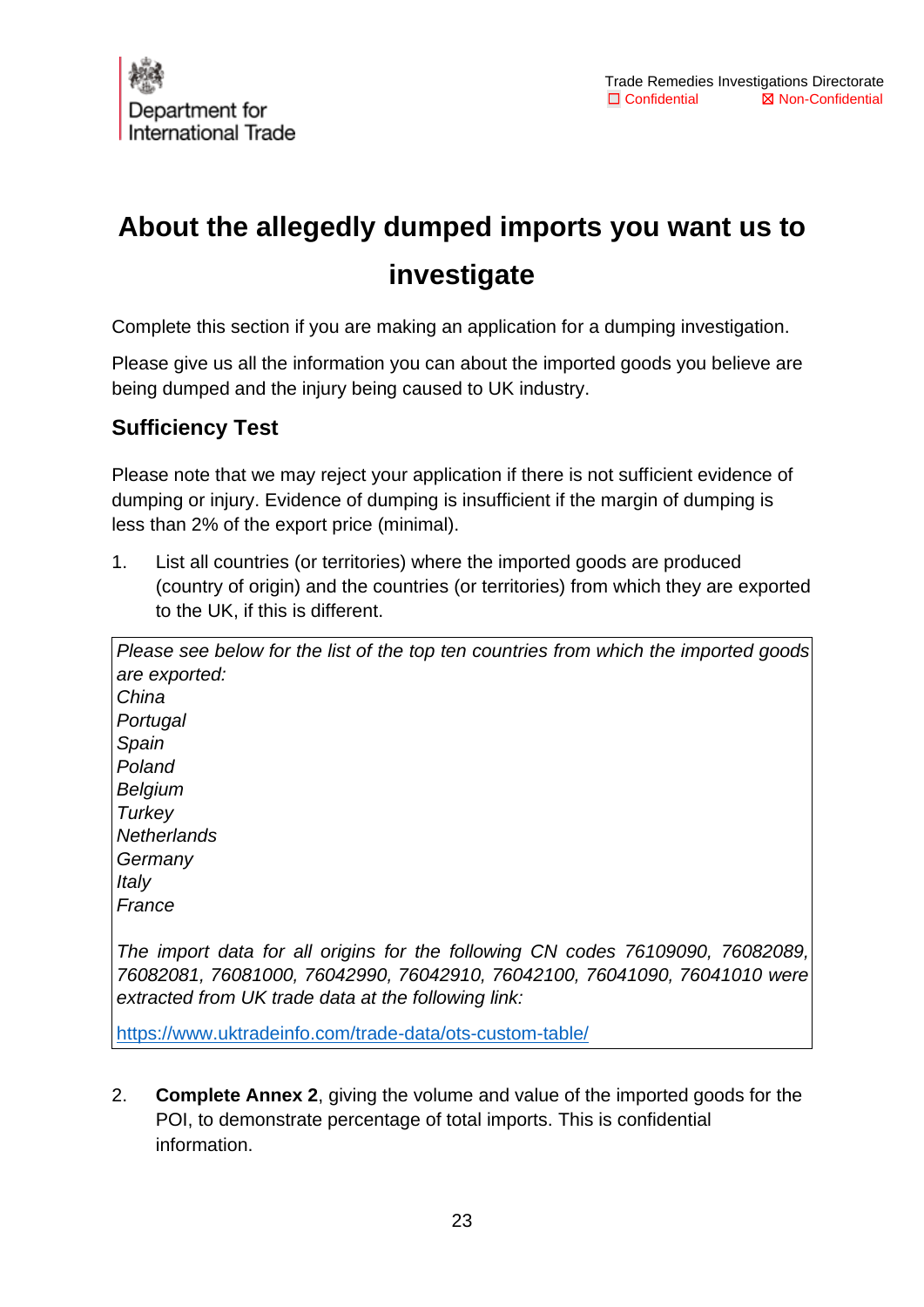

3. Provide details and evidence of how the volume and value of dumped imports have been calculated.

*Volume and value of dumped imported goods were retrieved from UK trade data from HM Revenue & Customs at [www.uktradeinfo.com](http://www.uktradeinfo.com/)*

*Aluminium extrusions are imported under 9 Tariff Codes, namely:*

- *• 76041010 Bars, rods and profiles, of non-alloy aluminium*
- *• 76041090 Profiles of non-alloy aluminium, n.e.s.*
- *• 76042100 Hollow profiles of aluminium alloys, n.e.s.*
- *• 76042910 Bars and rods of aluminium alloys*
- *• 76042990 Solid profiles, of aluminium alloys, n.e.s.*
- *• 76081000 Tubes and pipes of non-alloy aluminium (excl. hollow profiles)*

*• 76082081 Tubes and pipes of aluminium alloys, not further worked than extruded (excl. hollow profiles)*

*• 76082089 Tubes and pipes of aluminium alloys (excl. such products welded or not further worked than extruded, and hollow profiles)*

*• 76109090 Structures and parts of structures, of aluminium, n.e.s., and plates, rods, profiles, tubes and the like, prepared for use in structures, of aluminium, n.e.s. (excl. prefabricated buildings of heading 9406, doors and windows and their frames and thresholds for doors, bridges and bridge-sections, towers and lattice masts).*

#### **Normal value**

Normal value refers to the domestic price that the imported goods are normally sold for on the domestic market in their country of export. This value should then be adjusted for costs arising after the ex-works (EXW) level (and any other factors that need to be considered) to make a fair comparison with the export price.

If your complaint concerns more than one exporting country, calculate the normal value for each country

There are several different methods for calculating normal value, with the appropriate method being determined by the circumstances of trade between the exporting country and the UK, and the nature of exporting country's economy.

Therefore, when you tell us the normal value of the goods, you will also need to explain which method you are using to calculate it and why.

The methods are:

- 'Comparable Price', this is the price of the goods in the ordinary course of trade in the home market of the exporting country;
- Constructed Normal Values in the country of export based on the cost of production, plus reasonable amounts that would have been incurred on a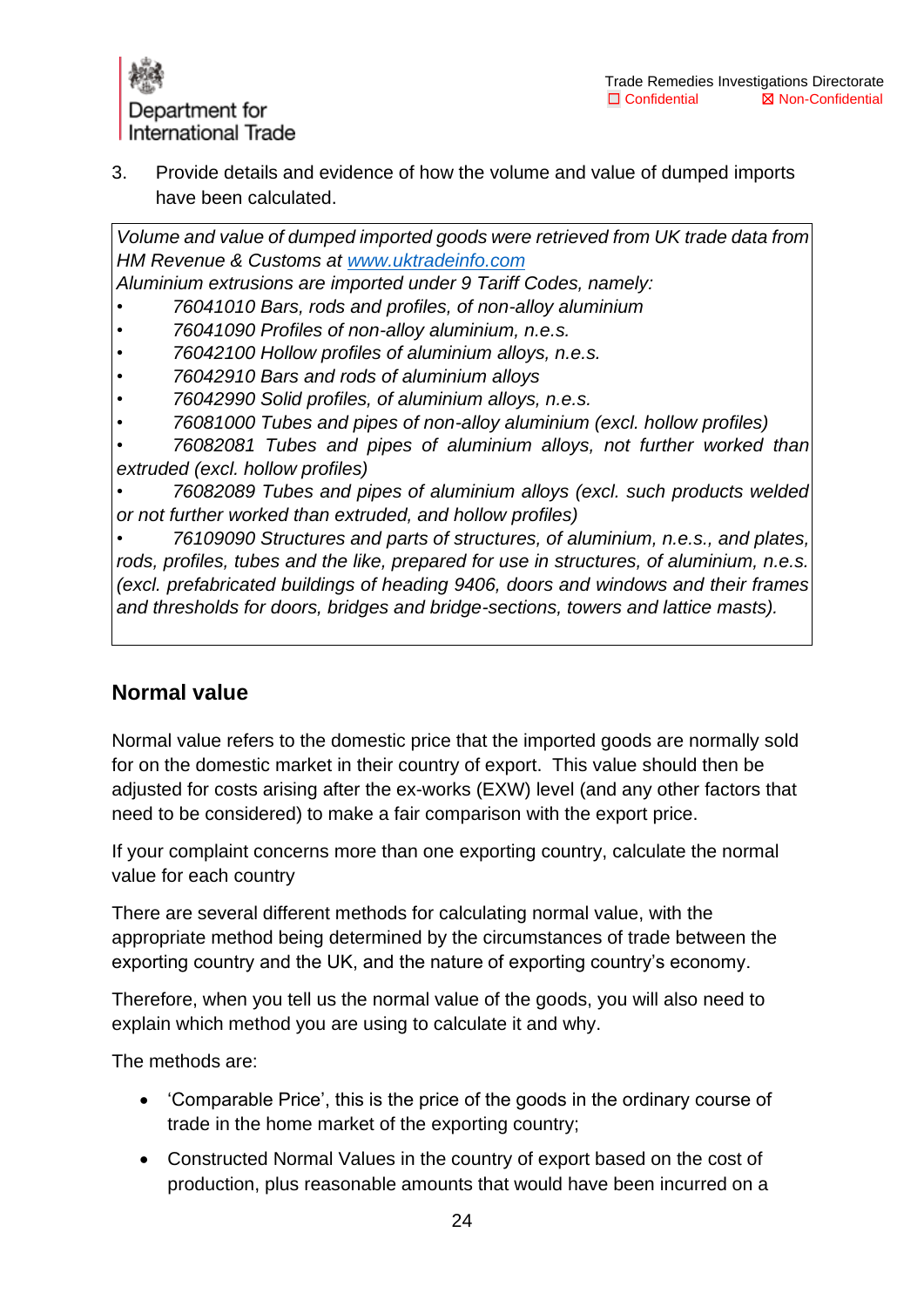

domestic sale in the country of export for administrative, selling and general expenses and for profit;

- 'Sales made to a third country by the exporter', provided this amount is representative of the domestic selling price in sales in the country of export (provide evidence to support this); or
- If none of the above is possible, establish the normal domestic value from the best information available to you and provide this information to us, along with an explanation of the approach you have adopted. Alternatively, if prices in the exporter's domestic market are unavailable and it is not possible to construct a normal value, please [contact TRID](mailto:contact@traderemedies.gov.uk) to discuss further options.

Where possible, you should calculate normal value using the 'Comparable Price' Method. However, there are situations where this would be inappropriate, and so one of the alternative methods should be used. This includes situations where:

- the goods are not sold in the ordinary course of trade in the domestic market of the exporting country;
- these sales on the domestic market of the exporting country sales don't allow a proper comparison with their sales on foreign markets because of:
	- o a particular market situation;
	- o low volume of sales in the domestic market of the exporting country;
- the overseas exporter does not sell these goods in their domestic market;
- the imports are from a particular foreign country this is a specific term defined under [Regulation 14 of the Dumping & Subsidy Regulations](http://www.legislation.gov.uk/uksi/2019/450/regulation/14/made) which means that it's difficult to use prices of goods in that country as a fair comparison.

More information on each of these conditions and when they apply can be found i[n](https://www.gov.uk/government/publications/the-uk-trade-remedies-investigations-process/how-we-carry-out-a-dumping-investigation#determining-when-not-to-use-comparable-price) [our guidance on dumping investigations.](https://www.gov.uk/government/publications/the-uk-trade-remedies-investigations-process/how-we-carry-out-a-dumping-investigation#determining-when-not-to-use-comparable-price)

#### **Method**

Please indicate below the method you have used for calculating normal value of the imported goods. If you have used an alternative basis to comparable price (e.g. constructed normal value), please explain why you believe it isn't appropriate to use comparable price and provide your evidence to support this.

Since the market for aluminium extrusions, as well as the markets for the different factors of production for aluminium extrusions in China, are distorted, the Applicant has constructed the normal value.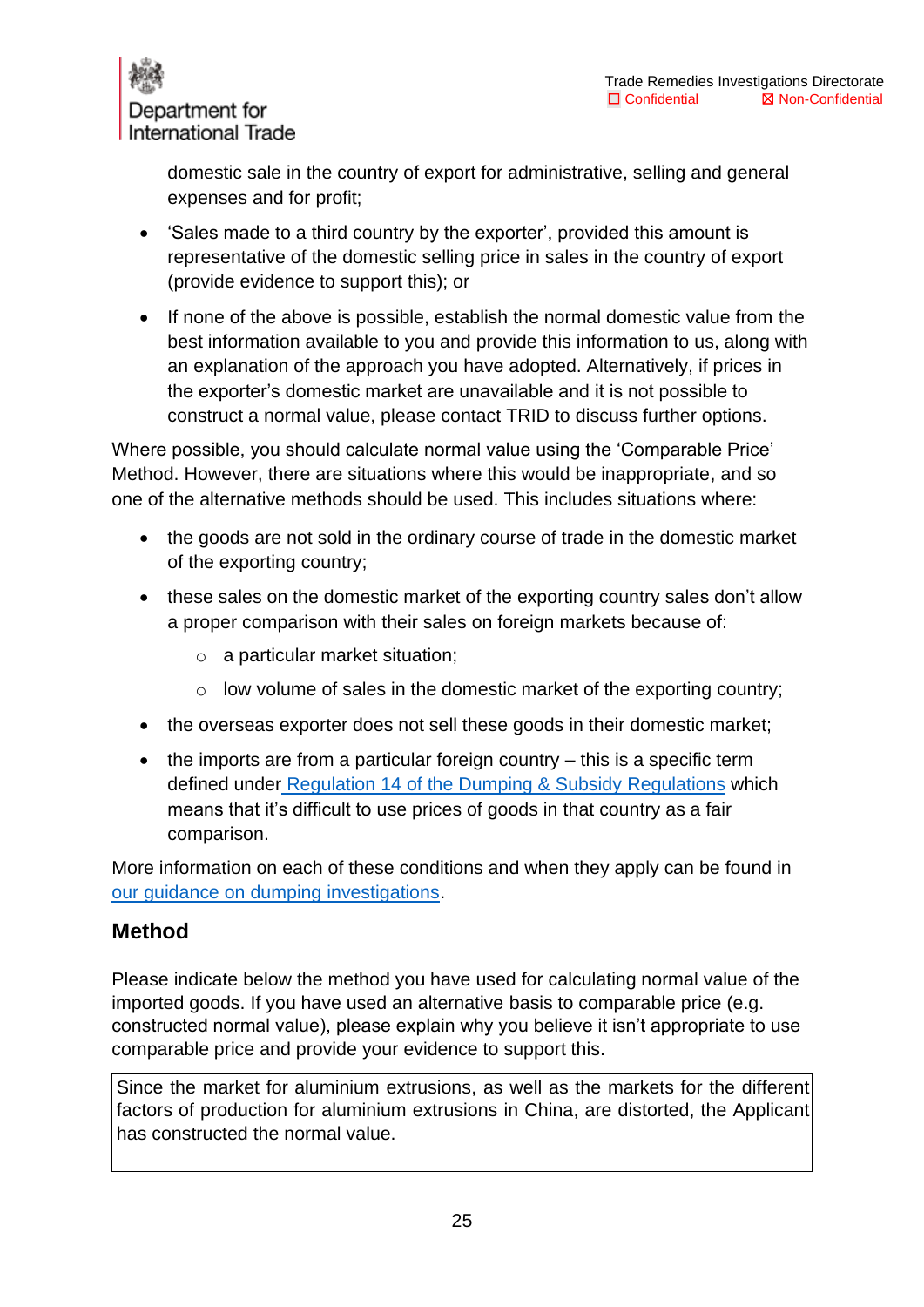

These distortions in the Chinese market permeate all aspects of the economy. The consequence of the distortions is that the costs and prices for aluminium extrusions and the factors of production used to make aluminium extrusions are distorted. Normal Value cannot therefore be a price for the comparable product on the domestic Chinese market but must be a value constructed within the terms of Regulation 8(1)(a) of the Trade Remedies Regulation.

As all aspects of the economy are distorted the costs and prices to be used in the construction of the Normal Value cannot be the distorted prices and costs present in markets for the factors of production in China.

The Trade Remedies Regulation allows the Applicant to construct Normal Value on the basis of Regulation 14 and, in particular, China's WTO Accession Protocol. This is the basis of this Application. As an alternative, the Applicant will also calculate Normal Value on the basis of Regulation 8 which allows it to determine what the exporting producers' costs and profits would be if the factors of production were determined by market forces.

In this section of the Application the Applicant will demonstrate that:

i) the market for aluminium extrusions in China is distorted and the markets for the factors of production of the product concerned are also distorted;

ii) the market for aluminium extrusions is a particular market situation within the terms of Regulation 8 as are the markets for the different factors or production;

iii) TRA should apply Regulation 14 of the Trade Remedies Regulations;

iv) in the alternative, as the individual markets for each factor of production are distorted and come within the provisions on particular market situations and the TRA can apply Regulation 8 of the Trade Remedies Regulations.

The market in China is distorted

China has a 'Socialist Market Economy' in which the State and the Chinese Communist Party (CCP) plan and control all the core functions of all economic activity from the supply of capital, labour, land, energy and raw materials, to controls on exports, imports, import substitution, public procurement, bankruptcy and the micromanagement of the activities of all enterprises, whether state-owned or otherwise, operating in the market. The State and the CCP determine the allocation of all factors of production through five-year plans and determine the use and destination of the products processed from those factors through control of the commercial activities of individual enterprises. This control of commercial enterprises is not only through the allocation of resources in the five-year plans but also through the CCP cells active, by law and by reason of the articles of association of many of the enterprises themselves, in the daily functioning of those enterprises. In short, for the purposes of trade remedy law, prices are not determined in the ordinary course of trade.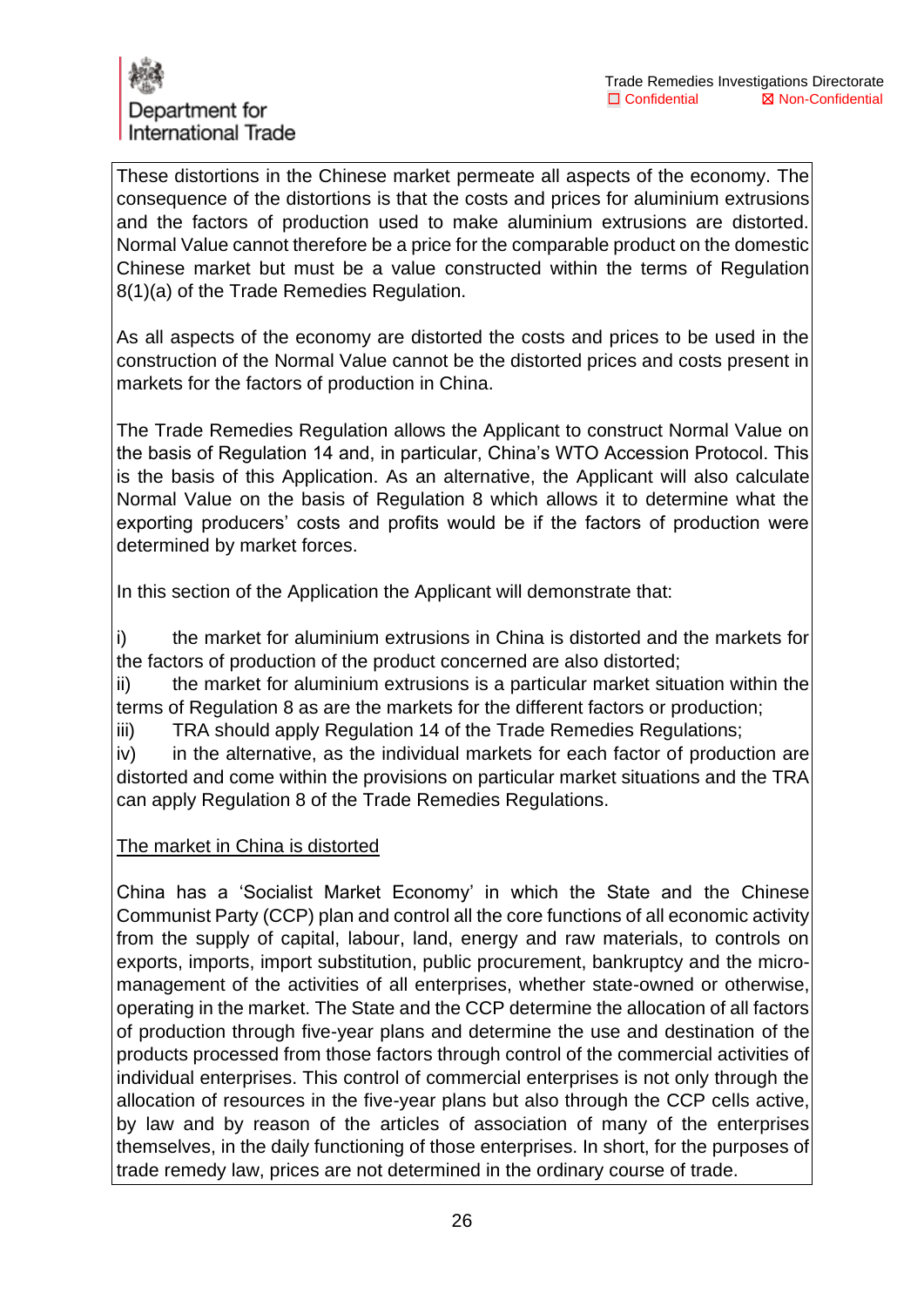In recitals 70 to 158 of Commission Regulation 2020/1428 (Provisional measures), as confirmed by recitals 95 to 141 of Commission Regulation 2021/546 (Definitive measures) the European Commission examined in detail the market in China for aluminium extrusions and the markets for the different factors of production to conclude that these markets were distorted. The examination included rebuttals of the arguments submitted by extrusion exporting producers in China that the markets were not distorted or the costs and prices of individual producing exporters were not distorted. The Commission rejected submissions from the Government of China (GOC) that the markets were not distorted.

The Commission also rejected GOC claims that the EU methodology (based on the costs for the factors of production taken from a representative non-distorted market) was incompatible with WTO law. The Applicant observes that China withdrew a claim before a WTO dispute settlement panel that the EU's methodologies for calculating Normal Value from origins where the market is distorted was not compatible with WTO law. The withdrawal of the claim came after the parties (the EU and China) had been provided with a draft of the panel's conclusions.

The EU is not alone in considering that markets in China are distorted. In investigating the dumping of certain aluminium foil from China, the EU, the US and Mexico held that China is not a market economy. Mexico found that to the extent that 'the form and degree of intervention of the Chinese government in the price formation of key markets such as labour or energy, generally or globally demonstrate that distortion and affectation is present at the level of the sectors in which these factors of production are involved'.<sup>1</sup>

Mexico's finding is reflected in Article 6 of the Chinese Constitution which provides:

*The basis of the socialist economic system of the People's Republic of China is socialist public ownership of the means of production, namely, ownership by the whole people and collective ownership by the working people. [...]*

In relation to non-state-owned activities in the Chinese economy Article 11 provides:

*The State protects the lawful rights and interests of the non-public sectors of the economy such as the individual and private sectors of the economy. The State encourages, supports and guides the development of the non-public sectors of the economy and, in accordance with law, exercises supervision and control over the non-public sectors of the economy.*

<sup>1</sup> See *Government of Mexico's Initiation of Antidumping Investigation of Certain Aluminum Foil from China,* 28 August 2018, translated from Spanish.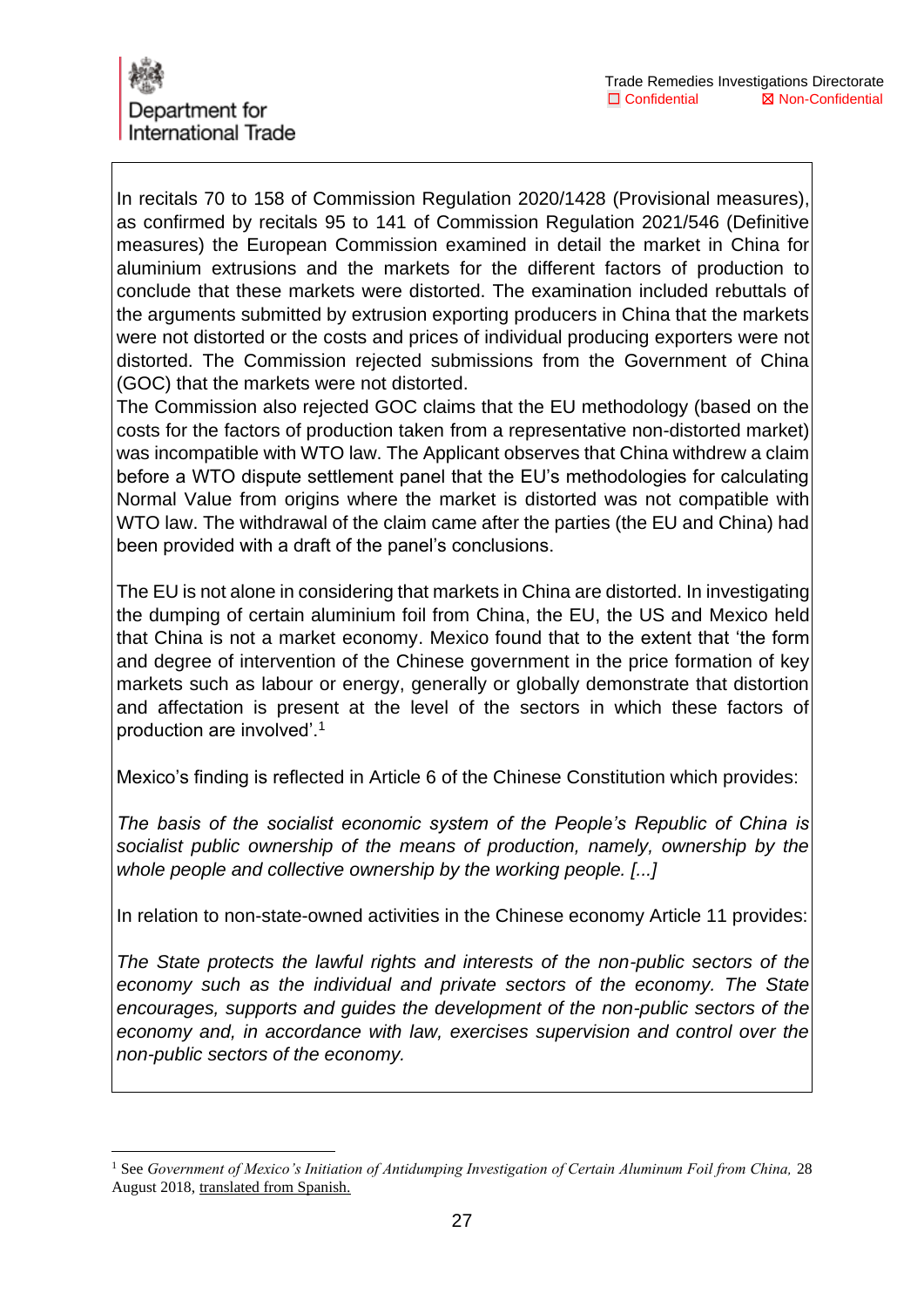

The Chinese Communist Party implements state policy through the micromanagement of the activities of all enterprises through Party committees which must be established in all enterprises. Article 19 of the Chinese company law provides:

*In a company, an organisation of the Communist Party of China shall be established to carry out the activities of the party in accordance with the charter of the Communist Party of China. The company shall provide the necessary conditions for the activities of the party organisation.*

Within State-Owned Enterprises (SOEs) greater power has been given to the Party Committees so as to avoid *efforts to establish boards of directors to push SOEs to make decisions based on market conditions, profitability and hard budget constraints.* The FT reports President Xi saying that [a]*ll the major decisions of the company must be studied and suggested by the party committees. Major operations management arrangements involving macro-control, national strategy and national security must be studied and discussed by the party committee before any decision by the board of directors or company management.*

In relation to the subsidisation of the Chinese aluminium industry, the OECD observed:

*The relationship in China between the government and companies generates opacity*  around the form and scale of government support. One example is the provision of *inputs such as coal, alumina, or electricity by Chinese SOEs to other companies public or private - for prices that are below market, and for which it can be very difficult to identify the specific policies that underlie support. This example illustrates a broader tendency for "provincial and municipality governments [in China to] subsidize purchases of raw materials by requiring other SOEs or pressuring their own suppliers to provide these inputs at below-market or even below-cost prices".<sup>2</sup>*

A detailed overview of the role of the State and the CCP can be found in a European Commission Staff Working Document dated 19 December 2017 which lists how these two entities, the State and the CCP working together, control all aspects of the economy including land, energy, capital, raw materials and labour. This document is found in Appendix 26 to this answer.

As seen in footnote 2, a 2019 OECD study 'Measuring distortion in international markets: the aluminium value', highlights the distortions occurred in the aluminium sector in China in consideration of subsidies provided by the Chinese government. This document is found in Appendix 24 to this answer. The OECD report found, among many distortions, the following features of aluminium production in China:

<sup>2</sup> See OECD (2019-01-07), "Measuring distortion in international markets: the aluminum value chain*", OECD Trade Policy Papers No. 218,* OECD Publishing, Paris, page 93.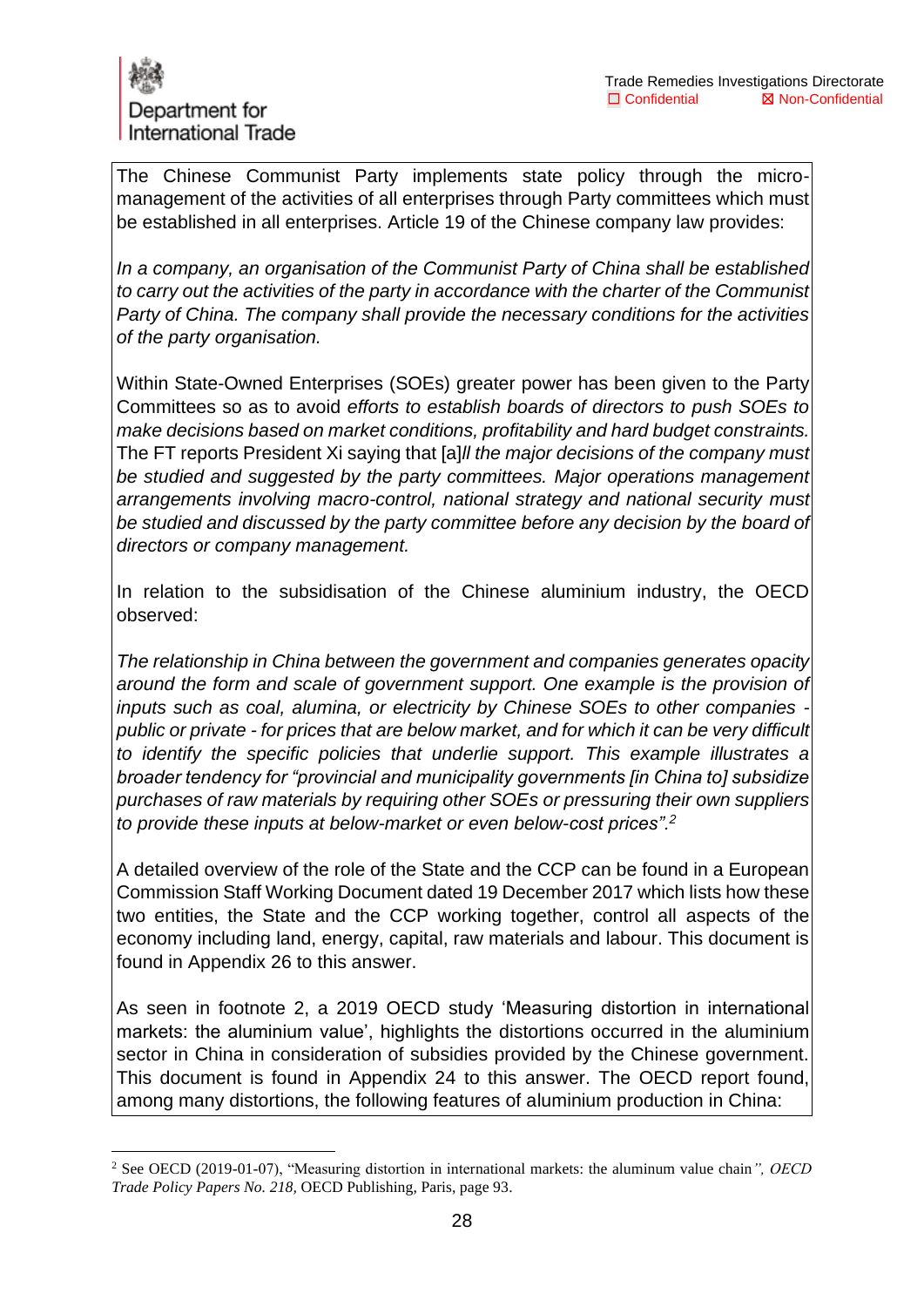

*The vast majority of financial support was provided by China's state-owned banks to Chinese aluminium SOEs; however, two large private firms also benefitted from support from state-owned banks: China Hongqiao, the world's largest producer of primary aluminium, and China's Zhongwang, China's largest producer of extraction products. While governments participate in the aluminium value chain via SOEs, state influence is at least as important as ownership, including because SOEs are both recipients and providers of support S especially in China, where SOEs provide SOEs and private producers alike with below-market-cost inputs and loans. This fluid relationship between the government and companies generates opacity around the form and scale of government support.*<sup>3</sup>

*China's export taxes are another measure that has had important effects on world aluminium markets. Their impact has come on top of the impact of China's incomplete rebates of value-added tax (VAT) for exporters, which also serve to discourage exports of primary aluminium while encouraging exports of certain semis and fabricated articles of aluminium. The combination of incomplete VAT rebates and export taxes implies a de facto export tax on primary aluminium well in excess of 15% (around 30%). This is in contrast with more processed aluminium products (e.g. semis), for which VAT costs and export taxes are generally both lower.*<sup>4</sup>

*China applies most of its export taxes on industrial raw materials, primary products,*  and natural resources for which domestic demand is high, with the intent of *safeguarding the needs of domestic production. In the case of aluminium, taxes range from a low of 0-1% on semis and articles of aluminium to a 15% rate on primary aluminium. This confers strong incentives for smelters to sell their production to domestic semis producers, who benefit through lower prices on their intermediates.<sup>5</sup>*

The Staff Working Document and the OECD Report both demonstrate that the markets for all factors of production are distorted. While an EU Member State, the UK accepted the reasoning contained in this document when it was applied in trade remedy investigations and in particular in Commission Implementing Regulation 2021/546 imposing definitive anti-dumping duties on imports of aluminium extrusions originating in the People's Republic of China.

Evidence of this is found in the increasing number of investigations by trade remedy authorities worldwide that consider distortions in different Chinese markets. The Government of India Ministry of Commerce & Industry Department of Commerce, for example, noted significant market distortions prevailing in the steel industry in China due to significant state influence. Therefore, the domestic industry requested the

<sup>3</sup> OECD Aluminium Report, page 6.

<sup>4</sup> OECD Aluminium Report page 25.

<sup>5</sup> Ibid.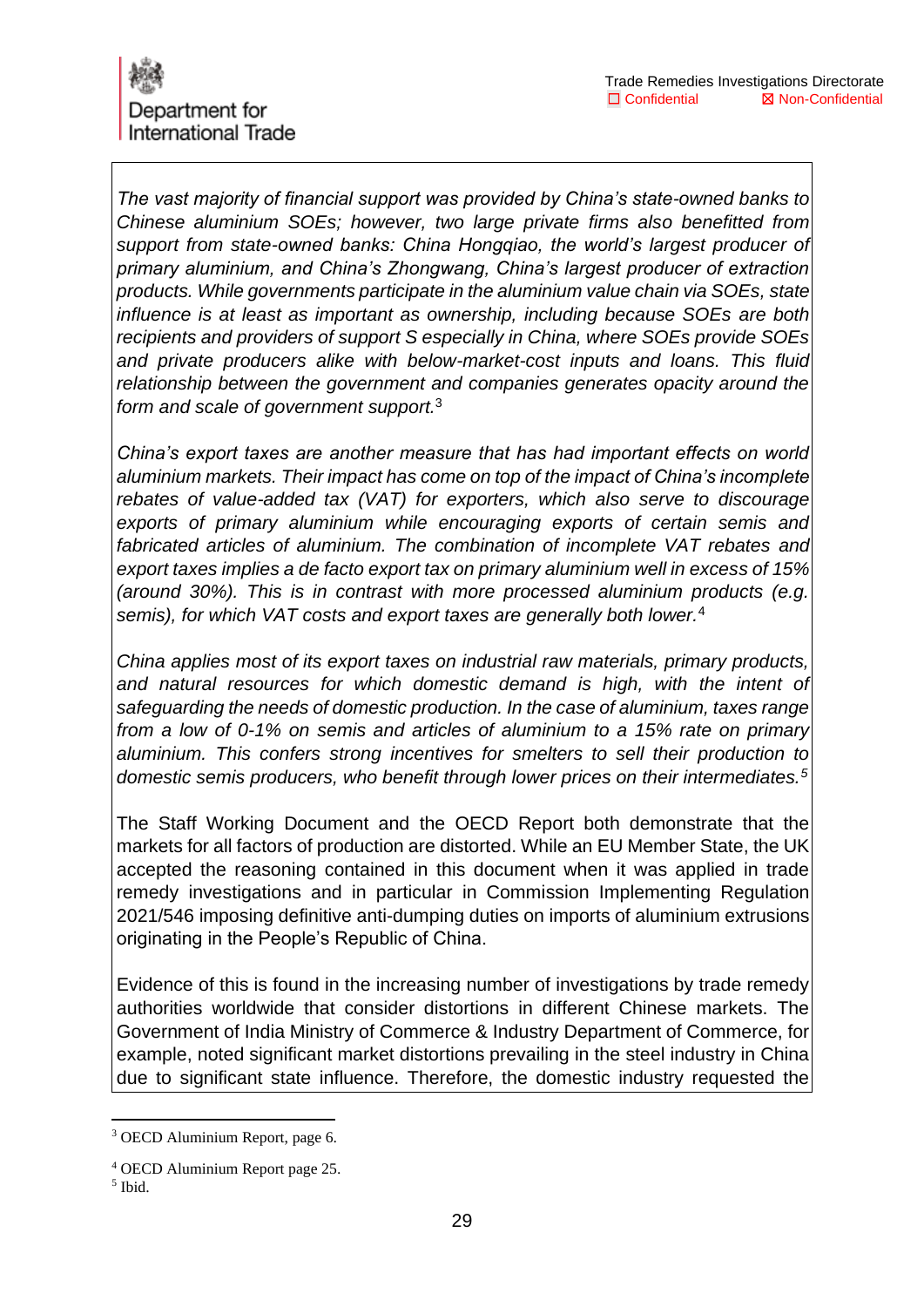

Authority not to accept the costs and prices prevailing in China PR for determining the normal value unless producers/ exporters in China are able to demonstrate that their costs and prices are not distorted. This was accepted by the competent Indian authority.<sup>6</sup>

Key finding in the Commission Staff Working Document in relation to the factors of production show:

*Energy* 

China is the world's largest electricity producer,<sup>7</sup> and 50% of generation capacity is state-owned. Prices are fixed by the State. The Department of Pricing in the National Development and Reform Commission (NDRC)<sup>8</sup> is responsible for overseeing prices in China. The prices for electricity and domestic natural gas are regulated by NDRC and according to the Chinese government set on the basis of a procedure that includes cost investigation, expert appraisal, public hearings, and final price determination and publication.<sup>9</sup>

The NDRC publishes the prices applicable to each province in Notices, and then the local price bureaus publish a corresponding notice at the local level implementing the prices decided by the central NDRC.

The final price is supposed to reflect purchasing costs, transmission costs and government surcharges. However, as the Commission Working Document reports, it seems that on top of this approach, the prices are further differentiated by province depending on the local situation and policy objectives pursued in the various provinces, as well as by customer category.<sup>10</sup>

It was established in a number of instances that selected industries receive, at the provincial level, special electricity tariffs which are lower than electricity tariffs paid by other industrial users. Such practice was found for instance in 2013 by the Canada Border Services Agency ('CBSA') with regard to silicon metal.

CBSA found that the government exercises substantial influence over key raw material inputs in the silicon metal industry, including electricity and coal which

<sup>6</sup> See Government of India Ministry of Commerce & Industry Department of Commerce, F. No.6/4/2019-DGTR, *Anti-dumping Investigation concerning imports of Aluminium and Zinc coated flat products" originating in or exported from China PR, Vietnam and Korea RP – Final Findings*, 21 February 2020.

<sup>7</sup> See Commission Staff Working Document on Significant Distortion in the Economy of the People's Republic of China for the purposes of Trade Defense Investigations, Brussels, 20.12.2017 SWD(2017) 483 final/2, page 217.

<sup>&</sup>lt;sup>8</sup> The NDRC is also the body responsible for the drafting of the five-year plans and is central to economic planning in China.

<sup>&</sup>lt;sup>9</sup> Staff Working Document, page 221.

<sup>&</sup>lt;sup>10</sup> Staff Working Document, page 222.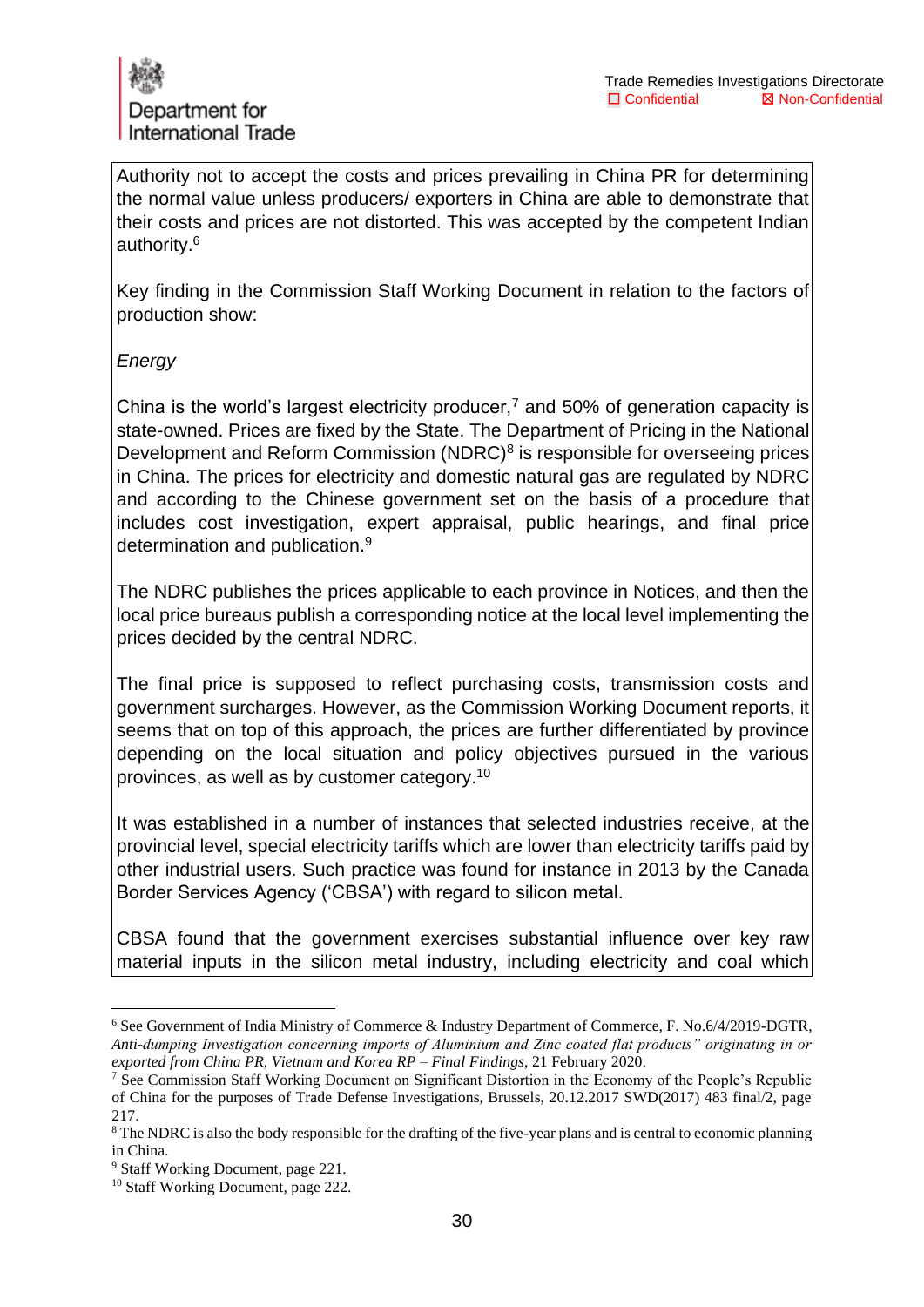together account for as much as 70% of the cost of production. The Canadian industry demonstrated that silicon metal producers in Yunnan province benefitted from electricity prices considerably lower than producers in other provinces and the CBSA investigation confirmed that the prices paid by the silicon metal producers were lower from those paid by other heavy industries in Dehong Prefecture in Yunnan.<sup>11</sup>

During an investigation in 2013, the European Commission pointed out that the electricity rates depend on many factors such as the size of the enterprise - a lower rate is applicable for large industrial users -, type of industry and in which Province they are based. Furthermore, in an Australian investigation into silicon metal in 2015, the Australian Government Antidumping Commission found that the industries in the silicon manufacture sector benefitted from preferential electricity rates and paid lower electricity fees than other heavy industries in Yunnan province.<sup>12</sup>

In a recent investigation into the dumping of aluminium extrusions originating in China, the Australian Commission noted that the 2017 European Commission report highlights the central government's and local authorities' involvement in the energy sector, with some local governments in China giving additional energy subsidies to aluminium smelters to help them stay in production and remain competitive against new capacity in northwest regions. The Australian Commission took the view that the GOC continues to provide support to Chinese aluminium producers through discounted electricity.<sup>13</sup>

Certain aluminium producers also paid lower electricity rates as from 2015 (when metal prices experienced an important drop). For example, a state owned Liancheng smelter in Gansu province was awarded an electricity price cut, from 0.375 RMB to 0.25 RMB per kWh.778.<sup>14</sup>

There are also a number of economic zones granting preferential prices and subsidies to companies located in the zone. For example, in the Shawan Industrial Park in Xinjiang, 'preferential policies for electrical power supply, water supply etc. [are] granted by the park'  $15$ . Preferential electricity prices are also provided to enterprises located in the Wuyi New District in Fujian province.

China recognises that the practices offering preferential electricity rate to specific industries in individual provinces '*may breach China's international commitments'*, including its obligations to the WTO. In other words, China recognizes that there are distortions that it will address gradually.

 $11$  Ibid.

<sup>&</sup>lt;sup>12</sup> Staff Working Document, page 223.

<sup>13</sup> See Report no. 543, *Inquiry into the continuation of anti-dumping and countervailing measures applying to aluminium extrusions exported to Australia from the People's Republic of China,* 14 September 2020.

<sup>&</sup>lt;sup>14</sup> Staff Working Document, page 233.

<sup>&</sup>lt;sup>15</sup> Staff Working Document, page 224.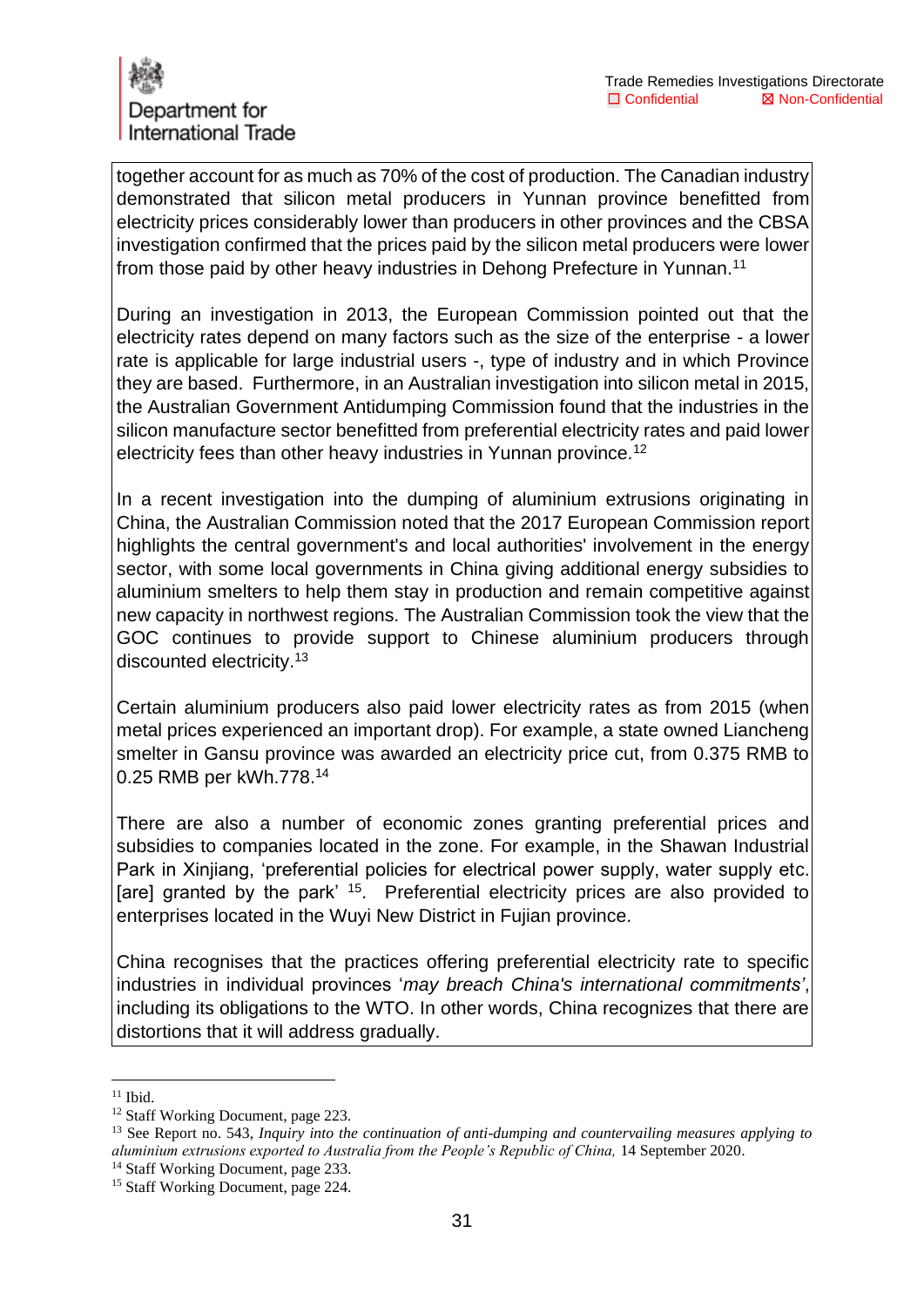However, energy prices in China are still not market-based. Prices are still largely controlled by the state. While regulatory control is normal for this sector, the Chinese energy sector has a number of features that go beyond it.

#### *Capital*

The credit system in China is affected by distortion resulting from the pervasive role of the Sate in capital markets. SOEs and private business close to the government are best placed to take advantage of available capital.<sup>16</sup> Therefore, access to capital is not equally available to all market participants. Instead, it is biased in favour of enterprises with agreed access to the formal financial system.

A range of studies have found that state ownership in China is positively associated with leverage and access to long term debt, thus creating a positive loan bias. The availability of political connections to help in obtaining bank loans is also a factor for private firms<sup>17</sup>

The bias in favour of SOE's can be seen in statistics on the share of loans by ownership type. The share of credit going to private enterprises in China has expanded over the years. However, a large share of loans outstanding (47.6% in 2014) still flows to the State enterprise sector.<sup>18</sup>

Since the financial crisis, private sector profitability has constantly increased, but investment has decreased. In contrast, state sector profitability has constantly decreased, whereas investment has peaked in the years after the global crisis and again as of the end of 2015.

They typically find that within the industrial sector, SOEs have sharply increased leverage in recent years, while private firms have reduced leverage. The increased leverage of SOEs can be explained by the falling profitability of SOE industrial firms combined with the pressure on state firms to increase spending in response to the global financial crisis. These two pressures acted jointly to push up leverage. The corollary of this assessment is that the banking sector may have been unusually lax in extending credit.<sup>19</sup>

As explained in chapters 6.4 and 6.5 of the Commission Working Document, state intervention and restrictions on access to capital do not only extend to banking loans, but also to the Chinese bond market, as well as to the stock market. Concerning the bond market, it has been explained that access to the market is tightly regulated by

<sup>&</sup>lt;sup>16</sup> Staff Working Document, page 235.

<sup>&</sup>lt;sup>17</sup> Staff Working Document, page 236.

 $18$  Ibid.

<sup>&</sup>lt;sup>19</sup> Staff Working Document, page 237.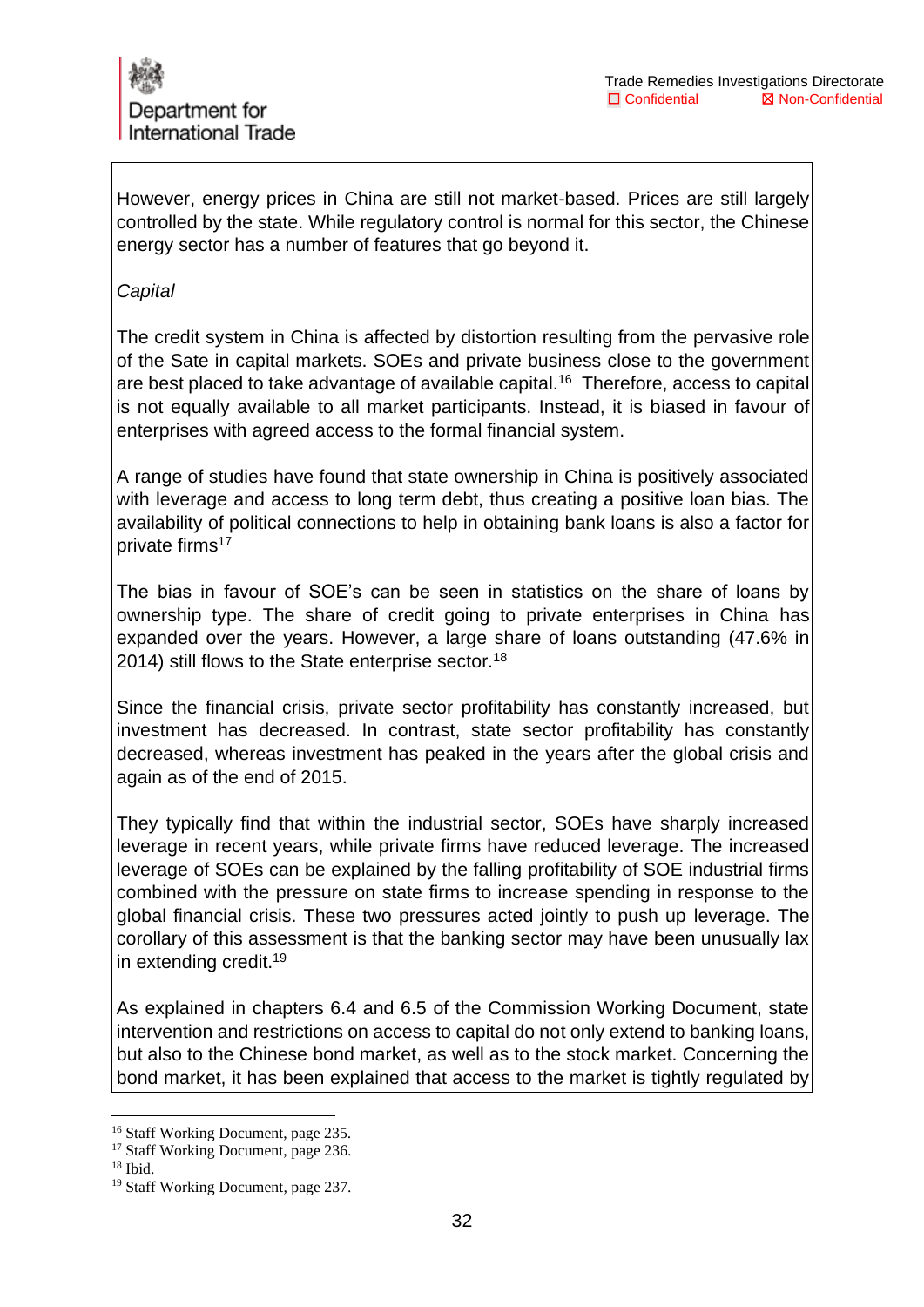governmental institutions, and the major players in the market are mainly state-owned entities.<sup>20</sup> In addition, also access to the Chinese stock market is heavily regulated by the State and that many of the firms listed on the stock exchanges are stateowned.

As regard capital cost, several EU anti-subsidy investigations over the past years have concluded that loans had been provided to Chinese companies under investigation below normal commercial market rates regardless of the companies' financial and credit risk situation. Each of these investigations concerned products or sectors that were considered to be 'key' or 'encouraged' areas by the Chinese government.<sup>21</sup>

In this respect, the US Department of Commerce stated that the Government of China had a policy in place to encourage the development of the production of aluminum foil through policy lending, and further, that Chinese SOCBs are authorities under the countervailing duty law.<sup>22</sup>

The pervasive role of the Sate in the capital markets is also demonstrated by the activities performed through the 'local government financing vehicles' ('LGFV') after the global financial crisis in 2008, when local governments undertook major spending projects to keep economic growth on track. Many of the local level SOEs are LGFVs. LGFV activities have contributed to the systemic risks in the financial sector, such as the excessive use of debt instruments, the overinvestment in capital intensive industries, and the increasingly inefficient allocation of credit. <sup>23</sup>

The OECD reports, in relation to aluminium, that the vast majority of financial support was provided by China's state-owned banks to Chinese aluminium SOEs; however, two large private firms also benefitted from support from state-owned banks: China Hongqiao, the world's largest producer of primary aluminium, and China's Zhongwang, China's largest producer of extraction products. While governments participate in the aluminium value chain via SOEs, state influence is at least as important as ownership, including because SOEs are both recipients and providers of support - especially in China, where SOEs provide SOEs and private producers alike with below-market-cost inputs and loans. This fluid relationship between the government and companies generates opacity around the form and scale of government support.<sup>24</sup>

<sup>20</sup> Staff Working Document, page 240.

<sup>&</sup>lt;sup>21</sup> Staff Working Document, page 242.

<sup>22</sup> See US Department of Commerce and International Trade Administration, C-570-054, *Issues and Decision Memorandum for the Final Determination in the Countervailing Duty Investigation of Certain Aluminum Foil from the People's Republic of China,* 26 February 2018)

<sup>&</sup>lt;sup>23</sup> Staff Working Document, page 246.

<sup>24</sup> OECD Aluminium Report, page 6.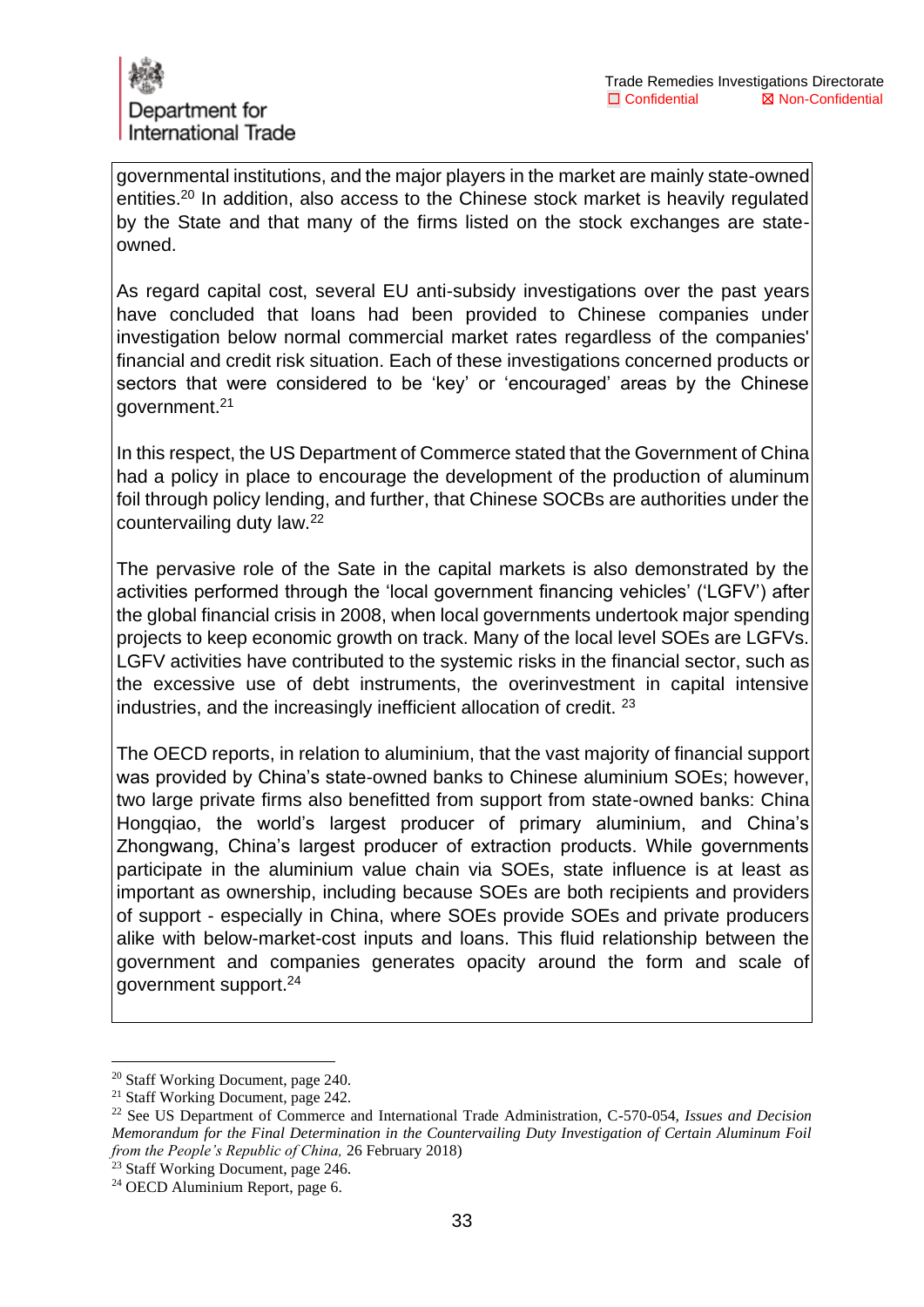In the China capital market, the presence of 'zombie companies' (mainly SOEs in sectors plagued by excess capacity) take up vast resources that could be allocated for more productive purposes. OECD research also shows that zombie-firms aggravate capital misallocation by preventing more efficient firms from expanding, and by dragging down productivity.<sup>25</sup>

Artificially low borrowing costs have led to the excessive use of capital investment with ever lower returns on investment. Indeed, private sector profitability has constantly increased, but investment has decreased. In contrast, State sector profitability has constantly decreased, whereas investment has peaked in the years after the global crisis and again as of the end of 2015. These developments suggest that the mechanisms at work in the banking system do not follow normal commercial responses.

Government organisations seek to direct investment into such key projects and industries by offering loan interest subsidies and other means of reducing capital costs. Banks and other lenders are encouraged to support these policies by providing loans to companies active in such sectors. All this generates a further lending bias and non-arm's-length pricing of debt, which fundamentally distort China's financial markets.<sup>26</sup>

In a Countervailing Duty Investigation of Certain Aluminium Foil from China, also the US Department of Commerce noted that *'because there has been no fundamental change in the state's pervasive role in the financial system and the institutional relationships that bind the government and the principal actors in that system, Commerce's properly determined, as detailed in the Financial System Memo, that the Chinese financial system is distorted."<sup>27</sup>*

Thus, the corporate credit system in China is affected by significant systemic distortions resulting from the continuing pervasive role of the State in the capital markets.

*Raw Materials and Other Materials Inputs* 

China invests a lot into expanding its sources of raw material including the acquisition of mines outside the Country. China is the global leader in the production and

<sup>26</sup> Staff Working Document, page 260.

<sup>27</sup> See US Department of Commerce and International Trade Administration, C-570-054, *Issues and Decision Memorandum for the Final Determination in the Countervailing Duty Investigation of Certain Aluminum Foil from the People's Republic of China,* 26 February 2018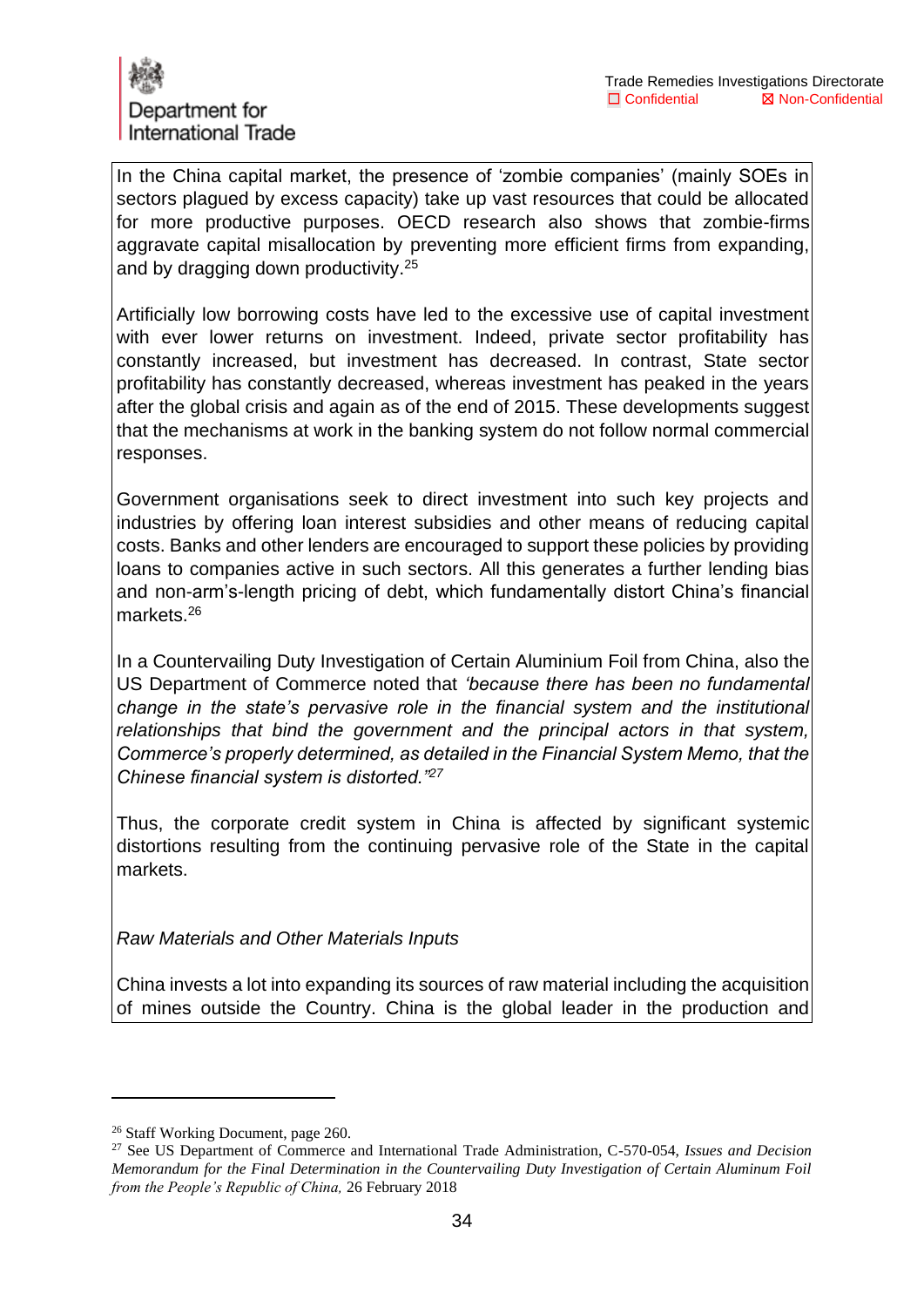consumption of raw materials. The price of raw materials on the market and the overall volume of production is influenced by the Chinese government.<sup>28</sup>

Raw materials are one of the bases of China's rapid economic expansion. China possesses the world's largest reserves of: antimony, barite, bismuth, graphite, gypsum, indium, molybdenum, rare earth elements, silicon, strontium, tin, titanium, tungsten and vanadium and the second-largest reserves of cadmium, diatomite, lead, lithium, magnesium and zinc. It has furthermore a leading position on iron ore, fluorspar, gold and mercury.<sup>29</sup>

According to the criticality assessment for the 2017 EU List of Critical Raw Materials (CRM), China is the major global supplier of 30 out of the 43 individual critical nonenergy raw materials or 70% of the total.

The Chinese government is influencing the supply and hence the prices of raw materials on the market by using a number of interventionist policies. A significant problem is a mismatch between demand and supply.

China has implemented 15% export taxes and no VAT refund on export of primary aluminium, more detailed described on pages 44 etc.). The main purpose is to utilise the subsidized primary production for the benefit of Chinese downstream producers especially their Extrusion business.

The Chinese government takes measures to limit capacity and support downstream products. For example, in the case of tungsten, in 2016 there were limits on the numbers of mining and export licenses, production quotas and additional constraints for mining and processing. <sup>30</sup>

The 13th Five Year Plan relevant for raw materials mentions the role of governmental decision-making on the sector's development and it includes a number of detailed provisions with regard to different mineral groups. The plan sets out the target of medium-large sized mines accounting for more than 12% of all mines. For iron, manganese, copper, aluminium, nickel, lead, zinc, tungsten, tin, antimony, gold and silver the plan envisages to ensure enterprise concentration and development of large and medium sized mines competitive on the market. The Plan sets out that the government will support the reform of SOEs, actively encourage the development of mixed ownership enterprises and foster mining sector market actors which are competitive on the market.<sup>31</sup> In addition, the Plan confirms that the government will

<sup>28</sup> Staff Working Document, page 325.

<sup>29</sup> Staff Working Document, page 264.

<sup>&</sup>lt;sup>30</sup> Staff Working Document, page 265.

<sup>&</sup>lt;sup>31</sup> Staff Working Document, page 273.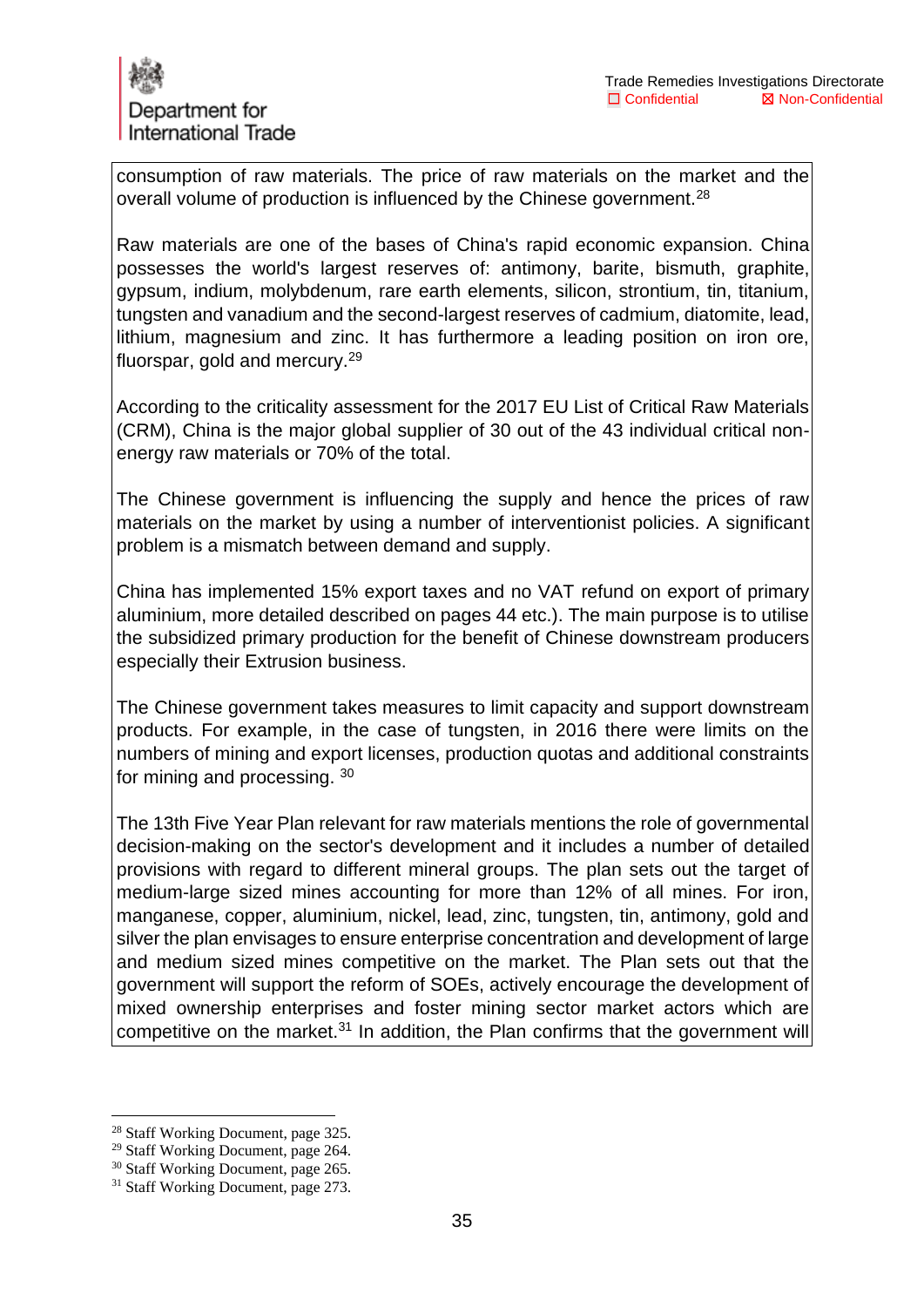

have a role in private initiatives. $32$  In other words, the State controls the supply, distribution and ownership of raw materials.

Government measures influence export activities by increasing the relative price of exported products, decreasing the quantity supplied or changing the terms of competition among suppliers. In particular, export restrictions can lead to considerable price differences between China and the world market, limit the exports significantly and keep the products on the domestic market. The increased supply on the domestic market, which is not necessarily linked with an increased demand, drives the domestic prices for those products down. This means that the downstream industry gains access to cheaper raw materials. The cheaper raw materials mean lower cost of production and enable the downstream industry of the country imposing the export restrictions to undercut the international prices of the downstream products and expand their exports of the finished products. All this is at the cost of a distorted market for raw materials.<sup>33</sup>

While the UK was a member of the EU, the EU initiated three WTO disputes against export restricting measures imposed on raw materials by the Chinese government. Following the legal action by the EU, China abolished the export restrictions on the raw materials subject to those disputes. However, China continues to impose export restrictions on a number of other raw materials and other products.

Under the State trading provisions, only certain State Trading Enterprises ('*STEs*') can trade goods specified by the government (exports and imports). According to the WTO Trade Policy Review 2006 of China: '*The continued use of state trading to export these commodities allows the Government to influence their domestic (and export) price. Exports by STEs are determined taking into account both domestic and international demand and supply, and seek to maintain stable prices of "strategic" agricultural commodities, and ensure adequate supplies of inputs to state-run processing industries. Thus, the latter industries enjoy an implicit subsidy'*. 34

The Department of Prices in the NDRC is responsible for setting prices.<sup>35</sup> The European Commission confirmed significant distortions of prices of aluminium in China after a comprehensive antidumping investigation on small rolls of aluminium foils. It has also been detected that prices of energy in the aluminium industry are heavily distorted and do not result from market forces.<sup>36</sup>

<sup>32</sup> Staff Working Document, page 274.

<sup>&</sup>lt;sup>33</sup> Staff Working Document, page 299.

<sup>34</sup> Staff Working Document, page 310.

<sup>&</sup>lt;sup>35</sup> Staff Working Document, page 313.

<sup>36</sup> See Recitals 62 to 66, 87 and 88 of the Commission Implementing Regulation (EU) 2019/915 of 4 June 2019 imposing a definitive anti-dumping duty on imports of certain aluminium foil in rolls originating in the People's Republic of China following an expiry review under Article 11(2) of Regulation (EU) 2016/1036 of the European Parliament and of the Council, O.J.E.U. L 146/63, 5.6.2019.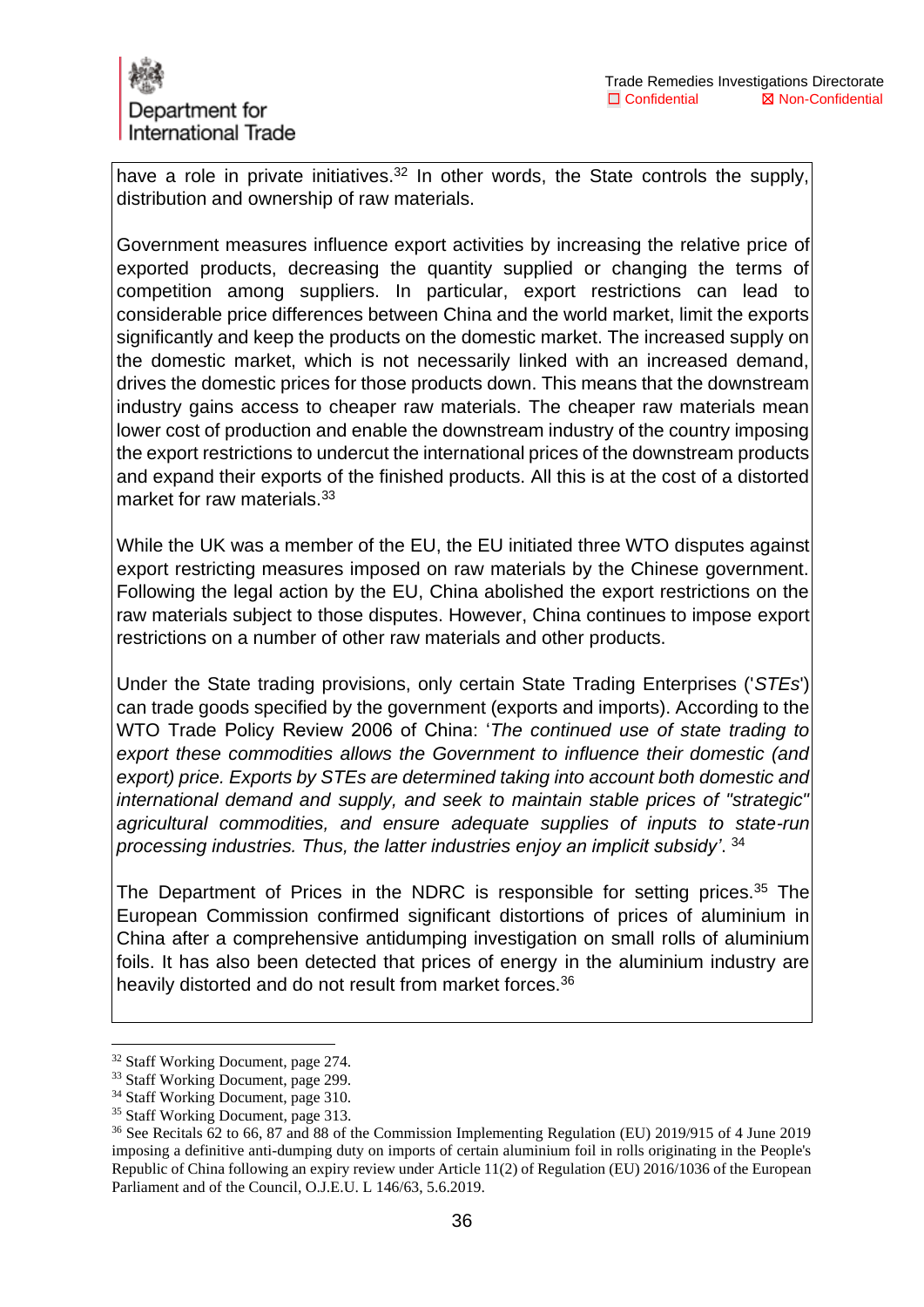

In the past, the Chinese government used to set the retail price for refined petroleum products which often didn't keep pace with the price of crude oil. According to new rules introduced in 2013, the prices of refined oil are adjusted by the NDRC whenever the international crude oil prices fluctuate by more than RMB 50 per tonne for a period of 10 working days. Therefore, domestic prices do not change if the price fluctuations in the international oil markets are below RMB 50.

In addition, the government of China seems to agree that the current pricing for water in China does not reflect the real cost. There are also academic sources pointing at too low water pricing in China, which in the global context can be seen as a competitive advantage and thus a distortion.

Stockpiling is another instrument allowing the State to significantly influence the domestic – and in some cases the global – raw material prices. The stockpiling of certain metals, including copper, nickel and tungsten, as well as cotton and agricultural commodities, and the major impact those reserves have on domestic and global prices.

China's SOEs represent a majority in the following raw material industries: mining and washing of coal (SOEs own 88% of assets in this industry), mining and processing of ferrous metal ores (60%), mining and processing of non-ferrous metal ores (67%), support activities for mining (97%), smelting and processing of ferrous metals (72%), smelting and processing of non-ferrous metals (61%), manufacturing of raw chemical materials and chemical products (52%), and production and supply of glass (87%). 37

One of the instruments to influence the level of supply is the steering of investment activities by the government. The government of China limits investment into a number of businesses related to raw materials, for the domestic as well as foreign investments. Therefore, the Commission Working Document reports that the Chinese government has considerable investment restrictions in place with regard to investment projects relating to raw materials. This in turn has an impact on the structure of whole industry.<sup>38</sup>

*Labour* 

The European Commission confirmed the existence of distortions in the labour market in China in previous TDI investigations. The Chinese government intervenes in the decision making of the company regarding the hiring and dismissal process.<sup>39</sup>

<sup>37</sup> Staff Working Document, page 321.

<sup>38</sup> Staff Working Document, pages 322-325.

<sup>39</sup> Sodium cyclamate L 124, 11.05.2012, p.3. – See page 343.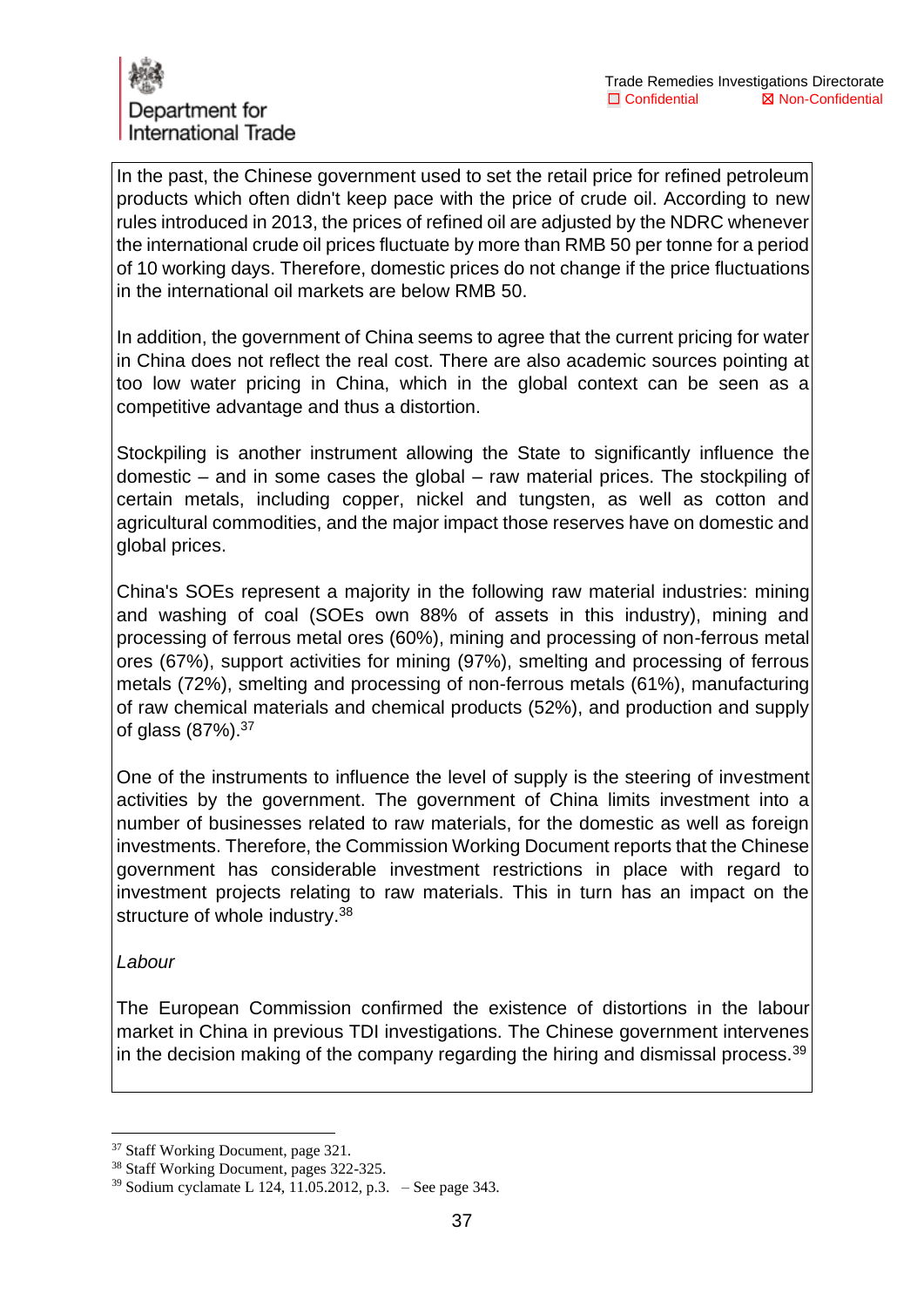

The most notable examples of these distortions include lack of independence of the companies from the state, with the Chinese state intervening in the decisions of the company with regard to hiring and dismissal of staff or other staff related decisions of the company. Another distortion concerned labour contracts signed by workers in blank, without any reference to remuneration and working hours.

The first reforms to the labour system fully controlled by the State were introduced in the 1980s. However, remnants of the old system are still in place, such as the *hukou*  system having an impact on the mobility of workers, lack of the explicit right to strike, as well as the lack of independent collective bargaining.

According to China's Trade Union Law, Chinese workers have no possibility to freely choose or establish a trade union in which they want to organise themselves, because there is only one legally recognized trade union, the ACFTU. The ACFTU has more than 250 million members and is present in  $5 - 6$  million enterprises. However, the ACFTU is not independent, but rather is closely intertwined with the Party and the State.

Furthermore, although collective bargaining of wages exists, it is not well developed. China introduced first provisions on minimum wages in 1993 in the Regulations on Minimum Wages in Enterprises, with additional provisions in the 1994 Labour Law, the 2004 Provisions on Minimum Wages and 2007 Ministry of Labour and Social Security Notice on Further Developing the Minimum Wage System. In accordance with the Labour Law, the State has to implement a system of guaranteed minimum wages. The minimum wage can be fixed by provincial, regional or municipal governments and is reported to the State Council for the record.

The freedom of association and the right to strike are fundamental conditions to arrive at equitable labour market outcomes. Nevertheless, since the right to strike was removed from the Chinese constitution in 1982, no other laws or regulations have explicitly permitted such right.

Finally, the Chinese workforce is impacted by the *hukou* household registration system. Only *hukou* holders have access to the full range of social security and public welfare benefits. It seems to be virtually impossible for workers with the lowest qualifications (the least paid workforce) to obtain a residence permit in the large cities. Migrant workers who do not possess a local *hukou* find themselves in a vulnerable employment position in their place of residence, and according receive lower income than the *hukou* holders. Therefore, migrant workers who do not possess a local *hukou*  continue to have difficulties obtaining access to education for their children, health care, pension, welfare and affordable housing in their place of place of work. Those restrictions in practice are a factor discouraging or effectively hindering workers' mobility across China.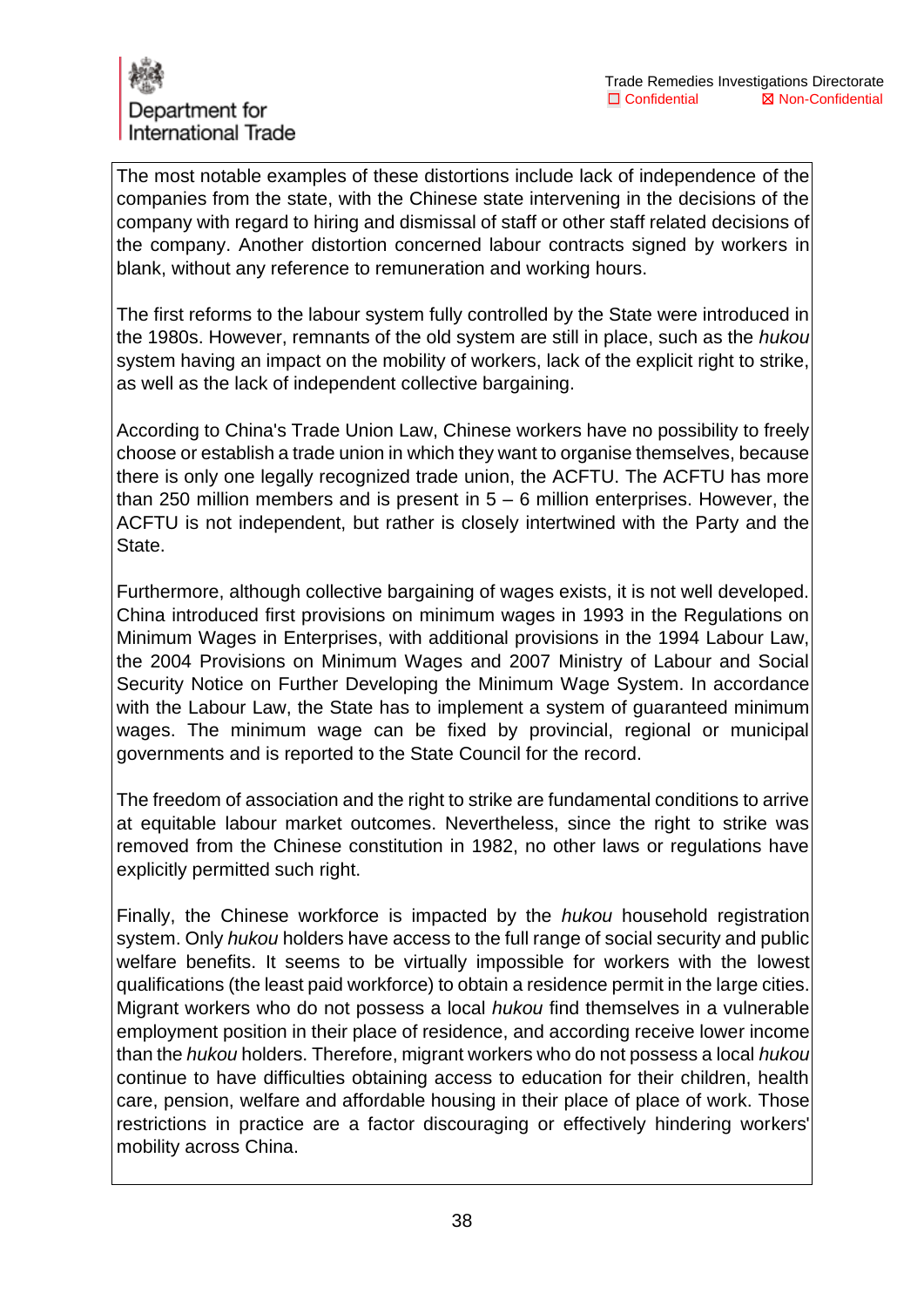

In the late 1990s, migrant workers accounted for 70-80% in the special economic zones and in 2011 they still represented the absolute majority of the workforce in manufacturing, construction and basic services.

By providing a massive supply of low-cost labour, migrant workers contributed significantly to the Chinese extensive growth model. The current structure is gradually converging with internationally recognised labour standards, though at the moment the system is still impacted by the distortions of the past.

*Land* 

All land is owned by the State; therefore, the allocation of land is exclusively dependent on the State. The State pursue specific political goals rather than free market principles.

The State may assign a land use right by means of an agreement, an invitation to bid or an auction with the exact procedure being decided at the provincial, autonomous region or municipality level. There is a legal obligation to auction or bid the land used for commercial purposes. However, in certain circumstances granting of land-use rights can be done by means of a bilateral negotiation.

Land use rights can be 'granted' or 'allocated'. In both cases the decision on the transfer of land-use rights is made by local government bodies. As set out above, the *granted* land-use rights are restricted to a specific period of time and the transfer is subject to payment of granting fee. Those rights are freely transferable in the secondary market.

While land allocation is often not very transparent, it is also noted that some official documents favour land allocation to SOEs. An example is provided in the Opinions of the Ministry of Land and Resources on Further Control over Land Assets and Promotion of the Reform and Development of State-owned Enterprises where it is provided that the State may allocate land to pillar SOEs in key industries as state investment.

The 13th Five Years Plan on Land Resources includes a number of provisions strictly controlling the allocation and prices of land use.

Furthermore, the government controls the supply of land by setting a quota of the land area for which land-use rights can be sold for industrial or residential purposes, by province and by year.

In principle, access to bidding for land-use rights destined for construction purposes should be open to all natural persons, legal persons and other organisations inside and outside of China. However, it is common practice that only a number of bidders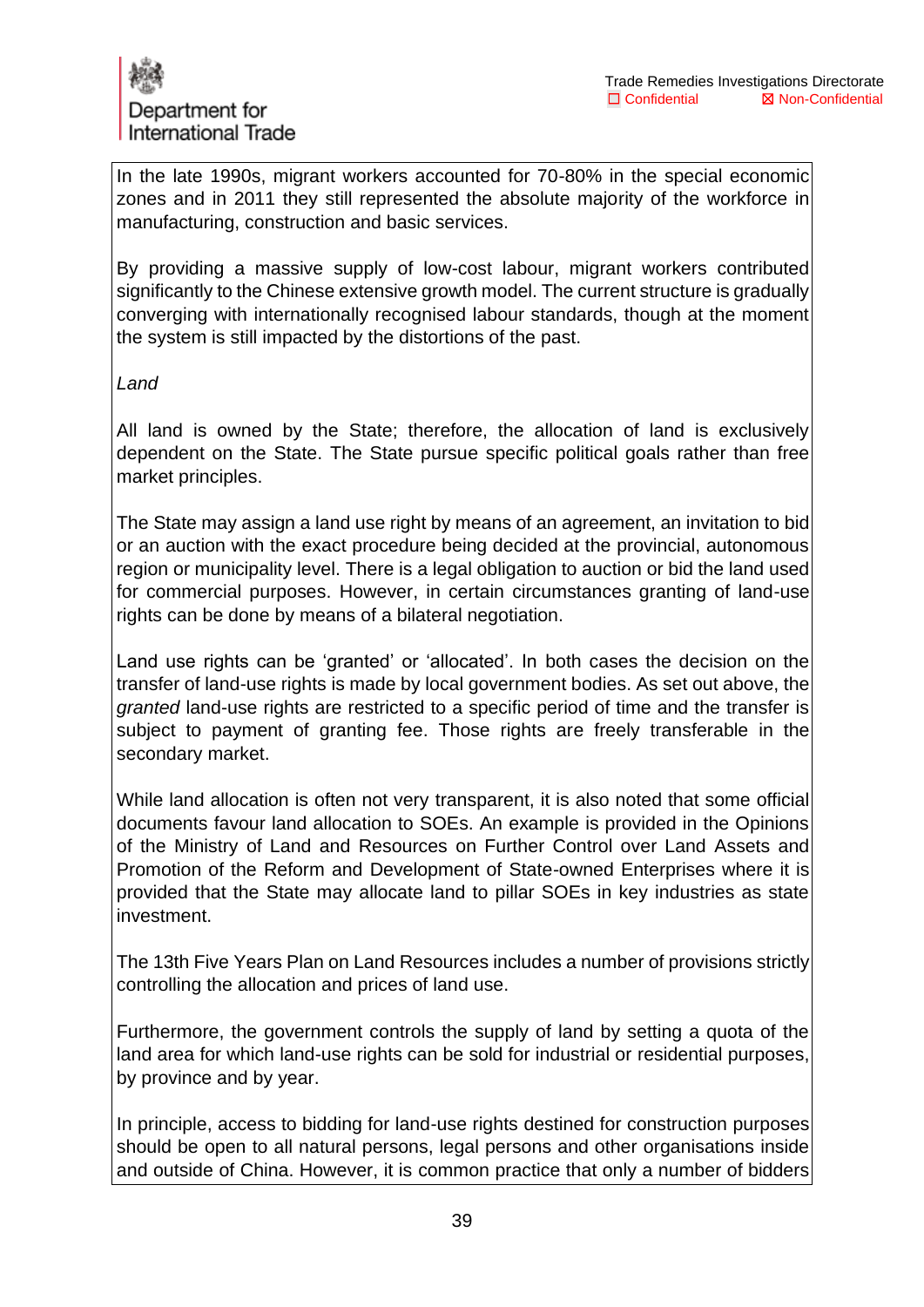

or participants (in case of auctions) are allowed to participate, instead of accepting all parties that registered. In addition, a system of auction should allow the market to judge the price of a particular land use right, and therefore the price should be set independently and correspond to the actual market value of the land-use right. Yet, if the land-use right is granted via bilateral negotiations, the fee may not be lower than the minimum price fixed by the state's regulations. <sup>40</sup>

The authorities set the land-use right prices according to the Urban Land Evaluation System which instructs them among other criteria to consider also industrial policy when setting the price of industrial land.

MLR runs an urban land price dynamic monitoring system. Land prices are published on a quarterly basis for 105 Chinese cities. The findings of a trade defence instrument ('TDI') investigation confirmed that these prices are higher than the minimum benchmark prices set by the urban land evaluation system and used by local governments. This is because the benchmark prices set by the urban land evaluation system are updated only every three years, while the dynamic monitoring system updates prices quarterly. However, there was no indication that prices paid for the transfer of land use rights are based on the dynamic monitoring system.

The considerable difference between the prices indicated by the dynamic monitoring system and the prices set by the urban land evaluation system shows that the minimum prices set by the State are below market value of the land-use-rights.

A State Council notice from 2014, recognising that China might be in breach of its international legal obligations and in particular the WTO rules, introduced a prohibition on preferential land pricing:

*It is necessary to focus on current situations, set clear priorities, resolutely abolish preferential policies that are in violation of laws and regulations to ensure that they are in line with the rules of the World Trade Organisation and China's commitments to the international community, and gradually standardise other preferential policies. [Article 2]* 

*The following activities are strictly prohibited: reducing, waiving or deferring the levy of administrative and institutional fees and government funds on enterprises, or transferring land parcels to enterprises at discounted prices or zero land price in violation of applicable provisions. [Article 3]* <sup>41</sup>

Even though has been detected the presence of provisions governing the transfer of land-use rights for commercial purposes, which in principle should ensure impartiality

<sup>40</sup> Staff Working Document, page 209.

<sup>41</sup> Staff Working Document, page 210.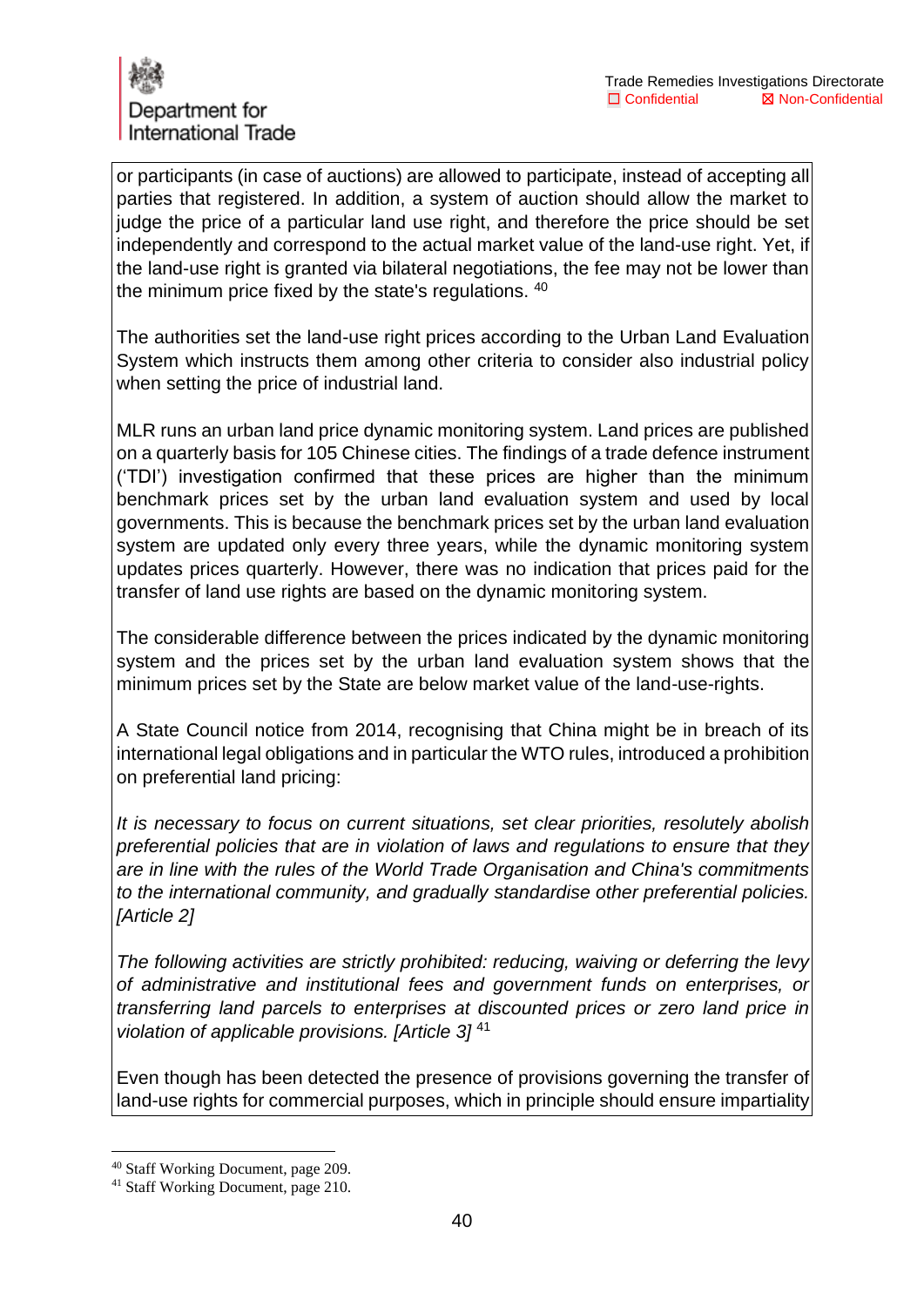and equal opportunities for different economic players, those rules are in practice often not applied.

The Commission Staff Working Document makes reference to EU trade defence investigations in which it was found that the price paid for the land-use right was below market value.<sup>42</sup> Other EU TDI investigations established distortions with regard to the land-use rights. Other authorities investigating the situation in China also found distortions with regard to preferential supply of land.<sup>43</sup> Therefore it seems that the implementation of the law varies from case to case, with a majority of investigated cases however finding considerable distortions.

The distortions in China's aluminium sector

The government plays a key role in the development of the Chinese aluminium sector.

China is the largest aluminium producer in the world, with several large SOEs amongst the top individual producers worldwide. According to estimates, SOEs account for more than 50% of the total primary aluminium output in China. SOEs account for a dominant share of the domestic market. Even though, the last years have shown an increase in capacity which is attributed to the so-called privatelyowned companies, driven in particular by the growth of China Hongqiao Group, the aluminium production capacity amongst the main SOEs has also increased. Overall, SOEs have a significant presence in the Chinese aluminium market, especially in the primary aluminium segment.

The current trend of an increasing level of state intervention are also affecting companies in the aluminium sector.

In 2017 a Chinese state-owned aluminium producer, China Aluminum International Engineering Corporation Limited ('Chalieco'), amended its Articles of Association giving more prominence to the role of party cells within the company. It included a whole chapter on the Party Committee, and Article 113 thereof states: *'In deciding major corporate issues, the Board shall consult the Party Committee of the Company in advance.'* <sup>44</sup>

The presence of Communist party cells in all enterprises lessens the distinction between state-owned and the so-called privately-owned enterprises as the cells have the same influence no matter what the holding of the enterprise is.

The state has continuously intervened in the market by applying a broad variety of different instruments. Evidence of these numerous interventions can be found in the

<sup>42</sup> Staff Working Document, page 214.

<sup>43</sup> Staff Working Document, page 215.

<sup>44</sup> Staff Working Document, page 388.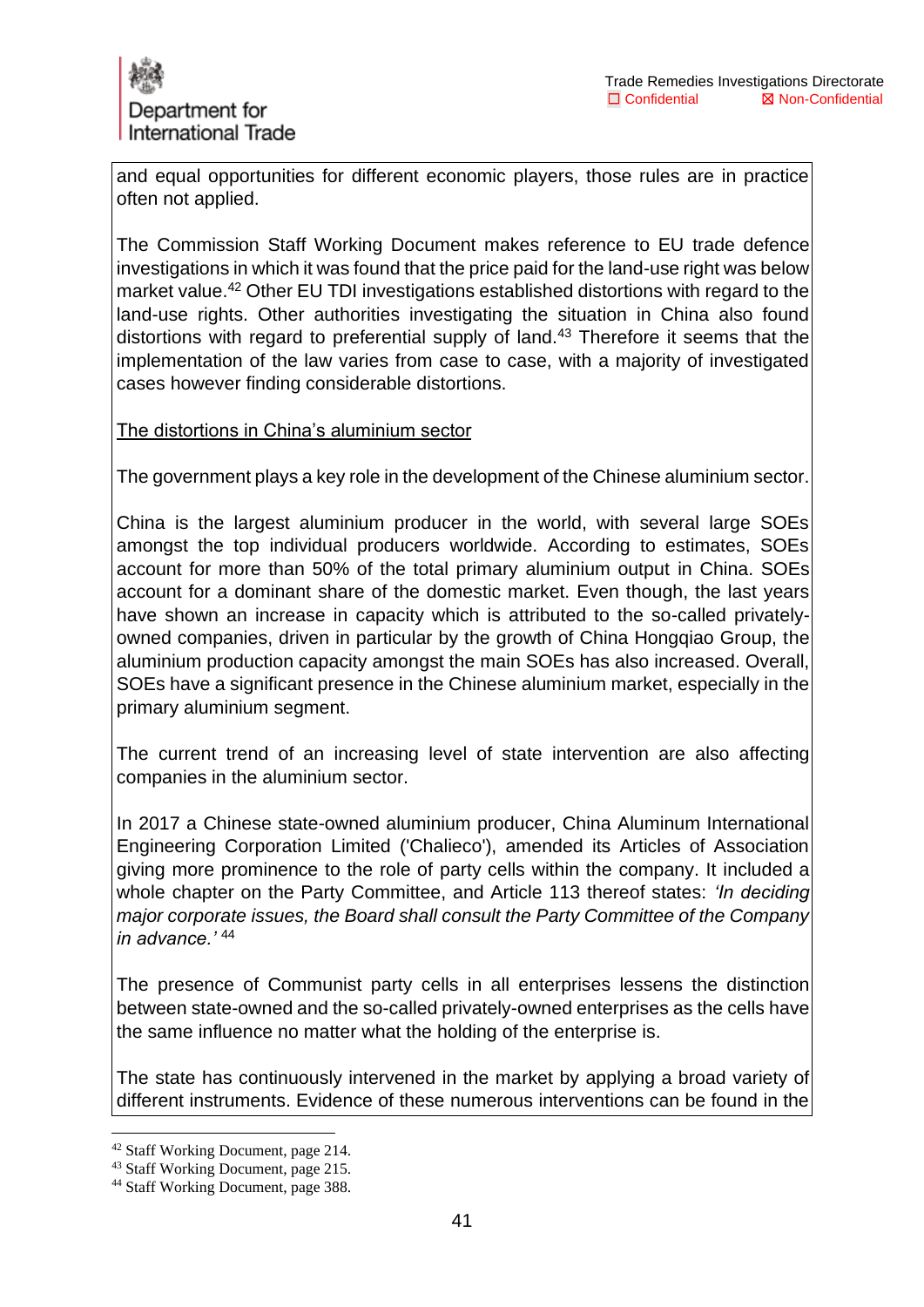various trade defence investigations carried out by different authorities showing the Chinese government's determination to strictly control and influence the Chinese aluminium sector.

The Australian Anti-dumping Commission found that the government of China (GOC) has maintained a central role in the development of the Chinese aluminium industry, and by virtue of this has materially contributed to its rapid expansion and oversupply. The central role of the GOC in the Chinese aluminium industry is also reflected through the numerous planning documents and directives regarding the structure and composition of the Chinese aluminium industry.<sup>45</sup>

China had in place a set of export-related measures, including export duties, export quotas, export performance requirements and minimum export price requirements on bauxite. The WTO Dispute Settlement Body found that these measures were inconsistent with WTO rules. While China has since removed these measures, they influenced the Chinese aluminium sector over a considerable period of time and contributed to the current configuration of this industry. China has also had in place other export restrictive measures on bauxite such as a non-automatic export licensing arrangement.<sup>46</sup>

In this respect, the European Commission has found, in different investigations, that raw material prices in the aluminium sector are the result of different types of government's intervention.

China's export taxes are another measure that has had important effects on world aluminium markets. Their impact has come on top of the impact of China's incomplete rebates of value-added tax (VAT) for exporters, which also serve to discourage exports of primary aluminium while encouraging exports of certain semis and fabricated articles of aluminium. The combination of incomplete VAT rebates and export taxes implies a de facto export tax on primary aluminium well in excess of 15% (around 30%). This is in contrast with more processed aluminium products (e.g. semis), for which VAT costs and export taxes are generally both lower.<sup>47</sup>

Electricity is one of the main cost drivers in aluminium production. Through the central government's and local authorities' involvement in the energy sector, aluminium producers benefit from reduced electricity prices.

Several EU investigations have analysed the role of the Shanghai Futures Exchange (SHFE) and its influence on the domestic market for aluminium. In anti-dumping investigations, the European Commission consistently concluded that the

<sup>45</sup> see Report no. 543, *Inquiry into the continuation of anti-dumping and countervailing measures applying to aluminium extrusions exported to Australia from the People's Republic of China,* 14 September 2020

<sup>46</sup> Staff Working Document, page 389.

<sup>47</sup> OECD Aluminium Report, page 25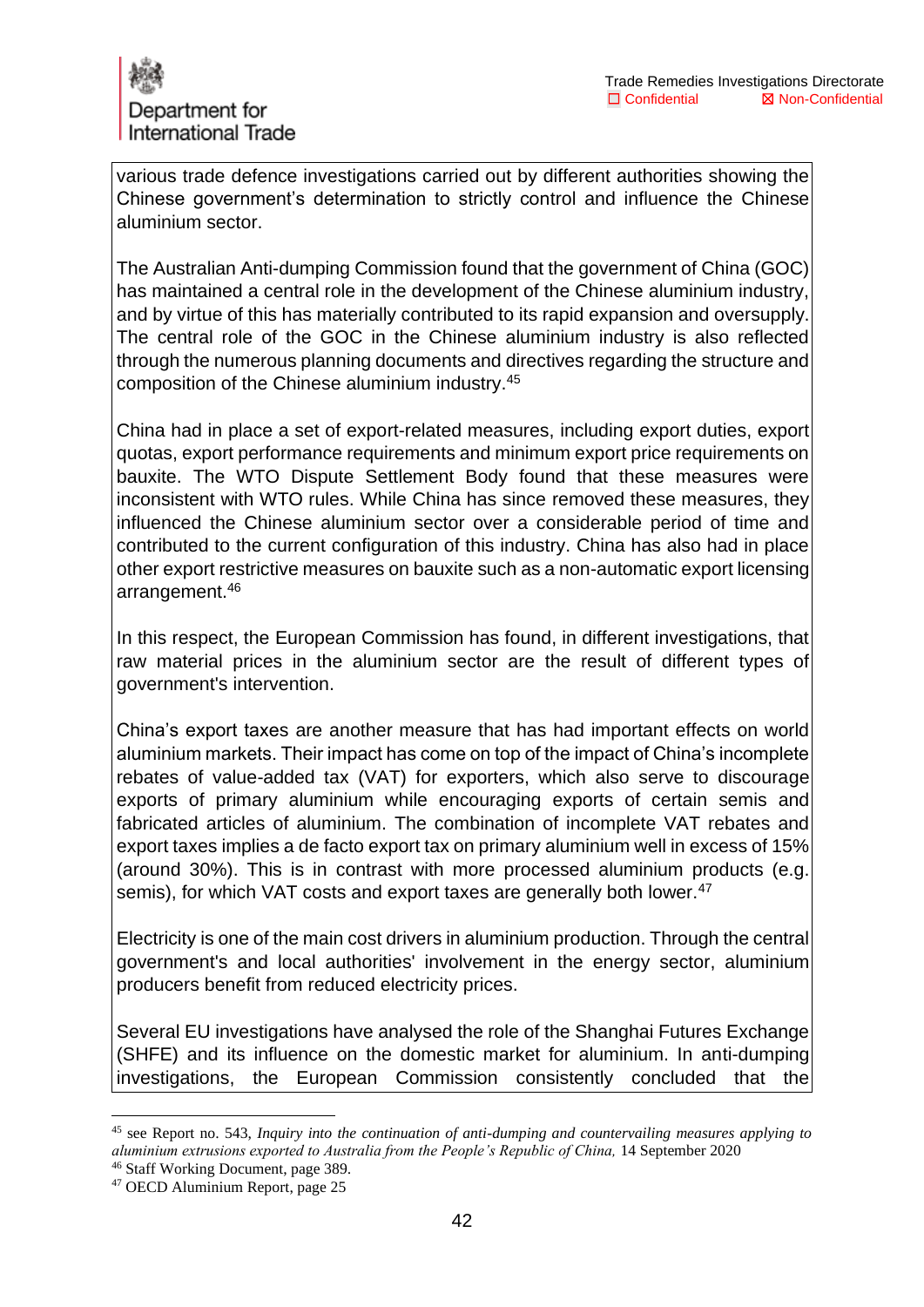government interferes with the price setting mechanisms in the SFHE, and thus creates a distortion in the primary aluminium and downstream markets by depressing prices. In the same vein, the Australian anti-dumping investigating authority has determined that the aluminium prices paid in the SHFE did not '*reasonably reflect competitive market costs'* and that, aluminium being a globally traded commodity product, the nature and correlation of prices identified between the SFHE and the LME '*was not consistent with the forces of supply and demand'*. 48

As confirmed by different investigating authorities, Chinese aluminium producers have consistently benefitted from a variety of State support measures from the government and other public bodies. In this respect, a study established that the main recipients of these measures are primarily SOEs.

The CBSA, as well as the Australian authorities, established that Chinese producers of certain aluminium extrusions had benefited from numerous subsidies. In this respect, the Australian Commission considered that the GOC materially contributed to the excess supply of aluminium in the domestic Chinese market and hence has significantly influenced the domestic price for Chinese primary aluminium. The extent of the GOC's direct involvement within the Chinese aluminium industry is also reflected in the extent of production capacity accounted for by Chinese SOEs and SIEs.<sup>49</sup>

Governments are involved at different stages of the aluminium value chain through SOEs and direct participation in mining joint ventures. State ownership globally is estimated to account for at least 27%, 34%, and 41% of total capacity in bauxite mining, alumina refining, and smelting respectively. States have traditionally retained important stakes in their mining sectors and it is therefore not surprising that about a quarter of all bauxite mining capacity is currently in the hands of governments. Growing ownership of capacity by the state moving up the value chain is more surprising and largely accounted for by China, Norway, and the GCC countries. China alone makes up more than two-thirds of all state-owned capacity in both alumina refining and aluminium smelting.<sup>50</sup>

The effect of government support for smelting has been most pronounced in China, due to both its export restrictions (in particular as Chinese firms account for almost 60% of world output in volume terms) and much larger domestic support. The combined effect of these measures has been to make aluminium cheaper in China than it would otherwise have been, conferring a cost advantage to Chinese producers of semis, whose exports have grown very rapidly.<sup>51</sup>

<sup>48</sup> Staff Working Document, page 393.

<sup>49</sup> see Report no. 543, *Inquiry into the continuation of anti-dumping and countervailing measures applying to aluminium extrusions exported to Australia from the People's Republic of China,* 14 September 2020.

<sup>50</sup> OECD Aluminium Report, page 28.

<sup>51</sup> Ibid., page 31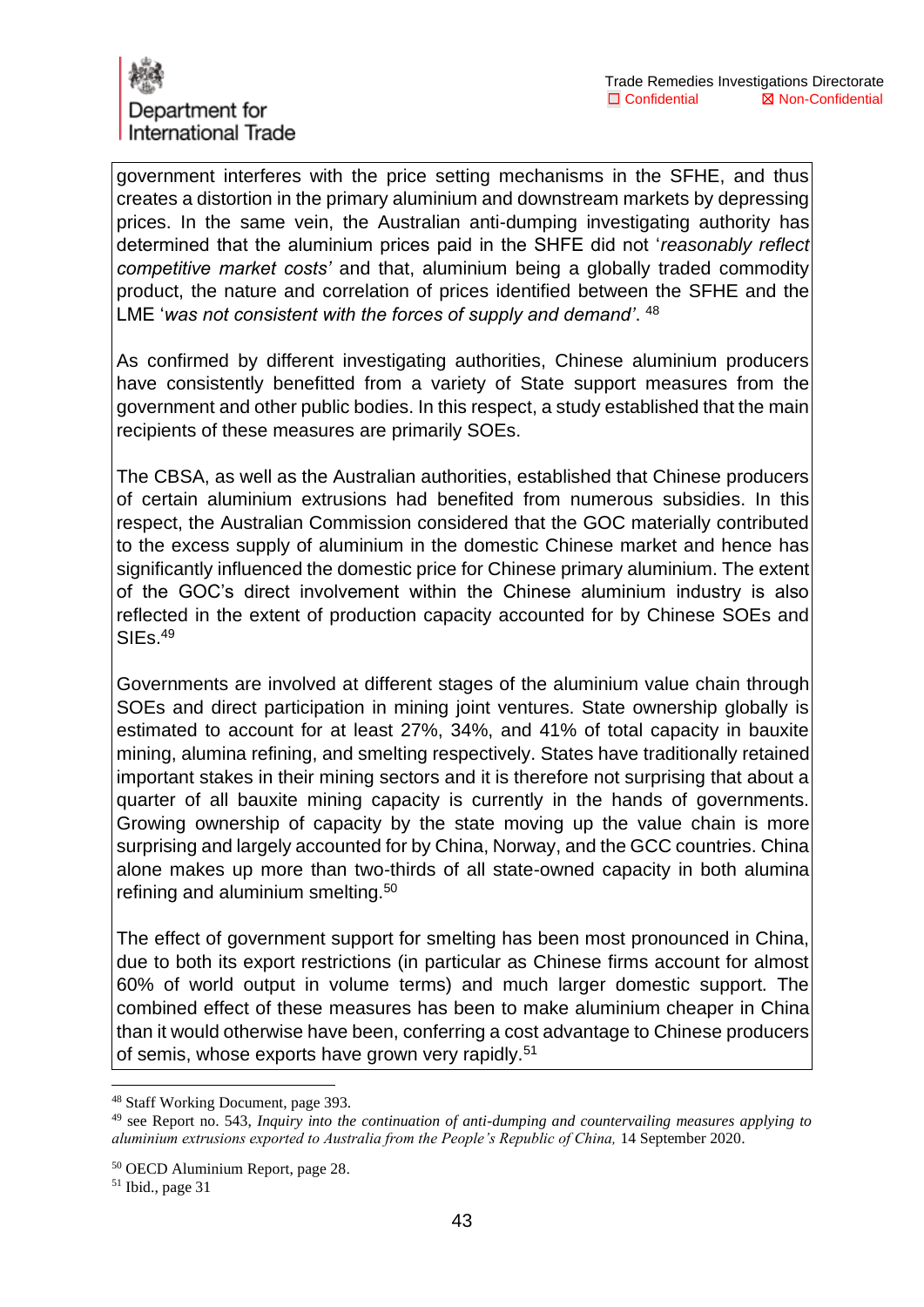The existence of a large number of state support measures granted to producers reveals that through these and other instruments, the Chinese government directs and controls virtually every aspect of the development and functioning of the sector, so granting an artificial advantage to Chinese producers. Such a pervasive intervention by the State creates a strong distortion in the aluminium market.

The Report prepared for WVMetalle confirmed what the OECD and the EU Commission state in their studies. In particular, the Report<sup>52</sup> states the following:

"*The Chinese non-ferrous metals industry profits very substantially from direct government grants and subsidy payments disbursed through a broad range of targeted programmes that facilitate the governmental micro-management of industry sectors as well as individual firms by Chinese government. This study identifies nonoperating income subsidies received by 65 major Chinese non-ferrous metals industry firms during the period 2011 to the first half of 2016 amounting to more than 41 billion Yuan RMB or more than 5 billion Euro. In addition, these companies also profited from deferred income subsidies amounting to more than 16 billion Yuan RMB or more than 2 billion Euro. The programmes through which these subsidies are disbursed target a broad variety of policy goals ranging from electricity subsidies to green development, and from plant relocation to R&D subsidies. The highest subsidy volumes are to be observed with regard to electricity subsidies."*

Additional evidence is provided by the US Department of Commerce investigation that identified that the Chinese producers of aluminium foil benefited from different supports, such as an Export Seller's Credit, an Income Tax Deductions for Research and Development Expenses Under the Enterprise Income Tax Law, and VAT Rebates on Domestically-Produced Equipment.<sup>53</sup>

#### China's membership of the WTO

China joined the WTO in 2001. In both the Working Party Report and in China's Protocol of Accession to the WTO, China made commitments in relation to State Owned Enterprises (SOEs). The most comprehensive expression of this commitment is found in Paragraph 46 of the Working Party Report which provides:

C*hina would ensure that all state-owned and state-invested enterprises would make purchases and sales based solely on commercial considerations, e.g., price, quality, marketability and availability, and that the enterprises of other WTO Members would* 

<sup>52</sup> See *Think!Desk China Consulting & Research, "Final Report – Analysis of Market Distortions in the Chinese Non- Ferreous Metal Industry*, 24 April 2017, page 53.

<sup>53</sup> See *IS ITC: Preliminary Determination for a Countervailing Duty Investigation of Certain Aluminum Foil from the People's Republic of China.*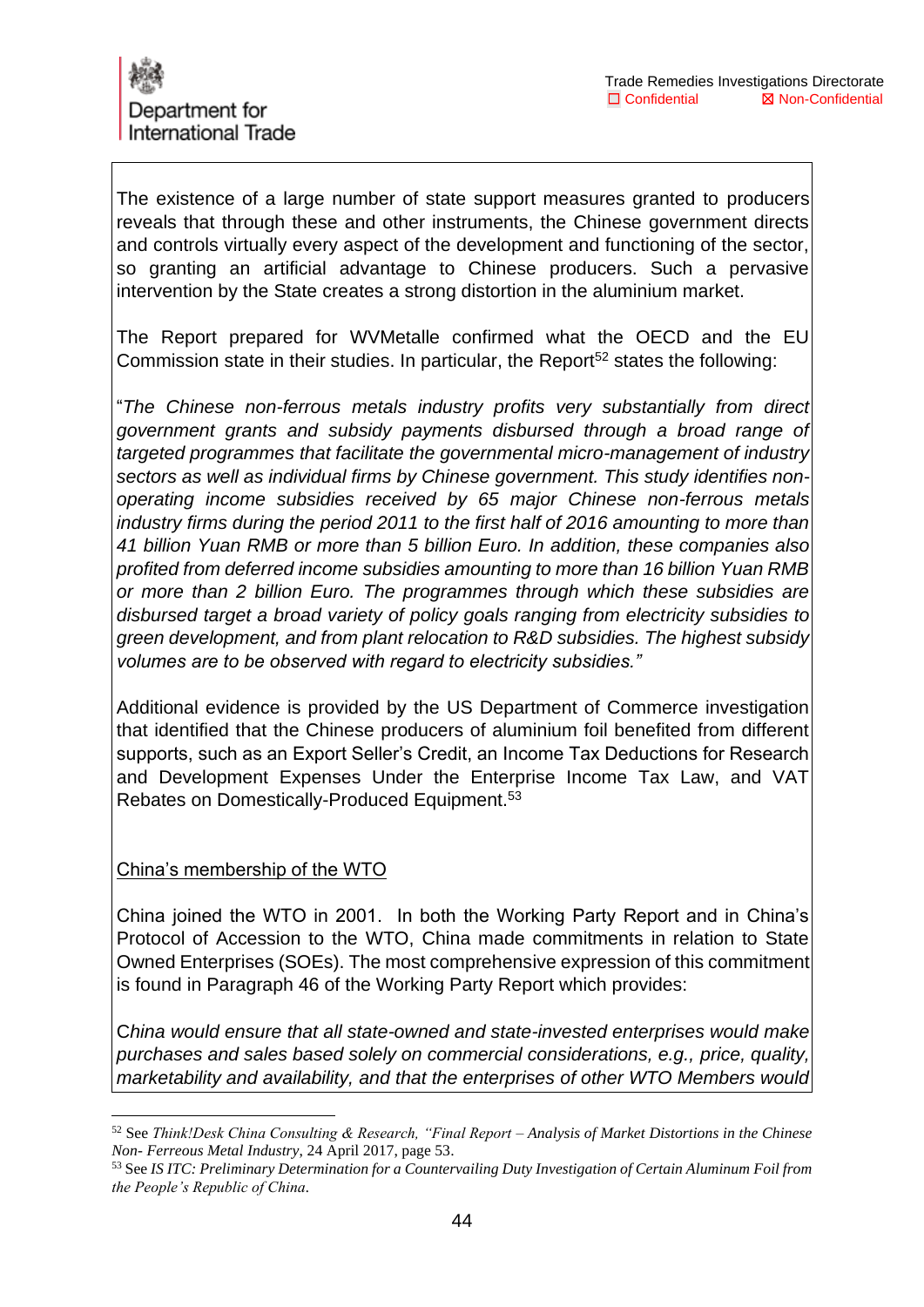*have an adequate opportunity to compete for sales to and purchases from these enterprises on non-discriminatory terms and conditions.* 

*In addition, the Government of China would not influence, directly or indirectly, commercial decisions on the part of state-owned or state-invested enterprises, including on the quantity, value or country of origin of any goods purchased or sold, except in a manner consistent with the WTO Agreement. The Working Party took note of these commitments.* 

Rather than complying with this commitment China has increased the control not only over SOEs but overall enterprises in the basic aluminium sector, in finance and banking, in raw materials and in energy.

The specific provisions of Article 15 of China's WTO Accession Protocol which were included as a means of enforcement of China's commercial considerations commitments are addressed in relation to the application of Regulation 14 of the Trade Remedies Regulations.

#### The application of Regulation 14 of SI 2019 No. 450

The Applicant considers that the terms of China's WTO membership contain specific provisions regarding the determination of Normal Value. Article 15 of China's WTO Protocol of Accession, after the expiry of subparagraph (a)(ii) in 2016, provides that:

*(a) In determining price comparability under Article VI of the GATT 1994 and the Anti-Dumping Agreement, the importing WTO Member shall use either Chinese prices or costs for the industry under investigation or a methodology that is not based on a strict comparison with domestic prices or costs in China based on the following rules:*

*(i) If the producers under investigation can clearly show that market economy conditions prevail in the industry producing the like product with regard to the manufacture, production and sale of that product, the importing WTO Member shall use Chinese prices or costs for the industry under investigation in determining price comparability;*

Paragraph (a) clearly gives the UK the choice to use a methodology to determine Normal Value that is not based on a strict comparison with domestic prices or costs in China. Within the terms of Article (a)(i) it is up to Chinese exporting producers to clearly show that market economy conditions prevail in the aluminium extrusions industry. The Applicant considers that exporting producers are not in a position to meet that burden of proof. This consideration is in part based on the detailed examination of the distortions in the production of aluminium extrusions to be found in this Application (below) and also on the fact that China withdrew its complaint in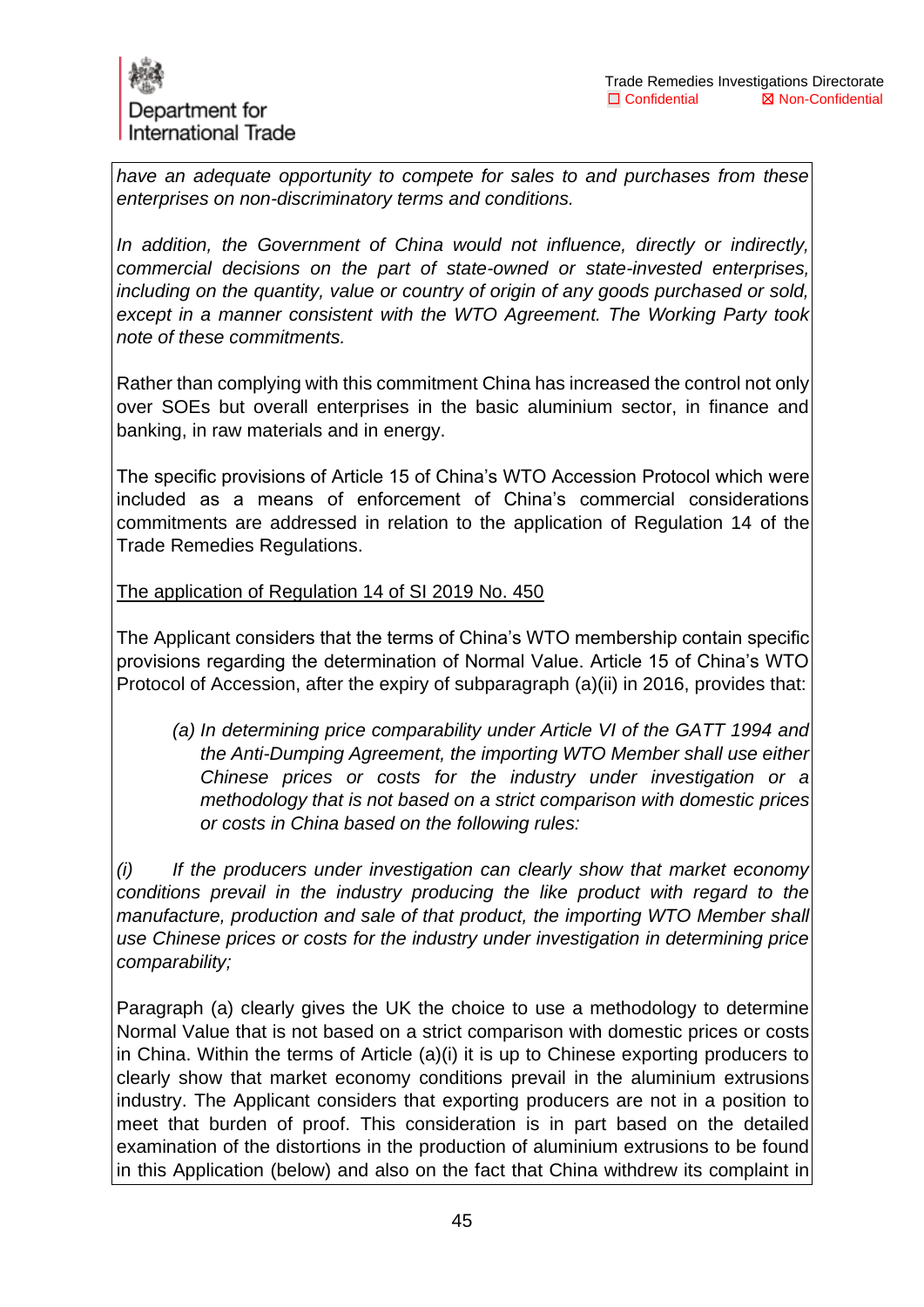WTO Dispute Settlement that the continued use of alternative methodologies by the EU after 2016 was incompatible with WTO law. It is clear that China withdrew its complaint after it had seen a draft ruling which rejected its claims.

Regulation 14 is a methodology that can be used by the UK. It has been notified to the WTO as part of its submissions by the UK to the WTO as it withdrew from the European Union and in particular its submission of 6 February 2020 (G/ADP/N/1/GBR/1 and supplements).

The Applicant considers that Normal Value should be determined within the terms of Regulation 14(3)(a).

#### The possible application of Regulation 8 of SI 2019 No. 450

The Applicant has set out in detail the reasons it considers that Regulation 14 of SI 2019 No 450 should apply. In the alternative, the Applicant considers, for the reasons set out above, that there is a particular market situation distorting the market for the goods concerned in this application. The Applicant also considers that it has demonstrated that there are a series of particular market situations in respect the markets for all the factors of production making up the goods concerned and in particular, aluminium and other raw material inputs, energy, labour, capital and land.

Given the presence of multiple particular market situations within the terms of Regulation 7(2)(b), the Applicant considers that the values for these factors of production cannot be determined on the basis of those values found in China but must be taken from a non-distorted market where there is no particular market situation.

On this basis the Applicant considers that whether or not the Secretary of State applies Regulation 14 or Regulation 8, external non distorted values for the factors of production are required. As will be seen subsequently in this Application, the Applicant considers that those values, under both scenarios, can be found in Turkey.

Please give the normal value calculations using the appropriate section below, making sure to use the section relevant to the method you have described in this section. Delete tables for any methodologies you are not using.

The evidence you provide of normal value should, as far as possible:

be representative of different product types or models within the goods you are applying to us to investigate, if there are substantial differences in the normal value between these product types and models; and relate to normal value spread over the POI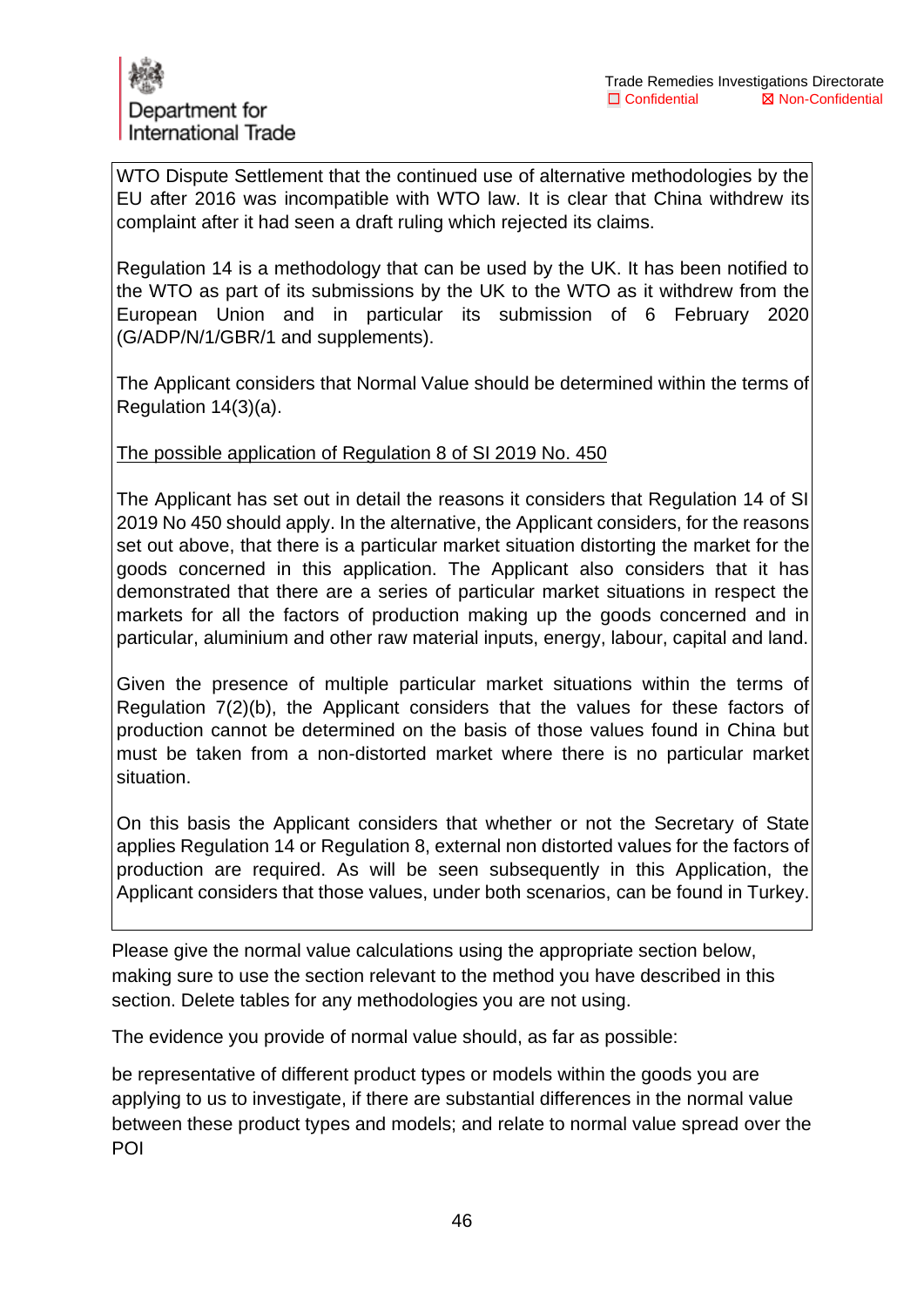

## **Comparable Price**

Prices should be net ex-works (EXW) and exclude all internal taxes, such as VAT. If EXW prices are not available e.g. if Cost Insurance and Freight (CIF) or Free On Board (FOB) prices are the only ones available, these prices should be adjusted to bring them to a net ex-works level. If using this method, **please complete Annex 3**.

#### **Constructed Normal Value**

**Please complete Annex 4**, explaining how each cost was calculated including:

- materials;
- direct labour;
- overheads;
- administration, sales and general expenses (ASG), excluding transport costs; and
- the reasonable profit margin in the country of origin.

A bill of materials for aluminium extrusion has been established on the basis of the actual cost structure of the Applicant during the period of investigation. This information is confidential.

This bill of materials for extrusions so-called "mill finish", i.e. the majority of extrusions produced in the UK. Aluminium extrusions can be sold as mill-finished (without any further surface treatment) or they can be further fabricated and/or finished.

Where there is a particular market situation, make adjustments to elements of cost or profit that are not substantially determined by market forces. For further information, see our guidance on [adjusting costs when constructing normal value](https://www.gov.uk/government/publications/the-uk-trade-remedies-investigations-process/how-we-carry-out-a-dumping-investigation#alternative-methods-to-determine-normal-value) or contact our Pre-Application Office [\(contact@traderemedies.gov.uk\)](mailto:contact@traderemedies.gov.uk)

For any of the above methodologies, attach supporting documentation for the prices, costs and any adjustments (see below) you have made. This can include:

- price lists;
- price quotations;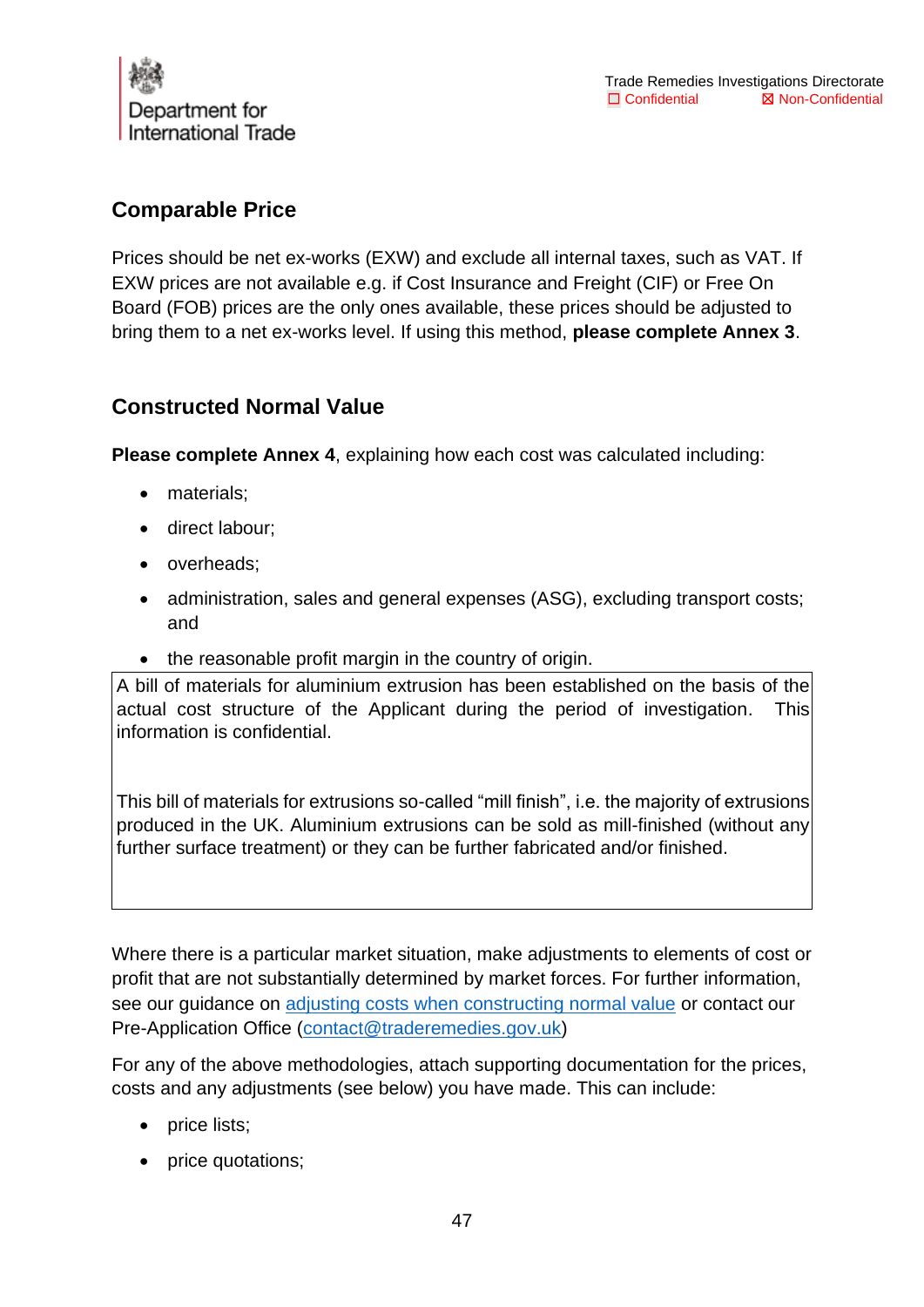

- sales invoices for domestic sales;
- sales correspondence;
- publicly available material containing information on domestic selling prices; and
- market surveys.

All cost factors are distorted in China, including raw materials, energy, labour, capital, etc. Therefore, to establish a constructed normal value, the Applicant relied on a reasonable benchmark and elected Turkey for several reasons:

Turkey is regarded by the World Bank as a country with a similar level of economic development to the PRC, being classified as 'upper-middle income' country on a gross national income basis;

• Turkey has a sizeable domestic industry with a total production of extrusion of approximately 750,000 tonnes (78 extrusion facilities with capacity ranges from 1- 60kt each);

The extrusion market in Turkey has witnessed a significant growth in the last years. Turkey is a significant exporter of extrusions and there are many dozens of extruders (both SME's and larger companies) present on the Turkish market;

The goods concerned in this Application produced in Turkey have essentially the same characteristics as the goods produced in China.

Therefore, all direct costs have been estimated on the basis of Turkey as a representative country.

Regarding raw materials, aluminium billets, the Applicant relied on the London Metal Exchange 3 months (LME 3M) and added a European Billet Premium during the PoI. This cost is applicable to imports of billets in Turkey. The source is in USD, which have been converted in GBP and CNY using the Bank of England exchange rates for the PoI. The result is as follows:

| <b>Metal Price during POI</b> | <b>USD</b> | <b>GBP</b>              | <b>CNY</b> |
|-------------------------------|------------|-------------------------|------------|
| LME 3M average                |            | 1687.23 1323.03 11816.9 |            |
| European Billet premium       |            | 493.89 387.277 3459.03  |            |
| Total (LME + Premium)         |            | 2181.11 1710.31 15275.9 |            |

POI = 1 October 2019 to 30 September 2020

Regarding **electricity** prices, the Applicant used the electricity prices from the Turkish Statistical Institute, first half 2020. The result is as follows: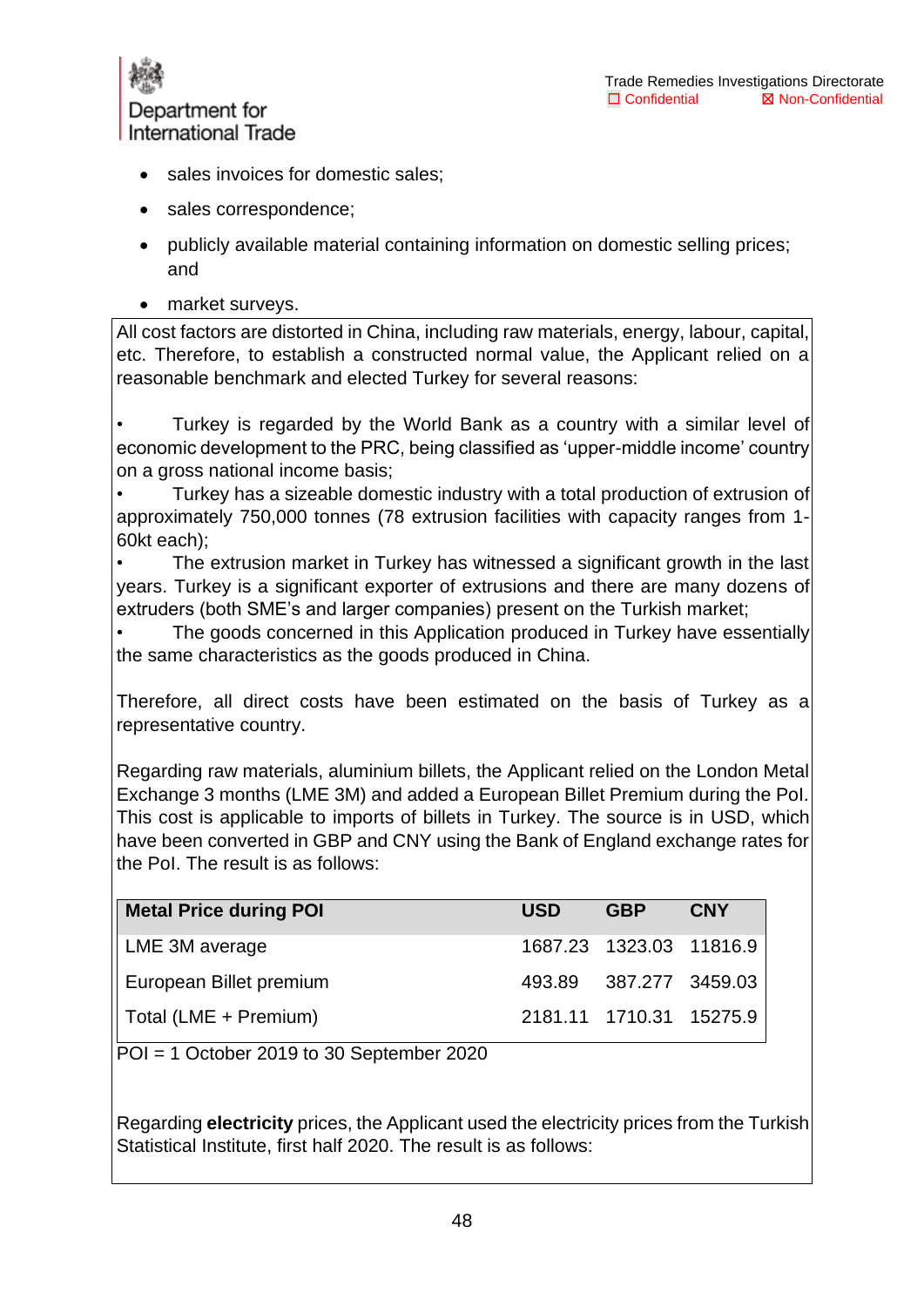| <b>Electricity during POI /kWh</b>                                                                                                                                                                                                                                                                                                |            | <b>TRY</b> | <b>GBP</b>      | <b>CNY</b>  |  |
|-----------------------------------------------------------------------------------------------------------------------------------------------------------------------------------------------------------------------------------------------------------------------------------------------------------------------------------|------------|------------|-----------------|-------------|--|
| Electricity prices for Industrial consumers, first half<br>2020                                                                                                                                                                                                                                                                   |            | 0.5860     | 0.07071 0.63152 |             |  |
| The press release "Electricity and Natural Gas Prices, Period I: January-June,<br>2020" of 23 September 2020 can be consulted:                                                                                                                                                                                                    |            |            |                 |             |  |
| https://data.tuik.gov.tr/Bulten/Index?p=Electricity-and-Natural-Gas-Prices-Period-I:-<br>January-June,-2020-33647                                                                                                                                                                                                                 |            |            |                 |             |  |
| Regarding natural gas, the Applicant relied on the Presidency of the Republic of<br>Turkey's Investment Office which publishes an investment guide "cost of doing<br>business". The gas sales tariff for customers that have a signed a gas sales<br>agreement with BOTAS is 0.1176 TRY/kWh, which has been converted as follows: |            |            |                 |             |  |
| <b>Cost of Natural Gas/kWh</b>                                                                                                                                                                                                                                                                                                    |            | <b>TRY</b> | <b>GBP</b>      | <b>CNY</b>  |  |
| Gas Sales Tariff for Customers that have a Signed a<br>Gas Sales Agreement with BOTAS                                                                                                                                                                                                                                             |            | 0.117<br>6 | 0.0141<br>9     | 0.1267<br>7 |  |
| The source document can be consulted:<br>https://www.invest.gov.tr/en/InvestmentGuide/pages/cost-of-doing-business.aspx                                                                                                                                                                                                           |            |            |                 |             |  |
| Guide published by the Republic of Turkey, as follows:<br>Cost of Water for Industrial Use /m3                                                                                                                                                                                                                                    | <b>USD</b> | <b>GBP</b> | <b>CNY</b>      |             |  |
| Industry                                                                                                                                                                                                                                                                                                                          | 1.76       |            | 1.38009         | 12.3265     |  |
| The source document can be consulted:<br>https://www.invest.gov.tr/en/InvestmentGuide/pages/cost-of-doing-business.aspx                                                                                                                                                                                                           |            |            |                 |             |  |
| Regarding labour costs, the Applicant relied on the International Labour Organisation<br>statistics applicable to Turkey (https://ilostat.ilo.org/topics/labour-costs/)<br>and<br>converted USD to CNY, resulting in 78.51 CNY/hour.                                                                                              |            |            |                 |             |  |
| Regarding smaller cost items, namely packaging, dies, other process variable<br>costs, the Applicant applied a % of the total production cost, as follows:                                                                                                                                                                        |            |            |                 |             |  |
|                                                                                                                                                                                                                                                                                                                                   |            |            |                 |             |  |
| Packaging;                                                                                                                                                                                                                                                                                                                        |            |            |                 |             |  |
| Dies:<br>$\bullet$<br>Other process variable costs<br>$\bullet$                                                                                                                                                                                                                                                                   |            |            |                 |             |  |
| The same method was used for indirect costs and overheads:                                                                                                                                                                                                                                                                        |            |            |                 |             |  |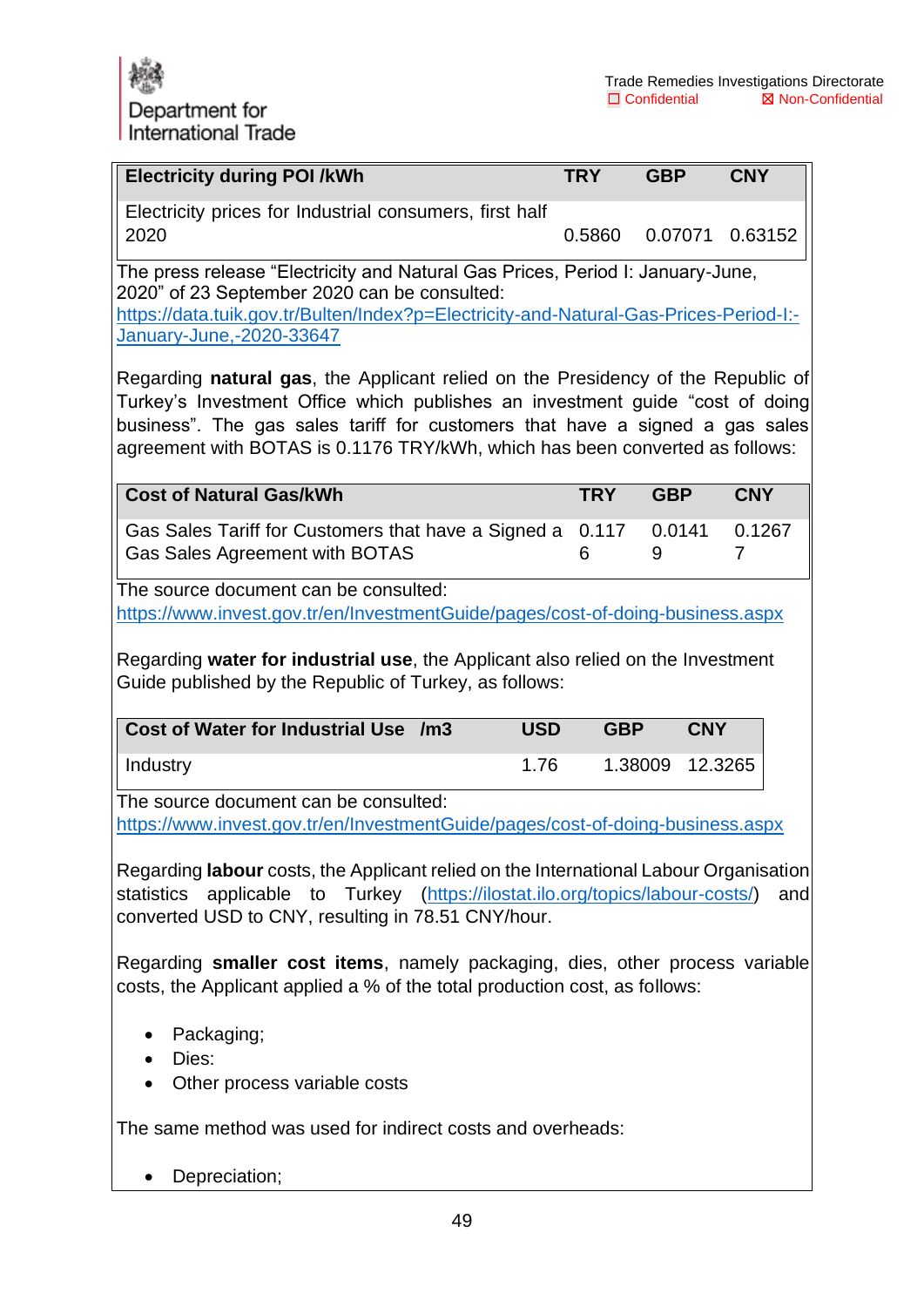

- **Maintenance**
- Indirect labour

## **Selling Price from Exporter to a Third Country**

If this is the preferred method, **please use Annex 3**, indicating here which country you are using, and amending the listed adjustments to better reflect the adjustments made. Prices should be net ex-works (EXW) and exclude all internal taxes, such as VAT. If EXW prices are not available e.g. if Cost Insurance and Freight (CIF) or Free On Board (FOB) prices are the only ones available, these prices should be adjusted to bring them to a net ex-works level

This is not publicly available information and we have supplied in the confidential version a detailed breakdown of the selling price.

### **Appropriate third country**

This method is only available for particular foreign countries as defined under [Regulation 14](http://www.legislation.gov.uk/uksi/2019/450/regulation/14/made) of the D&S Regulations.

1. Nominate an appropriate third country so you can establish normal values based on their selling prices.

The Applicant considers Turkey to be the appropriate third country for the purposes of constructing the Normal Value.

2. Explain your basis for selecting this third country.

The appropriate country for the purposes of obtaining undistorted values of the different factors of production for the construction of Normal Value is Turkey.

Turkey has a similar level of economic development as the exporting country and the relevant data is readily available.

Prior to identifying Turkey as the appropriate representative country, the Applicant considered the following countries: Algeria, Angola, Argentina, Brazil, Colombia, Ecuador, Malaysia, Mexico, Peru, Russia, Serbia, South Africa, Thailand, Turkey and Venezuela on the basis of the World Bank classification of economic development.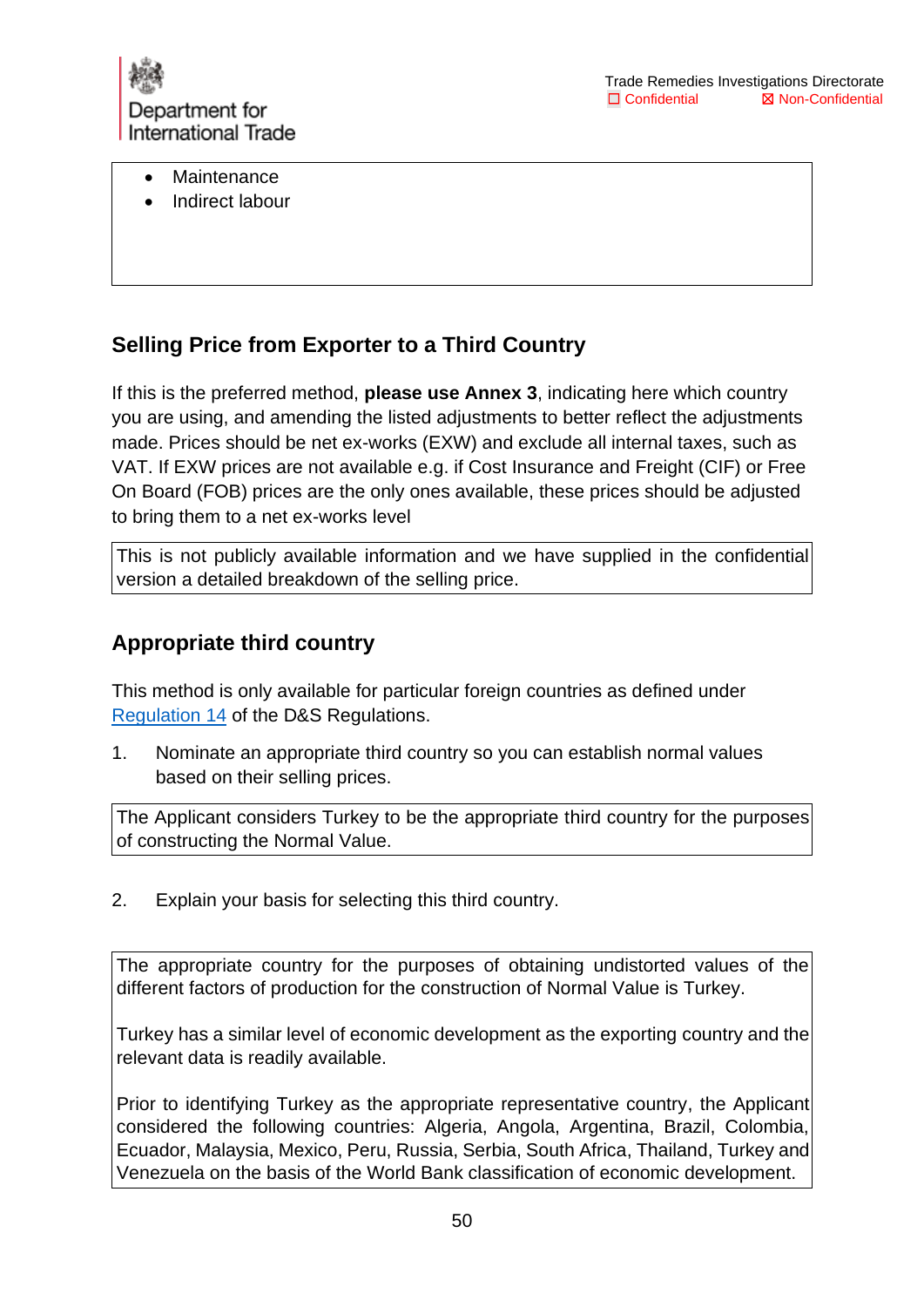These countries have either no production of the goods concerned by this Application or a very limited production. Turkey has a sizeable production of the goods concerned (see details below) as well as data available for important factors of production, manufacturing overheads, SG&A and profit.

Turkey is regarded by the World Bank as a country with a similar level of economic development to the PRC, being classified as 'upper-middle income' country on a gross national income basis.

Turkey has a total production of extrusions of approximately 750,000 tonnes. The extrusion market in Turkey has witnessed significant growth in the last years. Turkey is a significant exporter of extrusions and there are many dozens of extruders (both SME's and larger companies) present on the Turkish market. The goods concerned produced in Turkey have essentially the same characteristics as the product concerned produced in China.

Data on important factors of production were readily available from public sources.

3. **Please use Annex 3** to calculate the Normal value based on the third country data, amending the listed adjustments to better reflect the adjustments made. Prices should be net ex-works (EXW) and exclude all internal taxes, such as VAT. If EXW prices are not available e.g. if Cost Insurance and Freight (CIF) or Free On Board (FOB) prices are the only ones available, these prices should be adjusted to bring them to a net ex-works level. This is confidential information.

## **Export price of the goods**

The export price is the selling price of the goods from the exporting country to a UK importer or a third party for export to the UK. This is adjusted to account for export costs and calculated back to the ex-works export price in the country of export. In most cases, you can base the export price on the price charged by the exporter to an unrelated importer in the UK. If your complaint concerns more than one exporting country, calculate the export price for each country

However, you may need to construct export price based on sales to first independent buyers or another reasonable method if:

• there is no export price;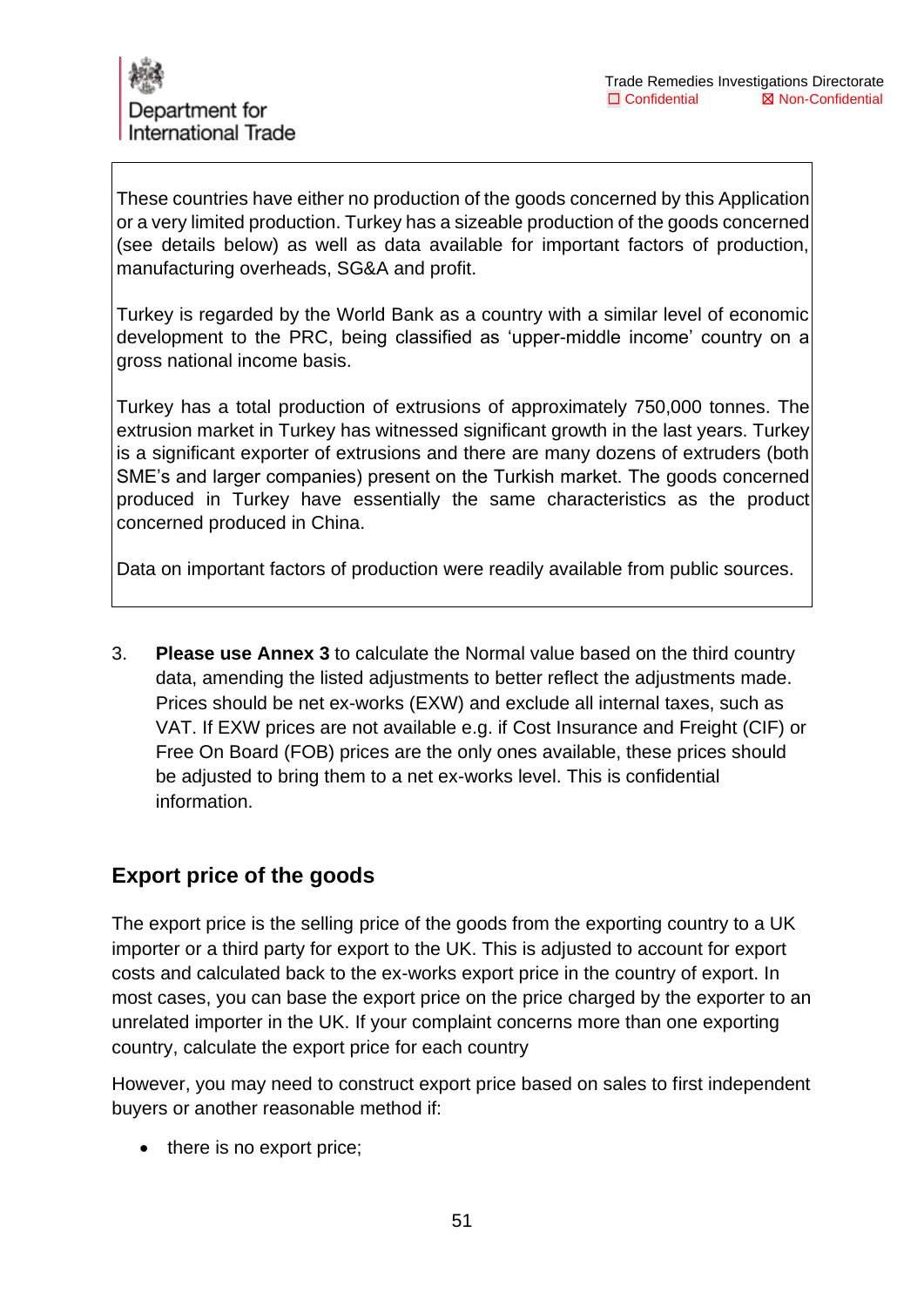

• the price is unreliable due to an association or compensatory arrangement between the exporter and UK importer or third party.

Before providing the export price of the goods, please explain which basis you are using to calculate this and why. If you have constructed the export price, please give your reasoning for doing this and evidence to support this.

The Applicant calculated the export price on the basis of the unit customs value recorded at the UK border on imported goods from China imported into the UK

Since the prices recorded by HM Revenue & Customs is at CIF level, an adjustment was made for overseas freight and internal freight in the country of origin in order to obtain a EXW price.

Please give your export price calculations in the appropriate table below. Make sure you use the basis you described above and delete tables for any methodologies you are not using. Please note that whichever methodology you use, you will need to provide an export price on a CIF and EXW level. You should use price information from the POI.

The evidence you provide of the export price should, as far as possible:

- be representative of different product types or models within the goods you are applying to us to investigate, if there are substantial differences in the normal value between these product types and models; and
- relate to normal value spread over the POI

If either/both of these are not possible, please explain why. If you consider that export prices would not have varied significantly over the last year and so prices over the period outlined above would not be relevant for establishing representative export prices, please explain why you consider that to be the case.

# **Export price based on the selling price of the goods from the exporting country to a UK importer or a third party for export to the UK**

Provide the export prices of the allegedly dumped goods using Annex 5 Evidence and individually itemise the costs subtracted from this selling price to bring it back to an ex-works level, such as publicly available freight rates. Explain how the amounts were established.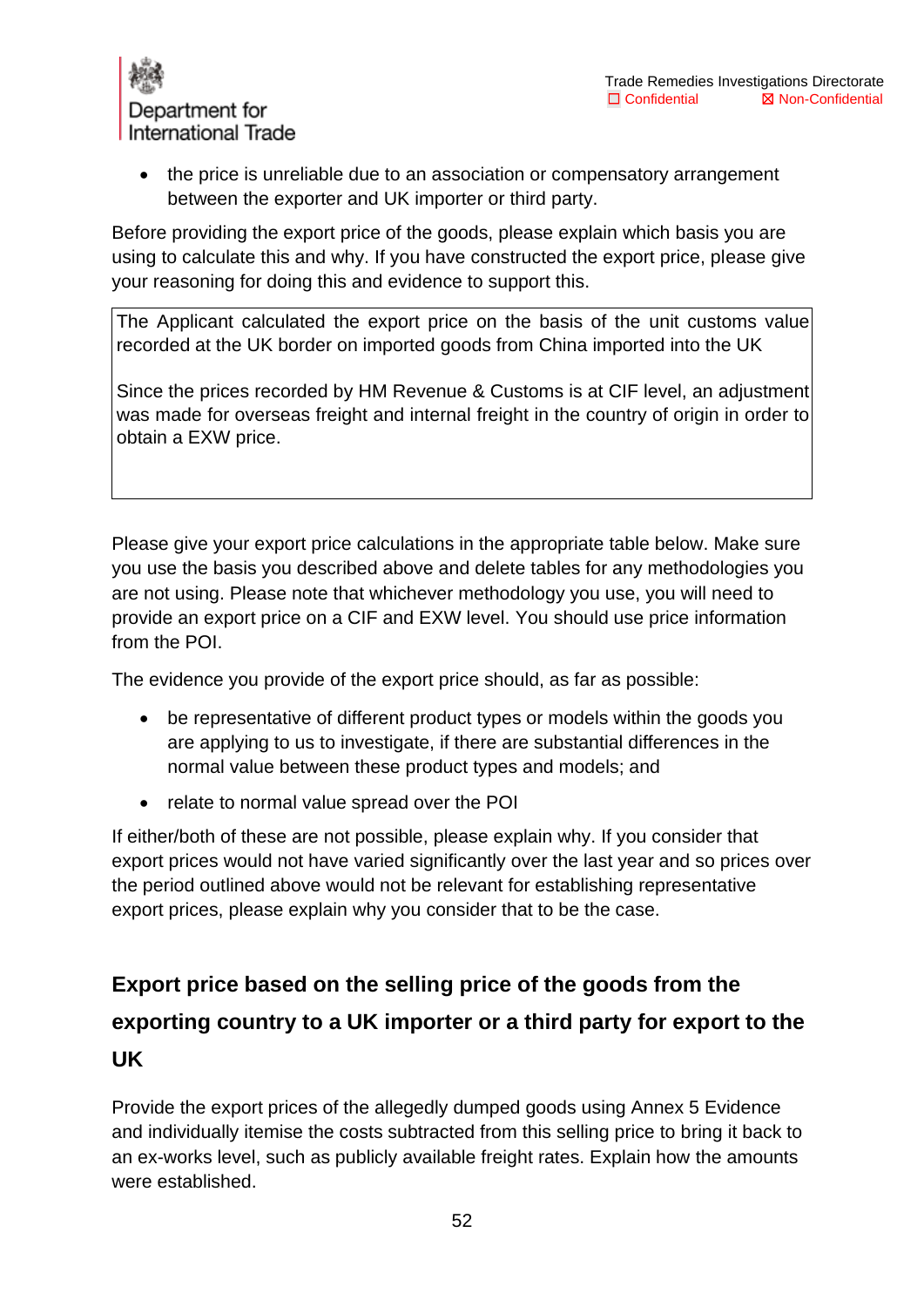

Provide documentary evidence for the selling price to the importer in the UK, such as:

- sales invoices;
- written offers:
- price quotations;
- sales correspondence; or
- official statistics.

*Not applicable*

#### **Constructed Export Price**

Calculate the constructed export price(s).

You may need to adjust for any costs included in the selling price which relate to the movement of the goods to the UK. If you are using sales to the first independent buyer as a basis for constructing, establish the details of the first sale to an independent buyer in the UK and deduct taxes, costs, charges, expenses and profit margins to obtain an ex-works price in the country of origin.

If there are different models or types of product for the imported goods, please construct a price for each one. Provide each adjustment separately. If your starting point is a CIF value, you will only have to find and deduct costs incurred by the exporter in the country of export from CIF back to the ex-works level.

Provide evidence to show how you have calculated or estimated the export prices. Include all the evidence you have on the resale price of the imported goods in the UK. Provide the basis for the costs and profits subtracted from this selling price to bring it back to an ex-works level such as published industry mark-ups or publicly available freight rates and give evidence to support each cost adjustment.

*Not applicable*

#### **Fair Comparison**

To achieve an appropriate price comparison, the export price and the normal value should be compared at a fair level, in terms of their basic physical and chemical characteristics and the terms and conditions of sale. To achieve this comparison,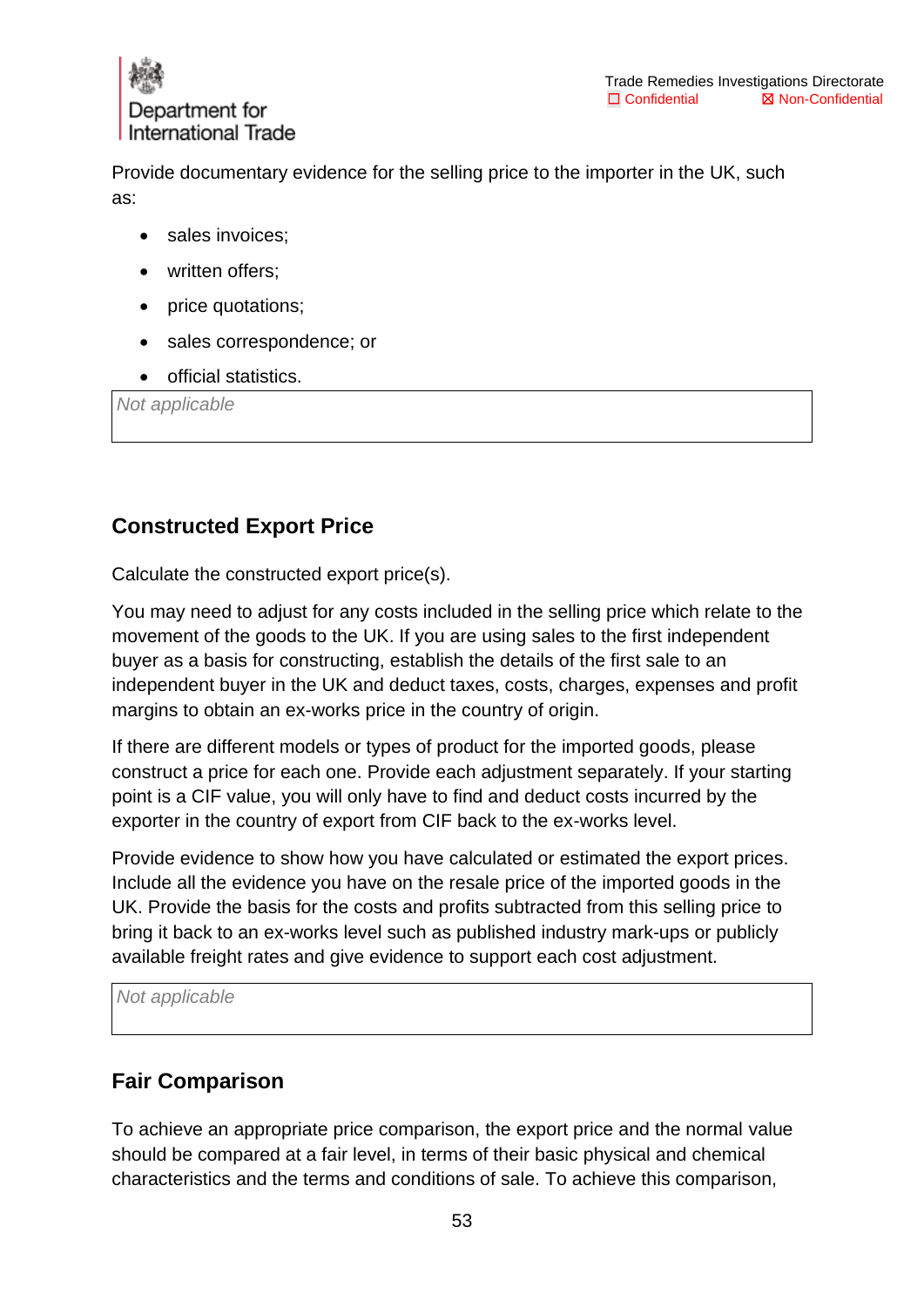

please adjust your calculations to account for any differences which affect price comparability. This means that the comparison should be made at the same level of trade (such as wholesale or retail), at ex-factory level (EXW), and where possible, at the same time.

For certain types of adjustment, only the normal value may need to be adjusted. Sometimes both the normal value and export price will need to be adjusted. Use the table of adjustments below to check if the adjustment can be applied to export price or normal value or both. For more information, please consult our [fair comparison](https://www.gov.uk/government/publications/the-uk-trade-remedies-investigations-process/how-we-carry-out-a-dumping-investigation#making-a-fair-comparison)  [guidance.](https://www.gov.uk/government/publications/the-uk-trade-remedies-investigations-process/how-we-carry-out-a-dumping-investigation#making-a-fair-comparison)

| <b>Table of adjustments</b>          | <b>Export</b> | <b>Normal</b> |
|--------------------------------------|---------------|---------------|
|                                      | <b>Price</b>  | <b>Value</b>  |
| <b>Physical characteristics</b>      | No            | Yes           |
| Import charges and indirect<br>taxes | No            | Yes           |
| Discounts, rebates, quantities       | Yes           | Yes           |
| Level of trade                       | No            | Yes           |
| Transport, insurance, handling       | Yes           | Yes           |
| Packing                              | Yes           | Yes           |
| Credit                               | Yes           | Yes           |
| After sales costs                    | Yes           | Yes           |
| Commissions                          | Yes           | Yes           |
| <b>Currency Conversion</b>           | Yes           | Yes           |

1. Provide the relevant adjustments so you can compare the export price and normal value.

The only adjustment in the Application is the removal of the transport, insurance and handling from the export price. The source for the export price is a CIF level, while the constructed normal value is at EXW level. Therefore, this adjustment was necessary to bring the export price at an EXW level in order for it to be comparable.

- 2. Provide, for all adjustments you make, the following:
	- details of the differences that resulted in an adjustment;
	- details of how you produced the estimate of the allowances for the differences; and
	- supporting evidence concerning these differences.

This is covered in the above section.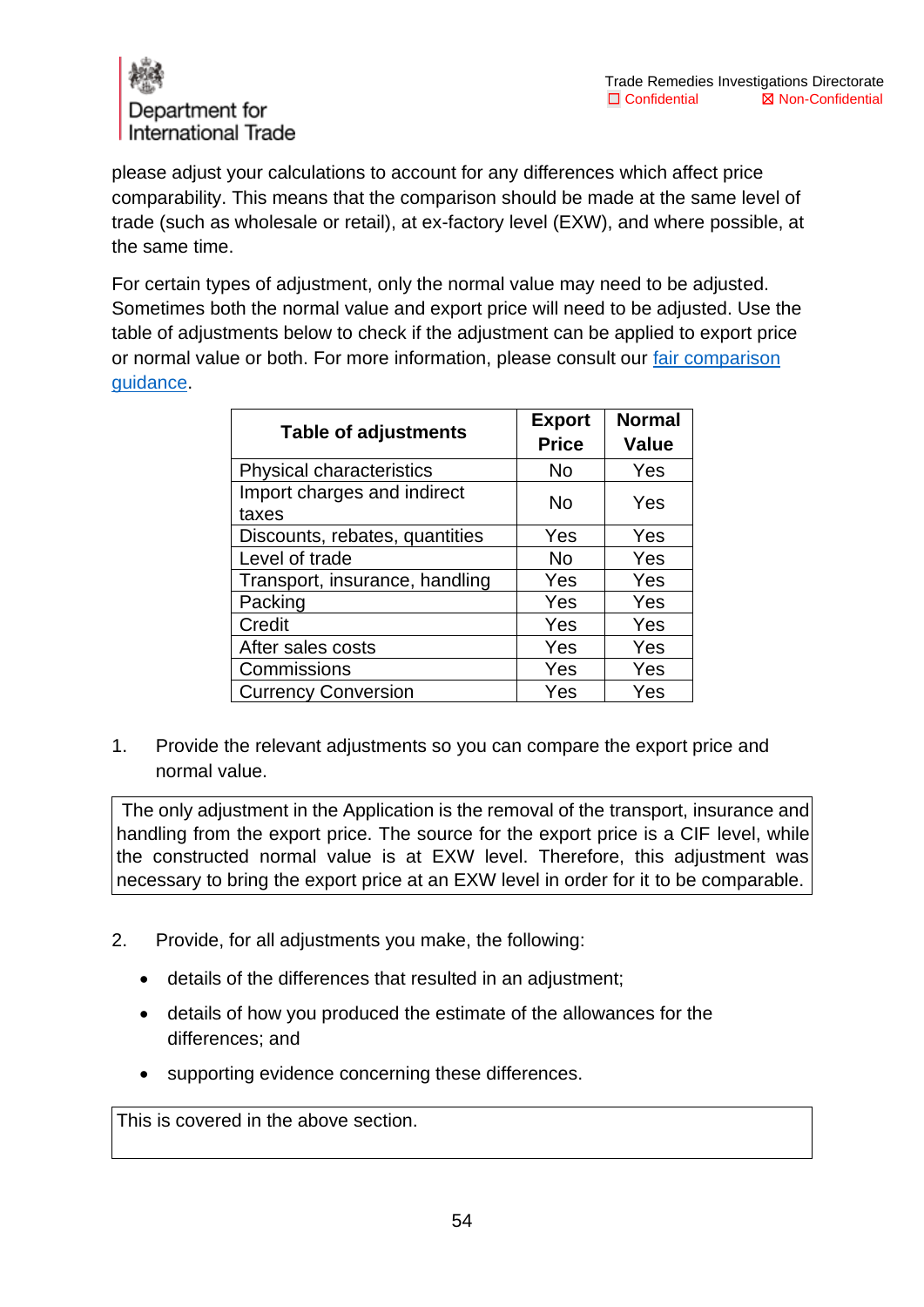

## **Dumping Margin**

If the overall dumping margin calculated across all product types/models and across all transactions is **less than 2%**, the Regulations consider this to be minimal and we cannot initiate an investigation.

1. Calculate the dumping margin. **Complete Annex 7**, repeating the calculation for each different model of the imported goods you have previously identified. Make sure you do this for each export price you have provided and for the normal value you have provided which is most closely comparable to that export price. If your complaint concerns more than one exporting country, calculate the dumping margin for each country.

If the normal value or the export price (or both) you have used was not an ex-works price, please describe the level of trade it relates to.

The overall dumping margin calculated across all product types/models is 54.8%.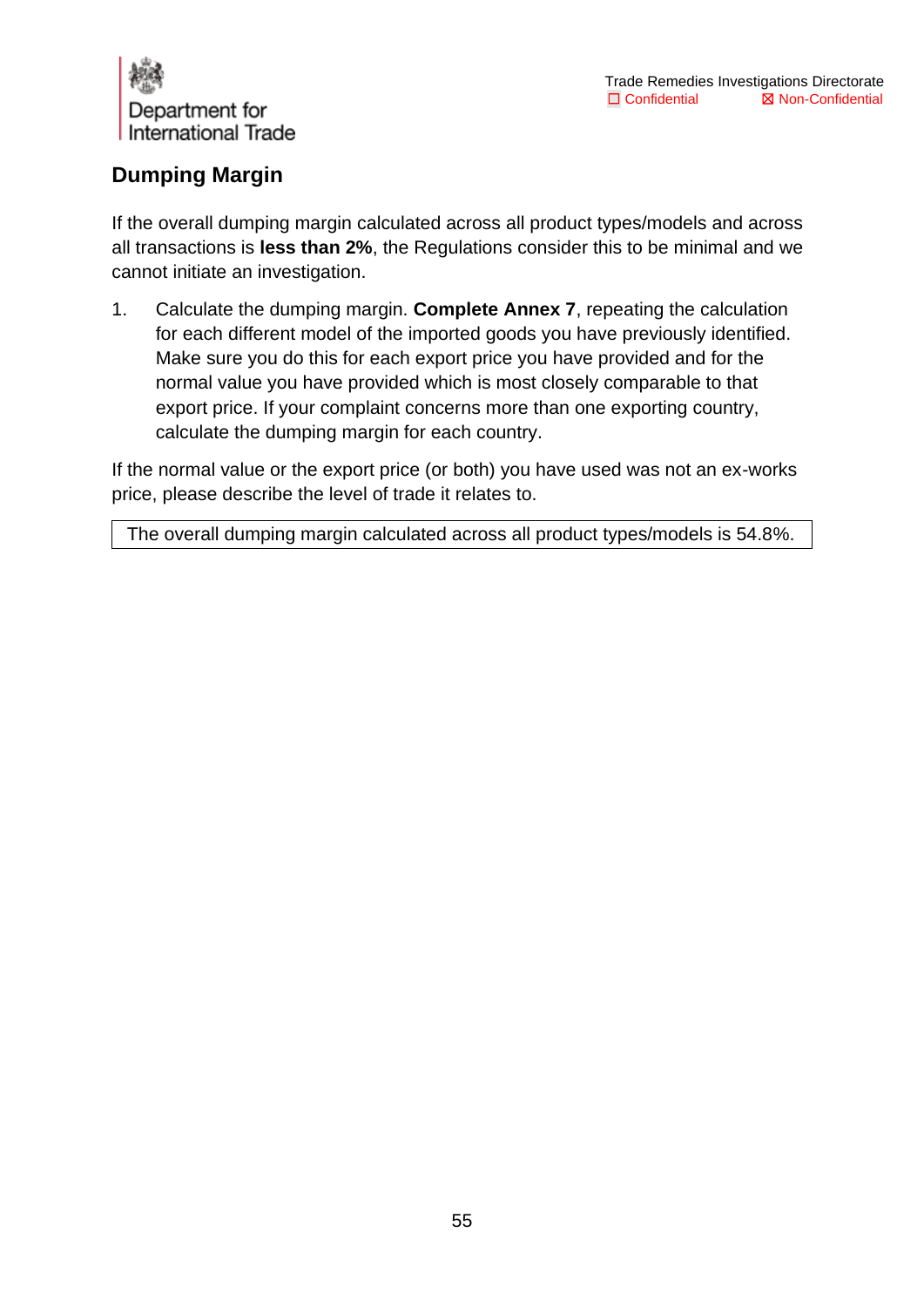

# **Subsidised imports**

<span id="page-55-0"></span>Complete this section if you are making an application for a subsidy investigation.

In order for us to investigate whether the goods are subsidised, we must be satisfied that the application contains enough evidence:

- that the goods are being imported
- that the goods are subsidised
- that the goods are causing injury to UK industry
- that the volume of goods and injury is more than negligible and the amount of subsidy is more than minimal
- that the market share is met or waived.

'Minimal', for developed countries, means a subsidy amount that is less than 1% of the estimated value of the goods (2% in the case of a developing country).

'Negligible' is where the exporting country accounts for less than 3% of imports of the goods in question into the UK (less than 4% in the case of a developing country). The other exception to this is where the exporting countries individually account for less than 3%, but collectively account for more than 7% of imports of the goods being imported.

#### **Volume of subsidised imports**

1. List all countries (or territories) that export the goods to the UK, noting whether they are the country of origin or just the exporting country; in the latter case, please provide the identity of the country of origin.

*Not applicable*

Appendix reference:

- 2. **Complete the Annex 2**, giving the volume and value of the imported goods for the POI, to demonstrate percentage of total imports.
- 3. Provide details and evidence of how the volume and value of subsidised imports have been calculated.

| Not applicable |  |  |
|----------------|--|--|
|                |  |  |

Appendix reference: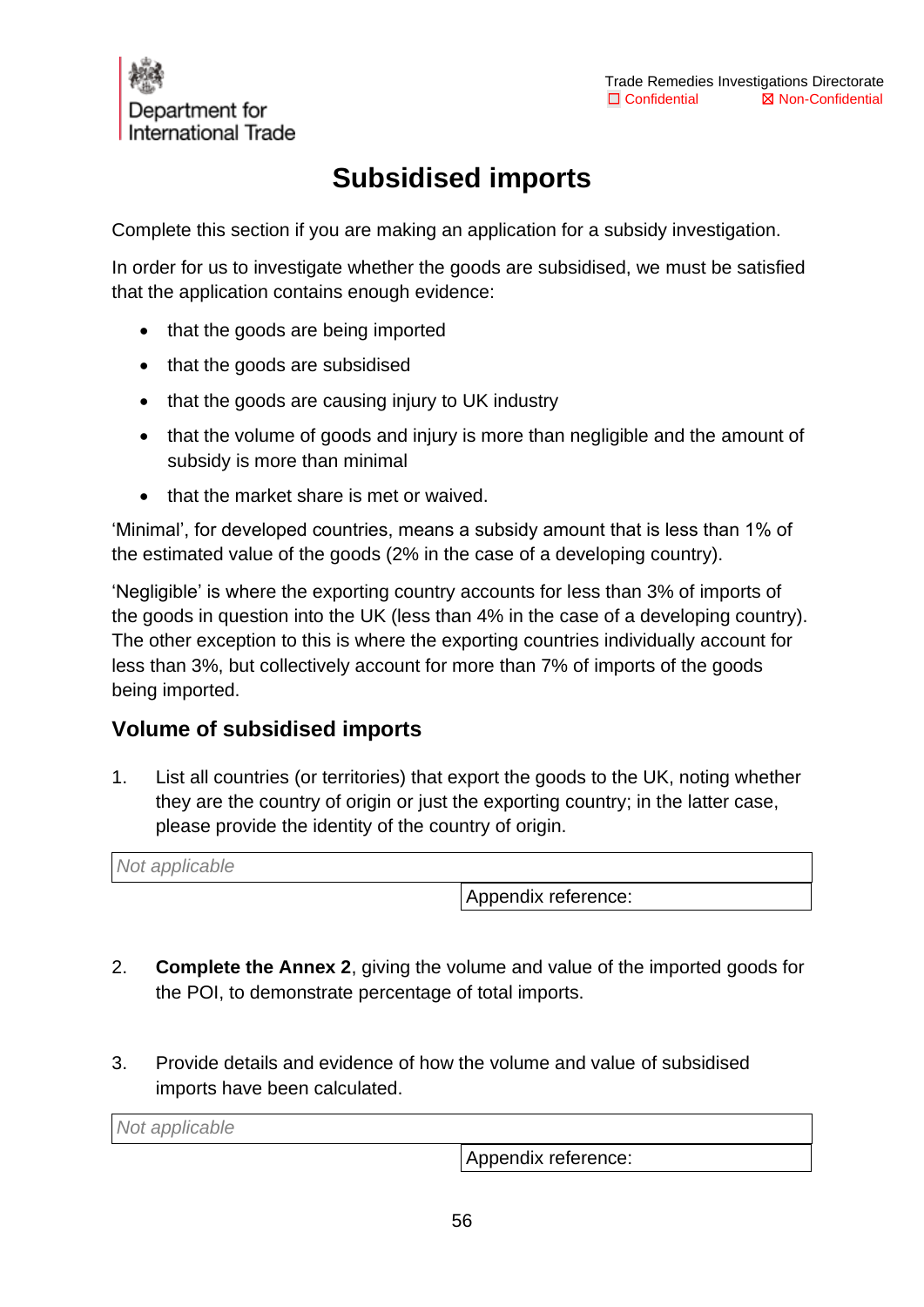

## **Countervailable subsidies in the exporting country**

A subsidy exists if there is a financial contribution by a foreign authority which confers a benefit on the recipient (usually an industry or business manufacturing goods) or a form of income or price support received from a foreign authority which confers a benefit on the recipient. Forms of income and price support are defined in [Article XVI of the General Agreement on Tariffs and Trade 1994](https://www.wto.org/english/res_e/publications_e/ai17_e/gatt1994_art16_gatt47.pdf) (part of Annex 1A to the WTO Agreement).

Not all subsidies are countervailable. A subsidy is countervailable if it is specific to certain companies or industries (rather than general) and when it is granted either directly or indirectly for the manufacture, production, export or transport of goods.

Please refer to our guidance on [How we carry out a subsidy investigation](https://www.gov.uk/government/publications/the-uk-trade-remedies-investigations-process/how-we-carry-out-a-subsidy-investigation) for further information.

- 1. Using the table below, list all known countervailable subsidy programmes in the exporting country which relate to the production and/or sale of the goods you are asking us to investigate. Subsidy programmes can include, but are not limited to:
	- Grants
	- Loans and loan guarantees
	- Tariff/tax exemptions (including VAT/Sales Tax)
	- Debt for equity swaps
	- Land use rights
	- Export credits and financing
	- Equity infusions
	- Provision of goods and services
	- Purchase of goods
	- Income or price support arrangements.

#### **Subsidy programmes**

| <b>Subsidy name</b> | Subsidy type |
|---------------------|--------------|
|                     |              |
|                     |              |
|                     |              |
|                     |              |
|                     |              |
|                     |              |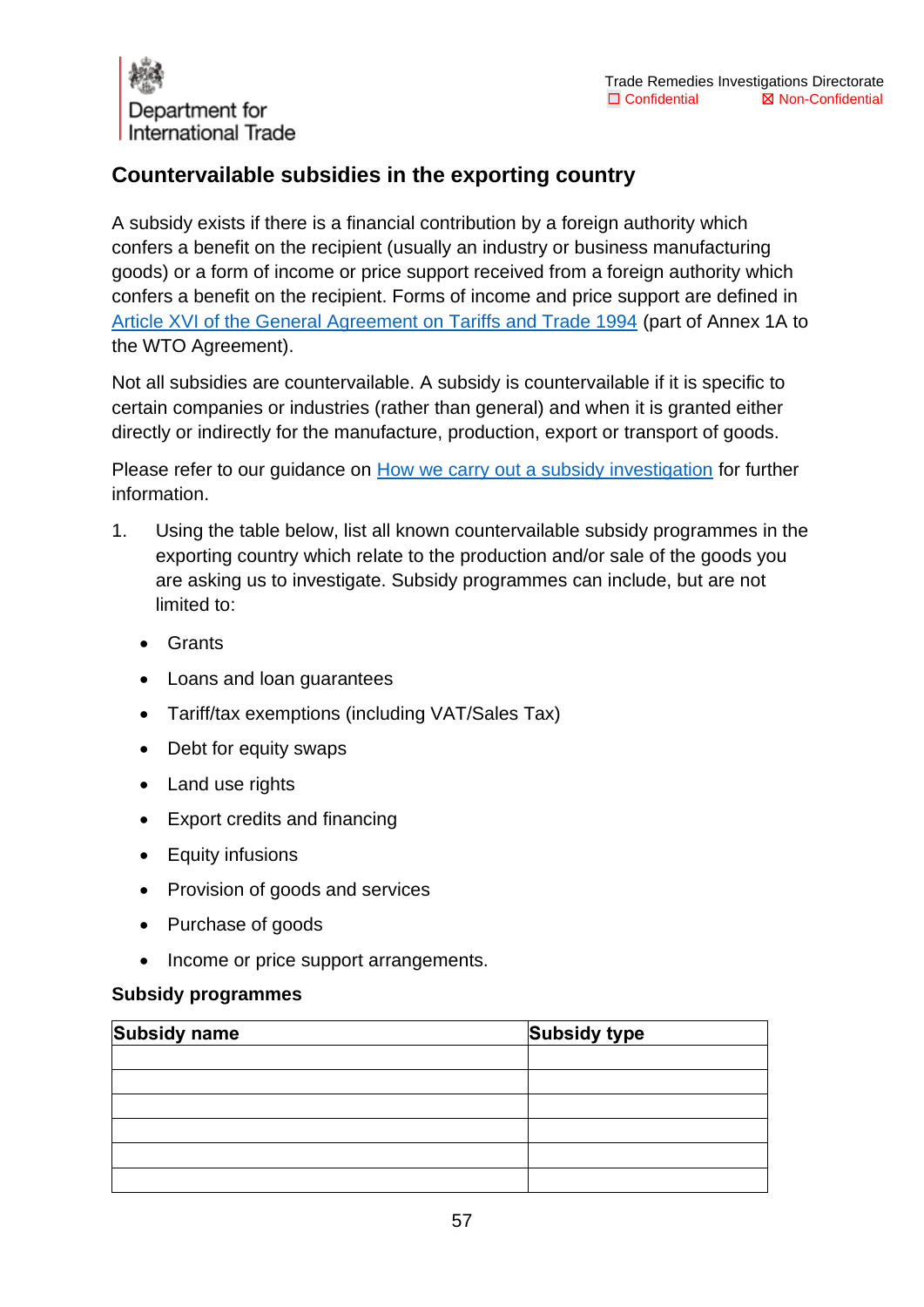

+Add/remove additional rows as required. 

To understand if there has been a financial contribution, we need to identify if:

- there has been a direct transfer of funds from a foreign authority, including making money and financial resources available;
- there has been a potential direct transfer of funds from a foreign authority, including a commitment to transfer funds;
- revenue that is rightfully due to government has not been collected (waived or deferred), including, taxes, debt, derivatives, or dividends;
- goods and services have been provided for by a foreign authority, at a lower amount than normally would have been paid;
- goods were purchased from a producer by a foreign authority, that artificially increases the revenue gained from selling the goods; or
- a foreign authority has:
	- o made payments through a financial mechanism, or
	- o entrusted or directed a private body to carry out any of the above functions.
- 2. For all subsidy programmes listed above, please explain and provide documentary evidence of the subsidy programme (the financial contribution), including:
	- the subsidy programme's commencement date;
	- the subsidy amount or value; and
	- the frequency of subsidy i.e. one-off or re-occurring.

*Not applicable*

Appendix reference:

3. For all subsidy programmes listed above, please explain and provide documentary evidence that the subsidy has been (or is still being) provided by a foreign authority.

| Not applicable |                     |
|----------------|---------------------|
|                | Appendix reference: |

As well as establishing that a subsidy is in place, we need to understand the benefit it confers on the recipient. A benefit cannot exist theoretically – it has to be received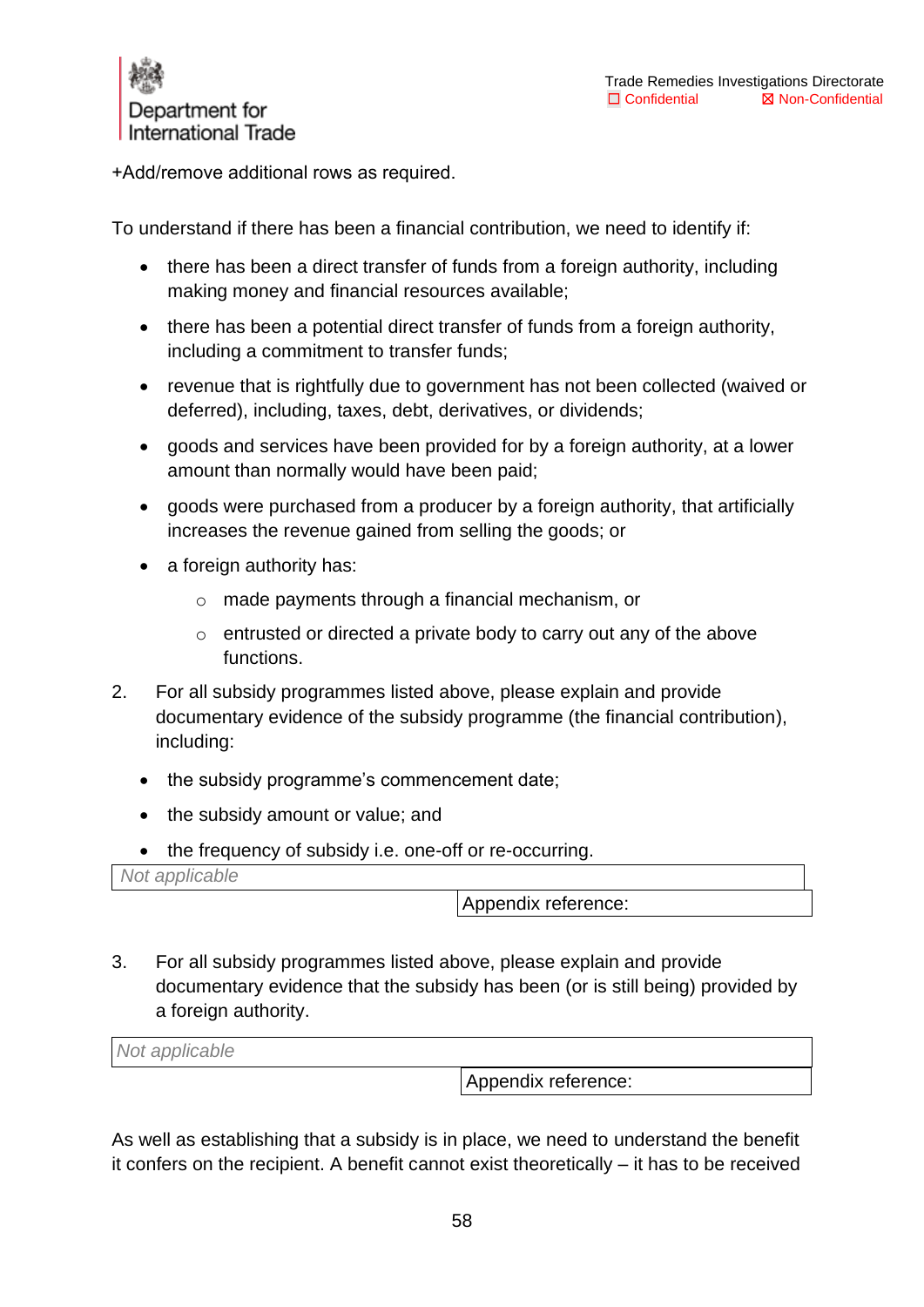

by a recipient. It is important to note that the recipient of the benefit doesn't necessarily need to be the same recipient that received the financial contribution. For example, a subsidy provided to an upstream industry provides a benefit to a downstream industry.

4. For all subsidy programmes listed above, please explain and provide documentary evidence of the effect of the subsidy on the production and sales of the goods being imported to the UK.

*Not applicable*

Appendix reference:

- 5. For all subsidy programmes listed above, please explain and provide documentary evidence of the specific nature of the subsidy, including:
	- conditions of eligibility to receive the subsidy;
	- all known recipients of the subsidy;
	- whether the subsidy is only available to certain regions or territories within the exporting country.

*Not applicable*

Appendix reference:

## **Calculating how much subsidy the imported goods attract**

We need to understand the amount of subsidy which the subsidised imports receive. If we establish that a measure is needed to counteract the injury the goods are causing to the UK market, this will help us determine what sort of measure to recommend and at what level.

To make this calculation, we will need to establish:

- the total amount of the countervailable subsidy;
- the amount of the countervailable subsidy that can be attributed to the POI; and
- which goods the countervailable subsidy can be allocated to during the POI.
- 1. For all subsidy programmes listed above, please explain and provide documentary evidence about the total amount of countervailable subsidy that the imported goods attract. You will need to explain the calculation methodology used. It is the benefit to the recipient that matters, not the cost (or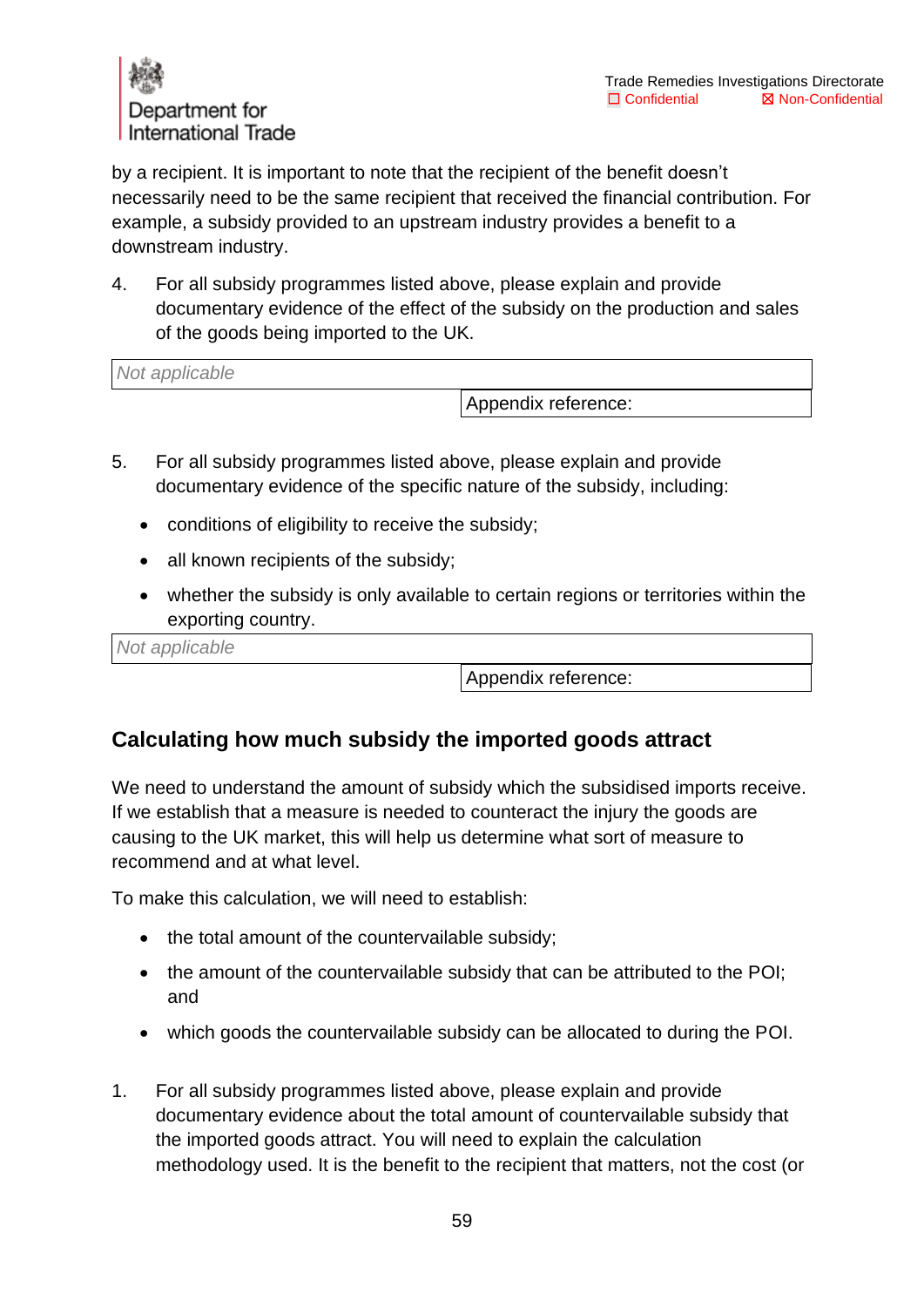

opportunity cost) to the foreign authority. You should refer to our How we [assess the benefit a subsidy provides](https://www.gov.uk/government/publications/the-uk-trade-remedies-investigations-process/how-we-carry-out-a-subsidy-investigation#how-we-assess-the-benefit-a-subsidy-provides) guidance to understand what is required.

*Not applicable*

Appendix reference:

2. For all subsidy programmes listed above, please explain and provide documentary evidence relating to the amount of the countervailable subsidy that can attributed to the period of investigation, including the calculation methodology you used. You should refer to our guidance on [Determining the](https://www.gov.uk/government/publications/the-uk-trade-remedies-investigations-process/how-we-carry-out-a-subsidy-investigation#how-we-assess-the-benefit-a-subsidy-provides)  [amount of the subsidy that can be attributed to the period of investigation](https://www.gov.uk/government/publications/the-uk-trade-remedies-investigations-process/how-we-carry-out-a-subsidy-investigation#how-we-assess-the-benefit-a-subsidy-provides) when completing this section.

*Not applicable*

Appendix reference:

3. For all subsidy programmes listed above, please explain and provide documentary evidence relating to the goods the countervailable subsidy that can be attributed to during the period of investigation, including any calculation methodologies used. You should refer to our guidance on [Determining the](https://www.gov.uk/government/publications/the-uk-trade-remedies-investigations-process/how-we-carry-out-a-subsidy-investigation#how-we-assess-the-benefit-a-subsidy-provides)  [amount of the subsidy that can be attributed to the period of investigation](https://www.gov.uk/government/publications/the-uk-trade-remedies-investigations-process/how-we-carry-out-a-subsidy-investigation#how-we-assess-the-benefit-a-subsidy-provides) when completing this section. We will be specifically looking at whether the subsidy is linked to the export of certain goods, the sale of certain goods, or to sales to a certain market.

*Not applicable*

Appendix reference: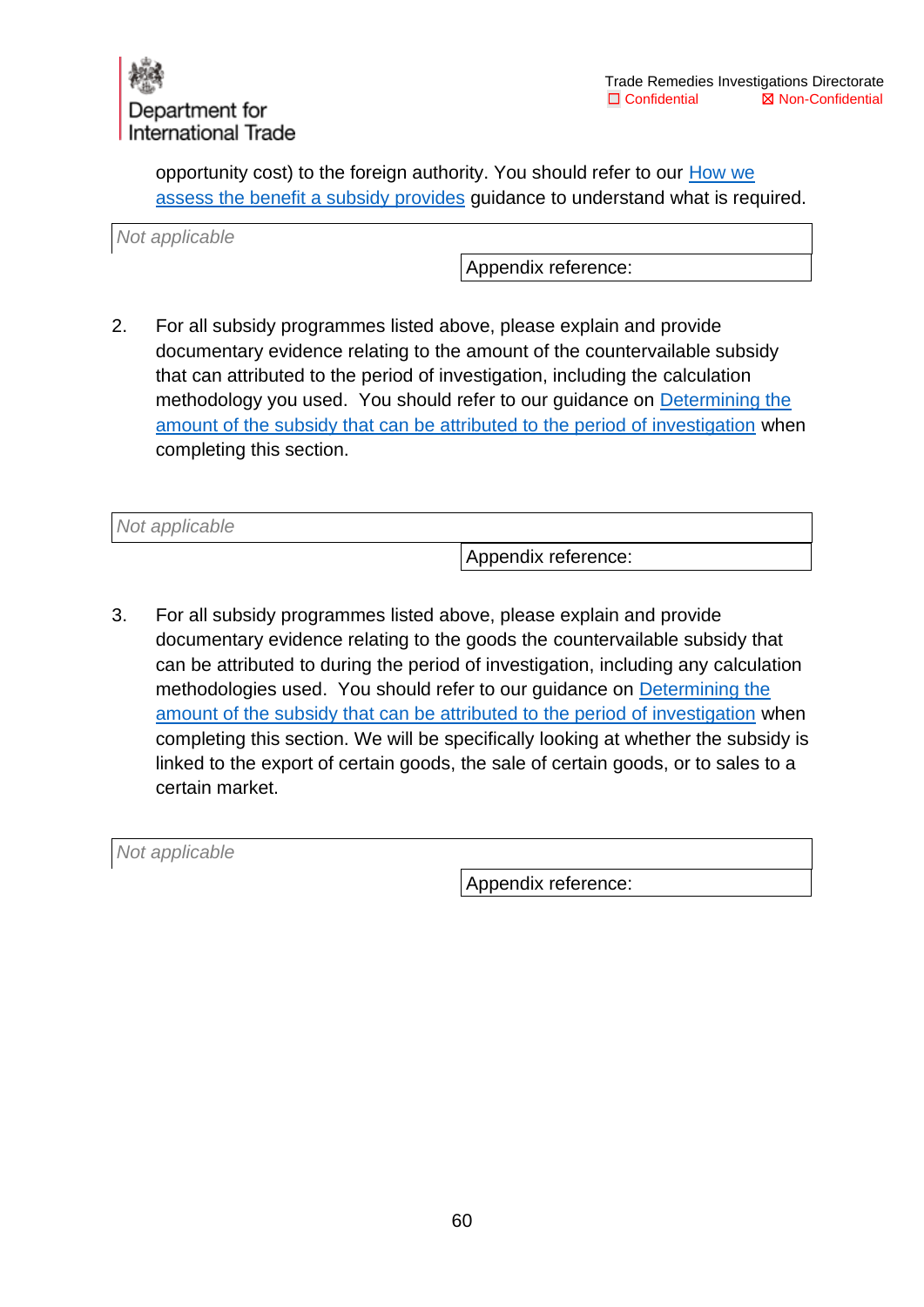

# **Injury**

<span id="page-60-0"></span>This section is about injury which the imports may be causing to the UK industry for the goods.

Injury as defined by the Act can refer to:

- Material injury, or the threat of material injury to the industry, or
- Material retardation of the establishment of the industry.

If your industry has suffered or is suffering material injury, all companies/associations involved in this application must complete the section G1 separately. This section should also be completed to represent the entire UK industry. Label each completed section clearly showing who it relates to.

If your industry is threatened with material injury but there is no injury yet, all companies/associations involved in this application must complete the section G1 separately. This section should also be completed to represent the entire UK industry. Label each completed section clearly showing who it relates to.

If your industry is nascent and is being or has been materially retarded, please contact us at [contact@traderemedies.gov.uk.](mailto:contact@traderemedies.gov.uk)

## **Material Injury**

Material injury is determined through a number of injury indicators. Not all the injury factors need to indicate material injury, but all the factors need to be considered in order to establish material injury. These include, but are not limited to:

- Actual and potential decline in: sales, profit, output, market share, productivity, return on investments, or use of capacity;
- Factors affecting domestic prices of the goods;
- The magnitude of the margin of dumping and/or the amount of subsidy; and
- Actual and potential negative effects on: cash flow, inventories, employment, wages, growth, ability to raise capital, or investments.
- 1. Please describe, with appropriate figures, how the UK industry for these goods has performed in terms of each of the above injury indicators for the POI, and injury period.
	- Explain how you have calculated the figures and substantiate your figures with evidence.
	- Provide evidence for each indicator.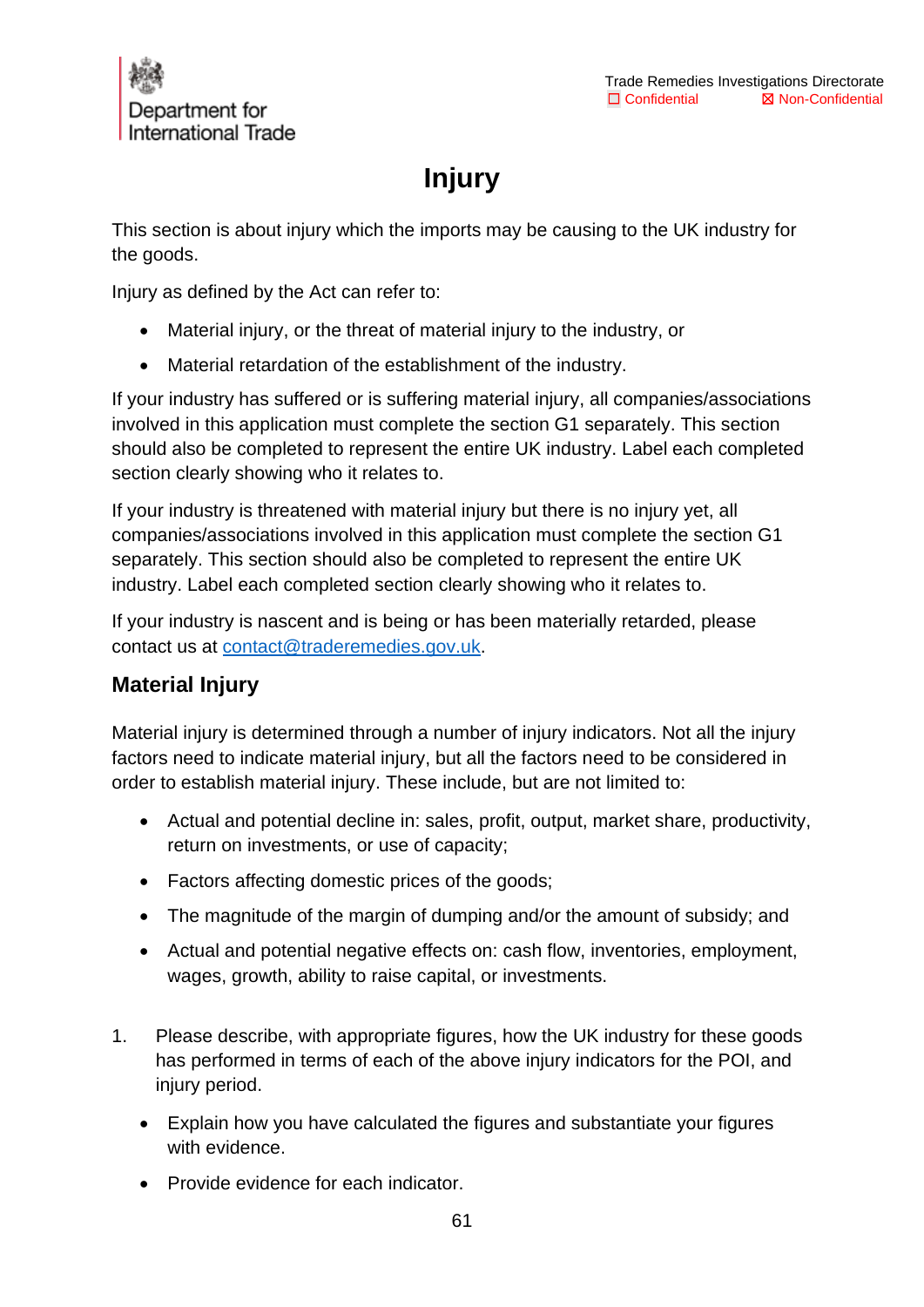

- If you don't know the exact figures for other UK producers, provide an estimate based on reasonable assumptions.
- State the methodology and assumptions that you used.

*The injury indicators for the UK industry as a whole have been estimated on the basis of an extrapolation from the Applicant's data. The UK Industry has been significantly affected by the increase in volume in imports from China resulting in the decrease in, including but not limited to, volume, profitability and as a consequence, lack of investment. The volumes secured by UK producers is reducing, prices are under pressure, causing an unfair distortion in the UK aluminium extrusion market. The examination of all fifteen injury indicators demonstrates, as a whole, injury to the UK Industry. Extrapolation from the Applicant to the UK Industry is appropriate as the Applicant represents a significant part of the total UK production during the POI.* 

2. Is your company suffering injury which you believe to have been caused by the imported goods? If so, please describe the injury. You may want to include the prices, volumes or profits associated with your production and sale of the goods you manufacture or describe other aspects of your business. Please specify and substantiate your claims with evidence. Please estimate the date when the injury began to affect your business. Explain how it has developed since this date.

*We have detailed in the Appendices in the confidential version the key injury indicators for the applicant over the period from 2017 to the POI. This confidential*  file shows the applicant suffered material injury in the POI due the undercutting of *prices from China.*

3. Report your total cost to make and sell like goods in the UK. Please clearly separate your costs of production (direct manufacturing costs and indirect costs), from your administrative, selling and general expenses (AS&G). Provide costs for each model that you produce. When giving your labour costs, please ensure you include all labour costs, directly or indirectly incurred by any activity related to the goods.

*The Applicant's cost of production is set out in Appendix 14 in the confidential version.*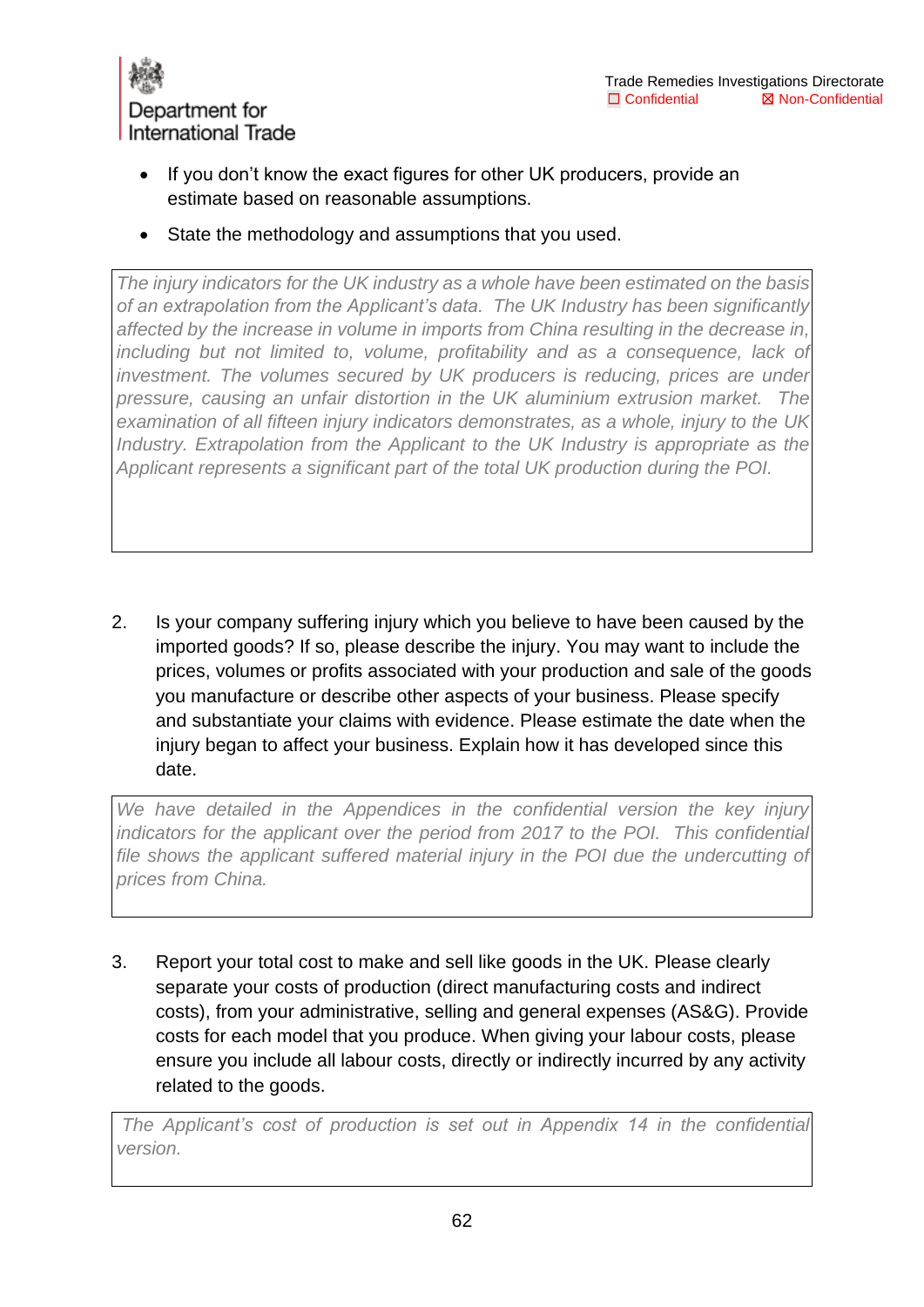4. For the goods that you produce, please state what level of profit, before tax and as a percentage of turnover, your company would expect to achieve if there was no injury from the imported goods and explain how you arrived at this figure.

*The Applicant put forward in the confidential version a profit margin appropriate for the production of aluminium extrusions in the UK and the return on capital invested.*

5. Explain if your current sales prices for the goods are the same as your target sales prices. If not, please explain the reasons for this.

*The current sales price for the goods are not the same as the target sales price due to dumping onto the market of competing products originating in China.*

6. Provide details of any price undercutting and and/or if the prices of the dumped and/or subsidised imports are reducing or negatively affecting prices in the UK. Compare the sales prices of the dumped and/or subsidised imports with the sales prices of your goods on the UK market. Include any supporting evidence.

*The Applicant has examined both underselling and undercutting and found a significant undercutting margin during the period that was analysed. It can be seen from publicly available UK trade data that China's unit price on import was substantially below the unit price of imports from origins other than China.* 

*The import data, including unit values, for all origins for the following CN codes 76109090, 76082089, 76082081, 76081000, 76042990, 76042910, 76042100, 76041090, 76041010 were extracted from UK trade data at the following link:*

<https://www.uktradeinfo.com/trade-data/ots-custom-table/>

## **Threat of injury**

- 1. Describe the change in circumstances that means the threat of material injury from dumping and/or subsidisation is foreseeable and imminent. The factors behind these changes could include:
	- the rate of increase of dumped and/or subsidised imports;
	- changes to the available production capacity of the exporters;
	- changes to inventories of the imported goods (i.e. if large stocks of these goods are building up in their country of origin ready for export);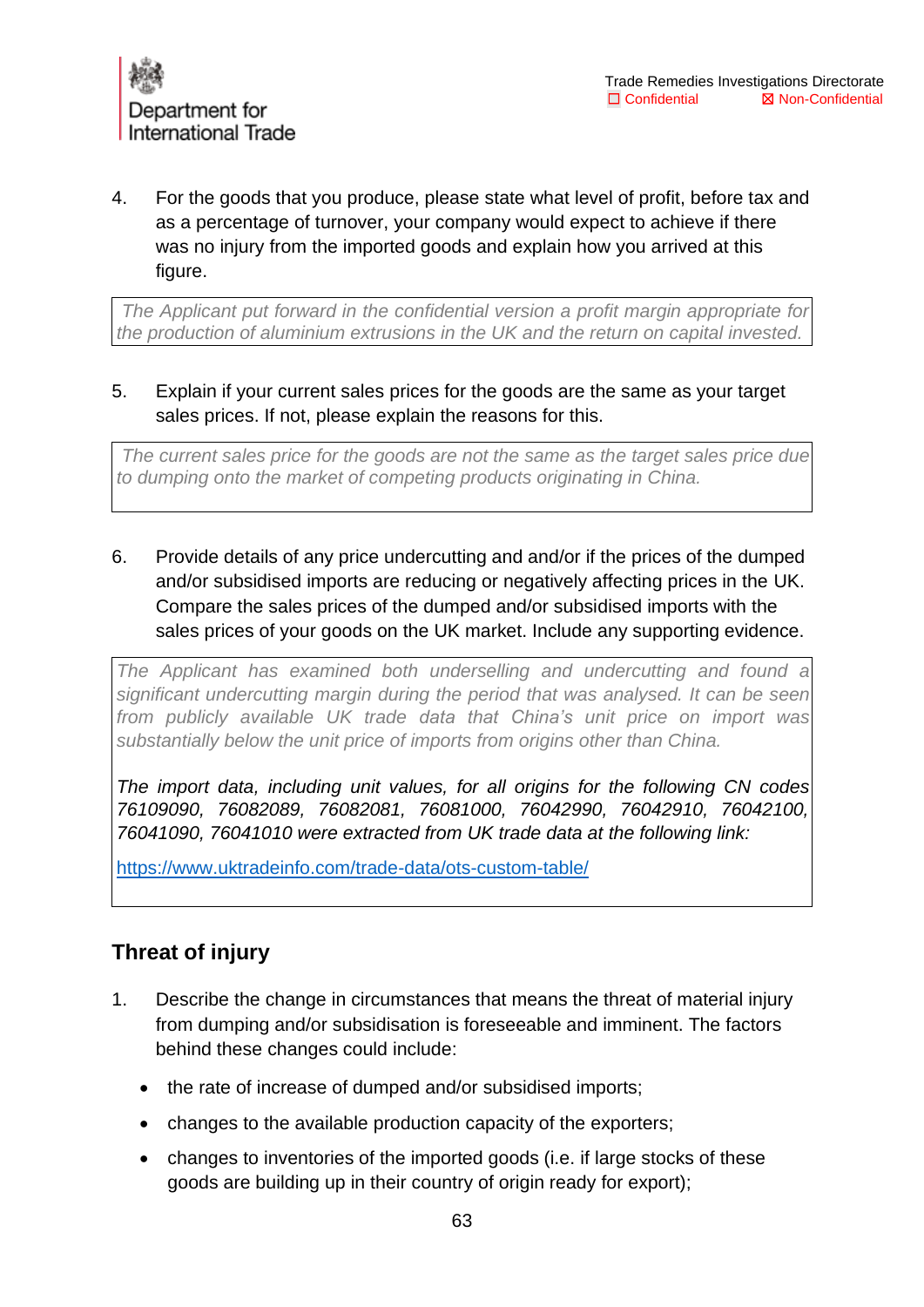

- expected price depression or price suppression of further imports; and
- any other relevant factors.

*The Applicant considers that it has demonstrated, in the previous section of this Application, that it is suffering material injury. However, developments in the EU are expected to amplify the injury that is already present. For that reason, the Applicant will also complete the Threat of Injury section of the Application form.* 

*On 12 October 2020, the European Commission published Commission Implementing Regulation (EU) 2020/1428 imposing a provisional anti-dumping duty on imports of aluminium extrusions originating in the People's Republic of China. The*  duties ranged from 30.4% to 48%. On 29 March 2021 the EU imposed Definitive anti*dumping duties of 21.2% to 32.1%. This duty is applicable for 5 years. The difference*  between the provisional and definitive duties is due to the exit of the UK from the *scope of the measures. The reduction in the EU27 anti-dumping duties demonstrates that the EU found significant dumping into the UK.*

*The EU measures cover the same goods as those in this Application. The description of goods as set out in the answer to Question 1 in the Imported Goods section of the Application is the same as the product scope for the purpose of the EU investigation (see Regulation (EU) 2020/1428 and Regulation 2021/546).* 

*Anti-dumping measures of this nature normally have a significant impact on the volume of goods entering a market. Products not able to enter the EU market normally seek alternative markets close by. This is known as a deflection of trade. In this case the deflection is likely to be from the EU to the UK.*

2. If appropriate, include an analysis of trends (or a projection of trends) and market conditions illustrating that the threat is both foreseeable and imminent.

UK Trade Statistics demonstrate that imports into the UK are rising on a long-term basis with a downturn in the POI because of the Covid pandemic.

3. Explain why you believe the threatened injury to your industry will be material.

Injury is already material. The threat described in answers to questions 1 and 2 of this Section amplifies the material injury.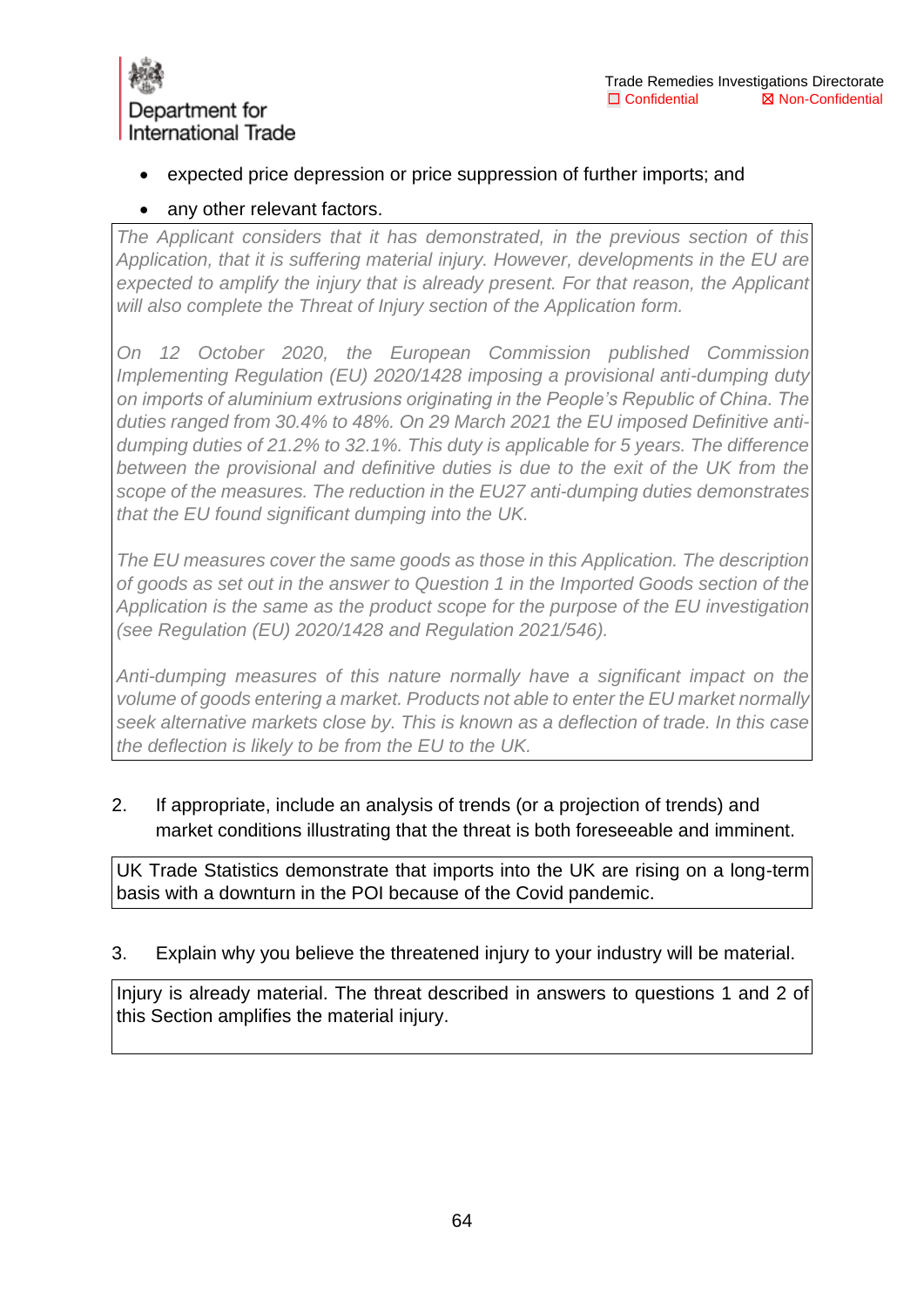# <span id="page-64-0"></span>**Causal link between the imported goods and injury to your industry**

For TRID to initiate an investigation, there must be evidence of a causal relationship between the injury to the UK Industry and the alleged dumping and/or subsidisation.

1. If your company is suffering injury, please explain and provide evidence that shows how this has been caused by the goods you want us to investigate. Describe how the volumes and prices of the imported goods have affected your industry, basing your answer on the injury indicators in the previous section.

*The Applicant considers that the goods concerned in this Applicant can be imported under 9 Commodity (HS) Codes.* 

*Imports from China are causing the material injury to the UK aluminium extrusions industry. The Applicant has experienced loss of sales and production and a decline in market share due to the undercutting of prices leading to a decrease in, including but not limited to, profitability and investment. An examination of all fifteen injury indicators shows injury. The unit value of imports from China as recorded in UK trade statistics are considerably below the unit value of imports from other origins. .* 

- 2. Please indicate if the injury to your industry could be attributable in part or in full to any factors other than dumped or subsidised imports, for example:
	- volume and prices of imports not sold at dumped prices;
	- contraction in demand or changes in patterns of consumption;
	- restrictive trade practices of, and competition between, third country and UK producers;
	- developments in technology; and
	- export performance and the productivity of the UK industry.
	- This may be relevant as an industry weakened by other events may be more susceptible to injury from dumped or subsidised goods.

*This information is provided in question 3.*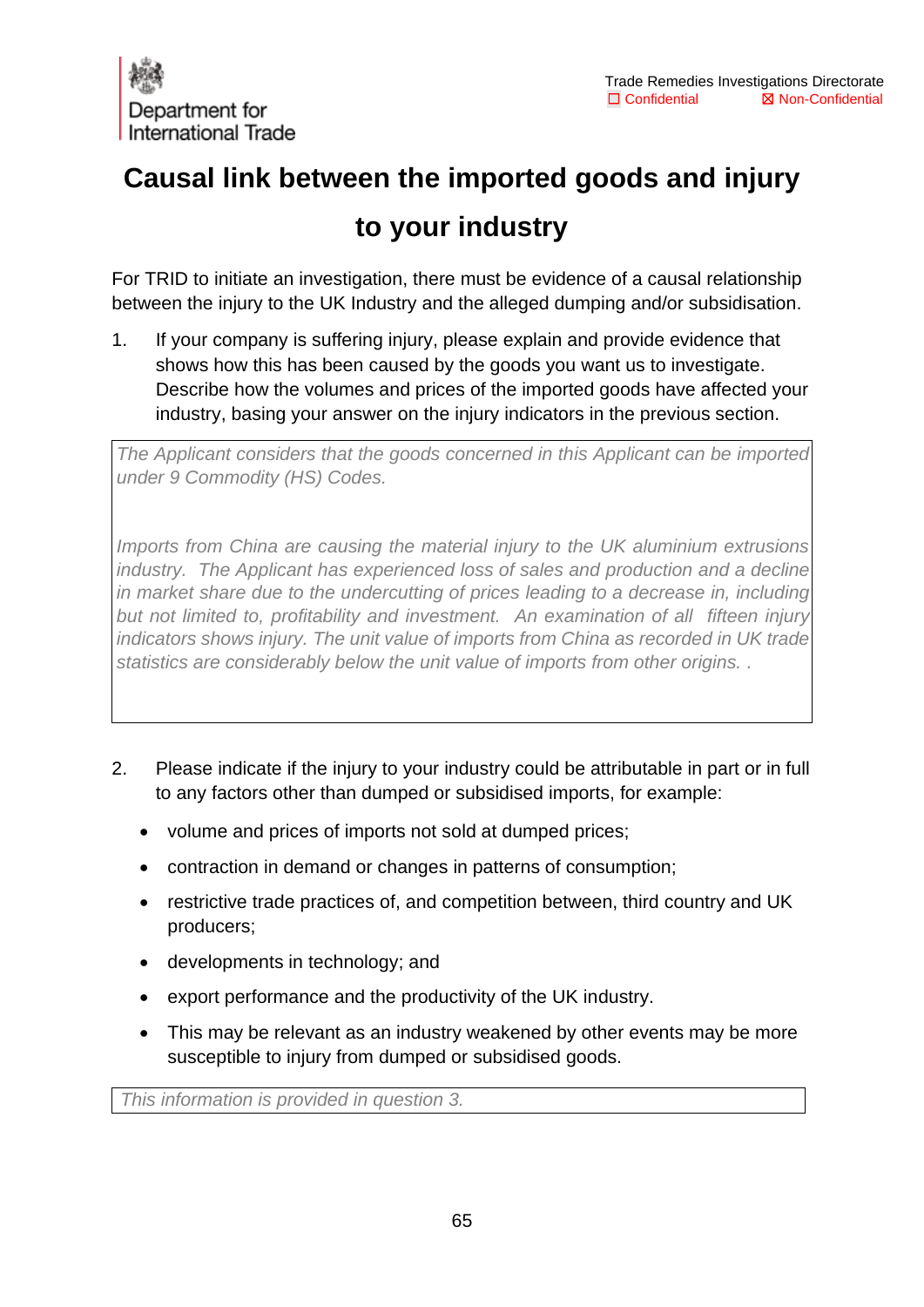

#### 3. Please provide evidence to support this information.

*The data included in confidential Annex 2 shows that the value of imports from origins other than China are significantly above the cost of production of the UK industry.*

*The Applicant is not aware of any restrictive practices that might have a negative effect on the UK market for aluminium extrusions.* 

On 29 March 2021 the EU imposed anti-dumping duties on the import of aluminium extrusions originating in China for a period of 5 years. Appendix 21 on causation examines the growth of trade from China into the EU 28 and the EU 27 alongside the imports into the UK. The Applicant considers that exporting producers and importers will divert their trade from the EU into the UK.

## Other Comments

A request for immediate Registration

The Applicant requests that the Secretary of State Orders the Registration of the imports of the goods concerned by this Application and originating in China, from the date of initiation of the investigation.

The Applicant is suffering material injury. This injury is likely to be amplified as a consequence of Brexit and the imposition of definitive anti-dumping duties on the same goods imported into the EU and originating in China. Anti-dumping duties of 21.2% to 32.1% are now applicable in the EU and have been made definitive for the next five years (until March 2026). These duties are likely to induce deflections of trade from the EU towards the UK.

The trade deflection is made all the more probable due to the special circumstances of the relationship between the UK and the EU. Prior to the imposition of definitive measures in the EU, provisional measures had been in place. As of 12 October 2020, Commission Implementing Regulation (EU) 2020/1428 imposed provisional antidumping duties on imports of aluminium extrusions originating in the People's Republic of China in the range of 30.4% to 48%. This measure was applicable in the UK until 31 December 2020. As of I January 2021 this measure no longer applied in the UK. It is this combination of the presence of duties and then their sudden removal that increases the likelihood of deflection of trade.

While Brexit resulted in the removal of anti-dumping duties on the import of the goods into the UK, the measure continued to apply in the EU. On 29 March 2021 the EU adjusted the measure and imposed Definitive anti-dumping duties of 21.2% to 32.1% on the goods originating in China. This duty is applicable for 5 years.

By way of information to TRID, the difference between the provisional and definitive duties is due to the exit of the UK from the scope of the EU measures and the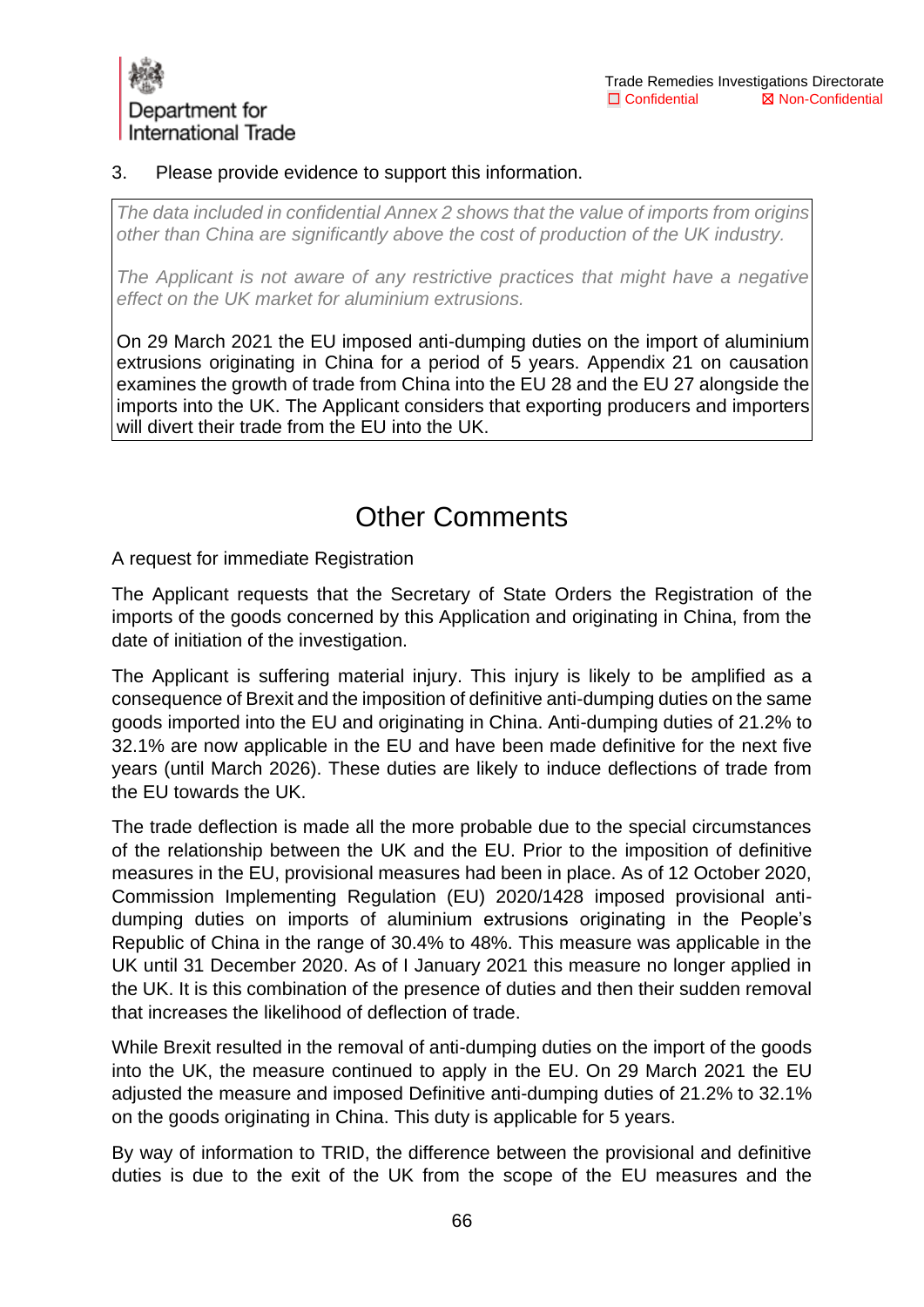

necessary adjustments to the dumping margin. This means in practice that the EU found significant dumping into the UK. This dumping is likely to continue and must be countered by effective anti-dumping duties.

Chinese exporting producers of aluminium extrusions as well as many EU/UK importers and traders consider the European market as one. The recent division in the market between the EU and the UK will take time to impact on these commercial and marketing considerations. Exporting producers will continue to ship to 'Europe'. And, as imports into the EU become more difficult due to the EU's definitive anti-dumping duties, exporting producers (and traders) will divert the product to the more open UK market.

The Applicant considers that this rather unique situation merits the imposition of Registration so as to allow the monitoring of trade in real time and to ensure that, if the dumping found by the EU in relation to the UK market continues, anti-dumping duties can be imposed on those imports in line with the provisions of Schedule 4 of the relevant regulations.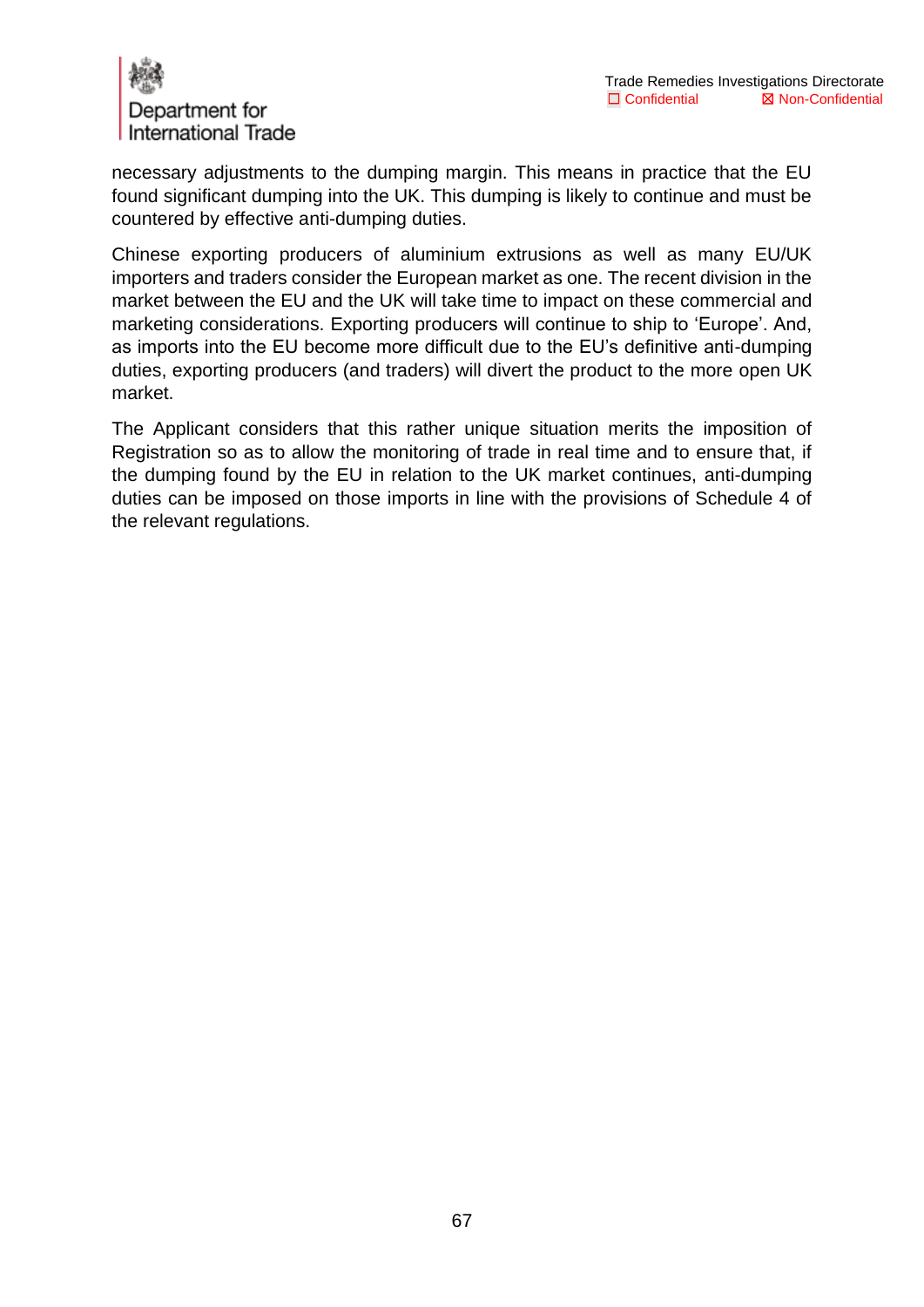

# **Declaration**

<span id="page-67-0"></span>This application is made by, or on behalf of, a UK industry that produces like goods to those that are the subject of this application.

This UK industry has at least 1% market share, taking into account the goods and particular market for those goods.

This application has the support of that UK industry as required in the Trade Remedies (Dumping and Subsidisation) (EU Exit) Regulations 2019. Specifically, producer support for this application is greater than producer opposition and represents at least 25% of all UK production of the like goods.

The information contained in this application:

- provides evidence that goods have been or are being dumped and/or evidence that subsidised goods have been or are being imported into the UK (as per schedule 1(g) and 2(g) of the Trade Remedies (Dumping and Subsidisation) (EU Exit) Regulations 2019);
- provides evidence that the dumped and/or subsidised goods are causing injury to the UK industry (as per schedule 1(i) and 2(i) of the Trade Remedies (Dumping and Subsidisation) (EU Exit) Regulations 2019);
- is sufficient to initiate an anti-dumping and/or subsidy investigation as per schedule 4 paragraph 9(1)(b) of the Taxation (Cross-border Trade) Act 2018; and

| Name:                                                  |                        |
|--------------------------------------------------------|------------------------|
| Company/Association:                                   | Hydro Aluminium UK Ltd |
| Position:                                              |                        |
| <b>Company Registration</b><br>number (if applicable): |                        |
| Date:                                                  | 30/04/2021             |
| Signature:                                             |                        |
|                                                        | $\mathsf{X}$           |

• is accurate and complete.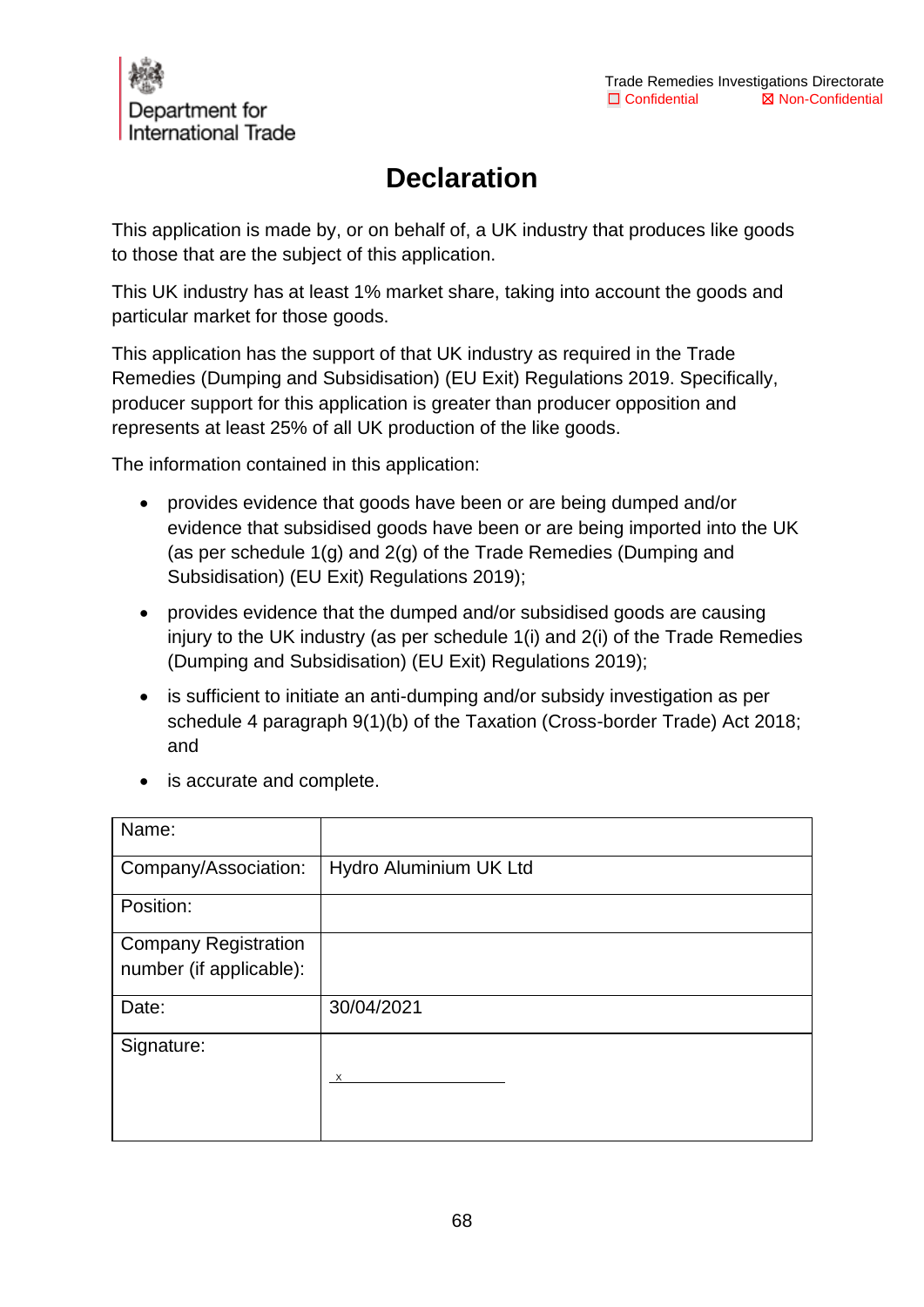

# **Checklist**

#### <span id="page-68-0"></span>**Important**

Please ensure that you have completed this application fully and refer to any attached documents using the corresponding appendix reference.

Complete the checklist above, to demonstrate you have covered all of the points, and attach evidence to support your claims and calculations.

Keep a copy of this application for your reference in case any queries arise when we are assessing the application. You will also need to refer to it if we initiate an investigation.

| The details of the UK producers making the application and level of<br>UK industry support for the application                                    |
|---------------------------------------------------------------------------------------------------------------------------------------------------|
| The details of all known UK producers/associations of UK producers of<br>like goods                                                               |
| The volume and value of the domestic production of the like goods<br>both by producers making the application and all other known UK<br>producers |
| Information that the market share requirement is met                                                                                              |
| A complete description of the imported goods                                                                                                      |
| The names of countries/territories of origin and export of the imported<br>goods                                                                  |
| The details of the exporters or overseas producers of the imported<br>goods                                                                       |
| The details of the companies or individuals known to be importing the<br>goods                                                                    |
| Normal values of the goods <b>Dumping applications only</b>                                                                                       |
| Export prices of the goods <b>Dumping applications only</b>                                                                                       |